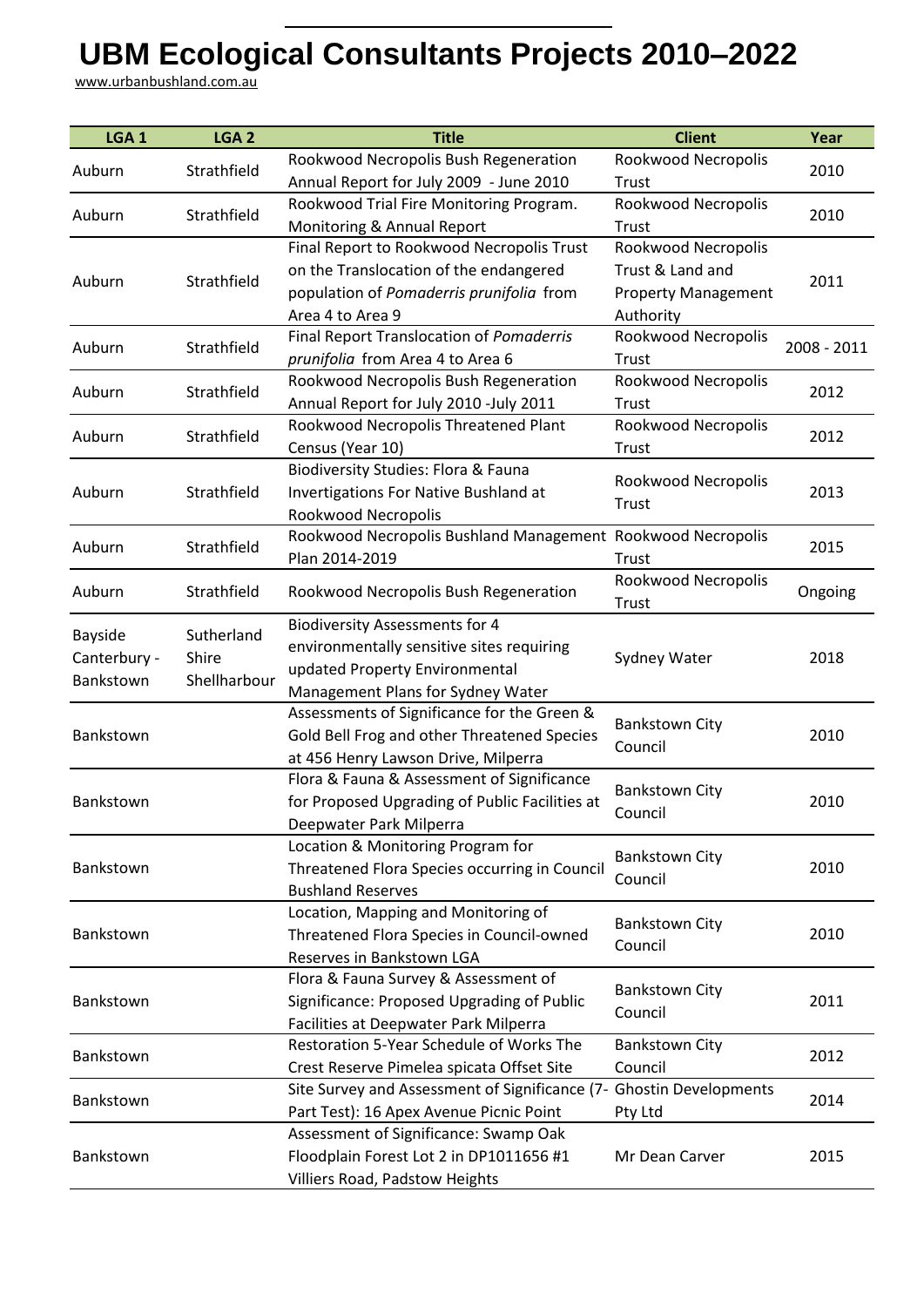| LGA <sub>1</sub> | LGA <sub>2</sub> | <b>Title</b>                                                                                                                                                        | <b>Client</b>                                             | Year |
|------------------|------------------|---------------------------------------------------------------------------------------------------------------------------------------------------------------------|-----------------------------------------------------------|------|
| Bankstown        |                  | Yeramba Lagoon Restoration Action Plan -<br>Weed Management Yeramba Lagoon, Picnic<br>Point                                                                         | <b>Water Research</b><br>Laboratory UNSW                  | 2018 |
| Blacktown        |                  | Prospect Reservoir - Impact Assessment for<br>repair of Leaking Truck Mains: Ecological<br>Assessment                                                               | Sydney Water<br>Corporation                               | 2010 |
| Blacktown        |                  | Review of Environmental Factors for<br>sediment removal & wetland maintenance<br>program for Orana Park, Seven Hills                                                | <b>Blacktown City Council</b>                             | 2012 |
| Blacktown        |                  | Clearing and Grubbing Report for Stage 3<br>Eastbound Carriageway - Widening of<br>Schofields Road, Windsor Road to Tallawong<br>Road, Blacktown                    | OHL Abergeldie JV                                         | 2013 |
| Blacktown        |                  | Flora & Fauna investigations in support of<br>proposed flood mitigation works in Reserve<br>585, Reycroft Avenue, Quakers Hill                                      | <b>Blacktown City Council</b>                             | 2013 |
| Blacktown        |                  | Flora & Fauna surveys for proposed<br>stormwater basins E4.1 & E10.3 at Schofields<br>Northwest Growth Centre                                                       | <b>Blacktown City Council</b>                             | 2013 |
| Blacktown        |                  | Review of Environmental Factors: Prepared<br>for Quakers Hill Catchment 3 Proposed Flood<br>Mitigation Works in Reserve 585, Reycroft<br><b>Avenue Quakers Hill</b> | <b>Blacktown City Council</b>                             | 2013 |
| Blacktown        |                  | Translocation Management Strategy for the<br>Cumberland Plain Land Snail (Meridolum<br>corneovirens) on Richmond Road, Marsden<br>Park                              | <b>Burton Engineering</b>                                 | 2013 |
| Blacktown        |                  | <b>Translocation Management Strategy for</b><br>Microchiropteran Species Stage 2: Schofield<br>Road Upgrade; Tallawong Road to Veron<br>Road                        | OHL-York JV                                               | 2014 |
| Blacktown        |                  | Translocation Management Strategy for the<br>Green and Golden Bell Frog (Litoria aurea)<br>Stage 2: Schofields Road Upgrade; Tallawong<br>Road to Veron Road        | OHL - York JV                                             | 2014 |
| Blacktown        |                  | Flora & Fauna surveys for Gordon Road<br>Biofilter & GPTs, Schofields                                                                                               | <b>Blacktown City Council</b>                             | 2015 |
| Blacktown        |                  | Pre-Clearance Report - Schofields Road<br>Upgrade Stage 2-B - Schofields Farm Rd to<br><b>Junction Rd</b>                                                           | OHL-York JV                                               | 2015 |
| Blacktown        |                  | Pre-Clearance Survey & Report Schofields<br>Road Stage 2 Upgrade CH3250-CH4300 First<br>Ponds, Hambledon Road to Tallowong Road                                     | OHL-York JV                                               | 2015 |
| Blacktown        |                  | Schofields Road Update stage 2: Farm Dam<br>CH4200 Northern side of Schofields Rd -<br>Dewatering and Translocation of Native<br>Fauna                              | <b>OHL-YORK Joint</b><br>Venture                          | 2015 |
| Blacktown        |                  | Vegetation Management Plan -<br>Environmental Protection Zone Lot 4 in<br>DP563249 4 Archbold Road, Eastern Creek                                                   | Mepstead &<br>Associates on behalf of<br>Sargents Pty Ltd | 2015 |
| Blacktown        |                  | Flora & Fauna Survey for the Woodland<br>Street Bioretention Basin & GPTs, Riverstone                                                                               | <b>Blacktown City Council</b>                             | 2016 |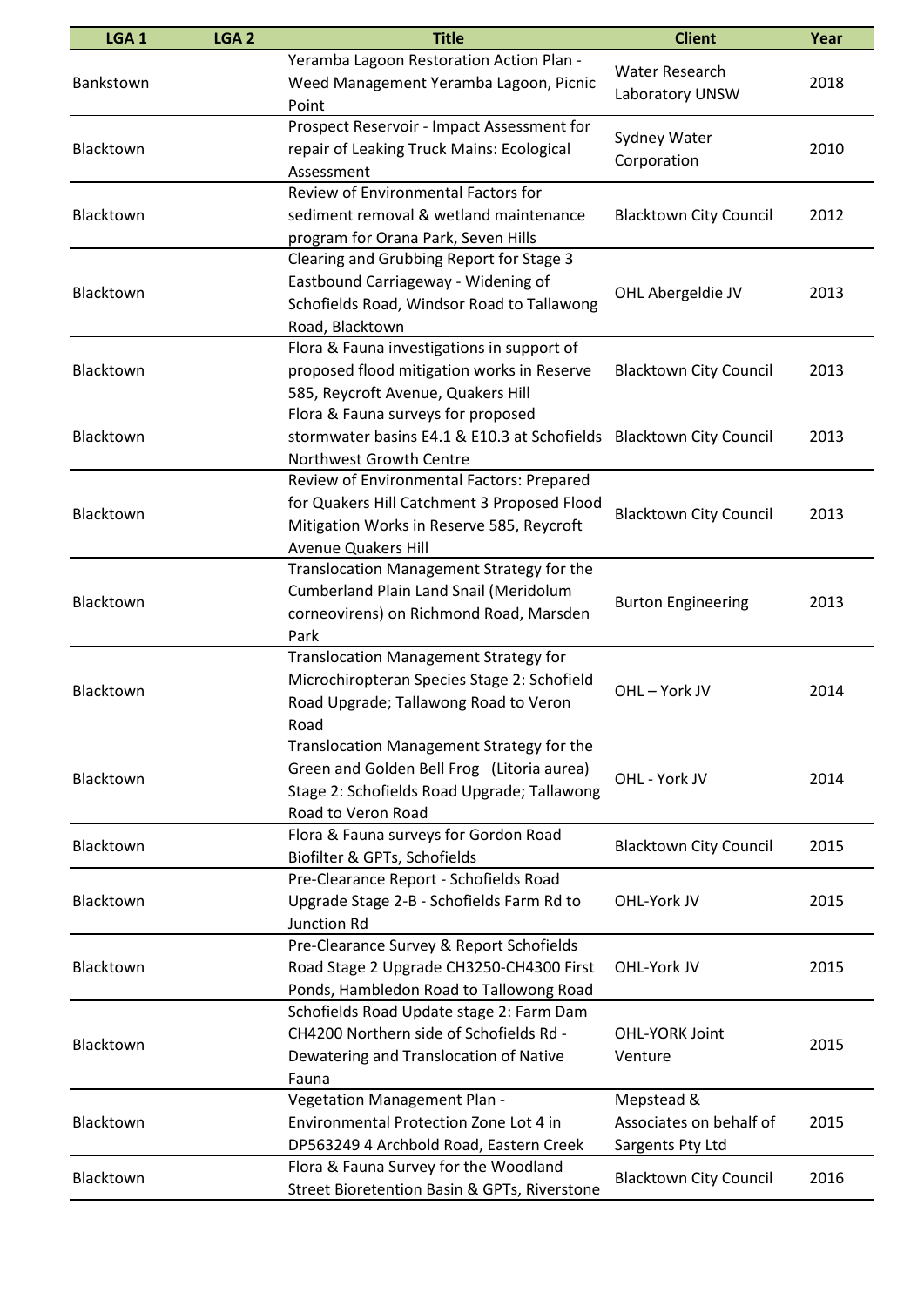| LGA <sub>1</sub> | LGA <sub>2</sub> | <b>Title</b>                                                                                                                                                                                                | <b>Client</b>                                                           | Year |
|------------------|------------------|-------------------------------------------------------------------------------------------------------------------------------------------------------------------------------------------------------------|-------------------------------------------------------------------------|------|
| Blacktown        |                  | Flora and Fauna Survey for Detention basin,<br>bioretention basin and GPT at Edmund St,                                                                                                                     | <b>Blacktown Council</b>                                                | 2016 |
| Blacktown        |                  | Riverstone<br>Flora and Fauna Survey for Detention basin,<br>Bioretention basin and GPT at Quakers Rd                                                                                                       | <b>Blacktown Council</b>                                                | 2016 |
|                  |                  | and Voysey Cl, Quakers Hill<br>Flora and Fauna Survey for Proposed                                                                                                                                          |                                                                         |      |
| Blacktown        |                  | Subdivision Lot 1 in DP 527115 - 14 Bridge St, Moderinn Pty Ltd<br>Riverstone                                                                                                                               |                                                                         | 2016 |
| Blacktown        |                  | Flora and Fauna Survey for the Colebee<br>Centre carpark extension in Nurragingy<br>Reserve                                                                                                                 | <b>Blacktown Council</b>                                                | 2016 |
| Blacktown        |                  | Riverstone Threatened Fauna Spring Surveys:<br>Basins 16.1 & 17.1 (Junction Road); Basin 18.1 Blacktown Council<br>& Road Extension (Loftus Street).                                                        |                                                                         | 2016 |
| Blacktown        |                  | Schofields Road and Schofields Farm Road<br>(Stage 2) pre-clearance survey                                                                                                                                  | OHL - York JV                                                           | 2016 |
| Blacktown        |                  | Schofields Road Stage 2 Noxious Weed Survey OHL - York JV<br>& Report                                                                                                                                       |                                                                         | 2016 |
| Blacktown        |                  | Translocation Management Strategy for the<br><b>Cumberland Plain Land Snail</b><br>(Meridolum corneovirens) with relation to<br>stormwater infrastructure work in Blacktown<br><b>Local Government Area</b> | <b>Blacktown City Council</b>                                           | 2016 |
| Blacktown        |                  | Flora & Fauna Survey Breakfast Creek<br>Tributary 1, Lot 3 in DP 774984<br>Bessemer Street, Blacktown                                                                                                       | <b>Blacktown City Council</b>                                           | 2017 |
| Blacktown        |                  | Flora & Fauna Survey for Loftus and Hamilton<br>Streets and Stormwater Basins F19.1 & F20.1, Blacktown City Council<br>Riverstone                                                                           |                                                                         | 2017 |
| Blacktown        |                  | Letter of Site Visit, 98 Hambledon Road, The<br>Ponds.                                                                                                                                                      | Mr Santhosh<br>Rajendran                                                | 2017 |
| Blacktown        |                  | <b>Review of Environmental Factors:</b><br>Formalise Existing Car Parking Area<br>Bert Saunders Reserve, Doonside                                                                                           | <b>Blacktown City Council</b>                                           | 2017 |
| Blacktown        |                  | Vegetation Management Plan for Riparian<br>Buffer River-Flat Eucalypt Forest Lot 1 in DP<br>527115 14 Bridge Street, Riverstone                                                                             | Moderinn Pty Ltd                                                        | 2017 |
| Blacktown        |                  | Flora & Fauna Surveys for the Proposed<br>Redevelopment of Schofields Public School,<br>Schofields                                                                                                          | <b>TKD Architects on</b><br>behalf of NSW<br>Department of<br>Education | 2018 |
| Blacktown        |                  | <b>Ecological Investigations:</b><br>Flora and Fauna Surveys:<br>Package 2 - S94 Drainage Infrastructure<br>Works Second Ponds Creek, Rouse Hill                                                            | <b>Blacktown City Council</b>                                           | 2018 |
| Blacktown        |                  | <b>Ecological Investigations:</b><br>Flora and Fauna Surveys:<br>Package 1 - S94 Drainage Infrastructure<br>Works Second Ponds Creek, Rouse Hill                                                            | <b>Blacktown City Council</b>                                           | 2018 |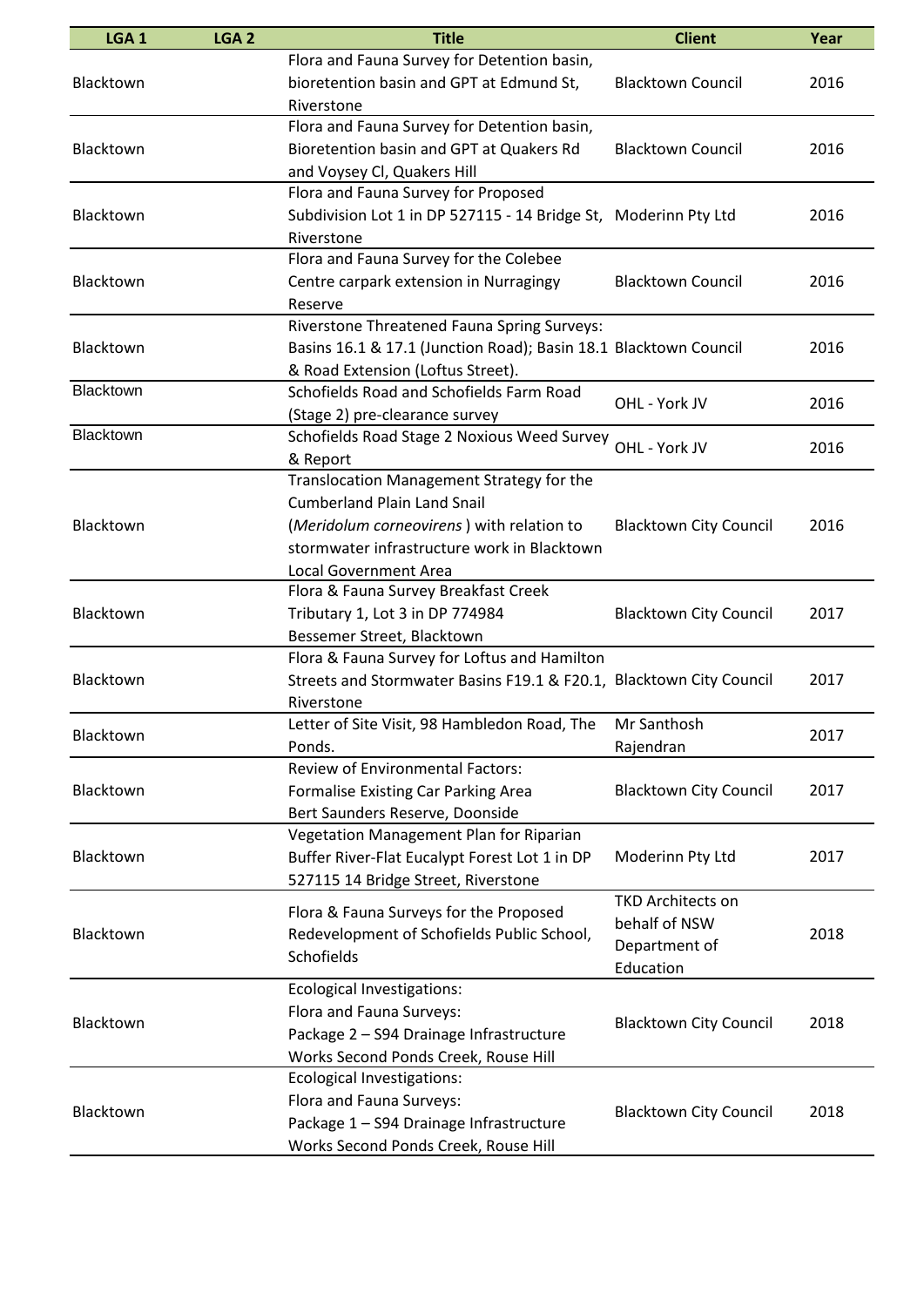| LGA <sub>1</sub>                             | LGA <sub>2</sub>                             | <b>Title</b>                                                                                                                                                                                          | <b>Client</b>                                                               | Year |
|----------------------------------------------|----------------------------------------------|-------------------------------------------------------------------------------------------------------------------------------------------------------------------------------------------------------|-----------------------------------------------------------------------------|------|
| Blacktown                                    |                                              | Weed Management Plan: Schofields<br>Public School, St Albans & Junction Roads,<br>Schofields                                                                                                          | <b>TKD Architects on</b><br>behalf of the NSW<br>Department of<br>Education | 2018 |
| Blacktown                                    |                                              | Pre-clearance Survey & Supervision of Habitat H&M Civil for<br>Tree Removal - Boundary Road, Schofields                                                                                               | <b>Blacktown Council</b>                                                    | 2018 |
| Blacktown                                    |                                              | Pre-clearance Survey: Plant Community<br>Identification, Threatened Species, Habitat<br>Trees & Search for Cumberland Plain Land<br>Snail at Veron Road Schofields                                    | Abergeldie Complex<br>Infrastructure                                        | 2018 |
| Blacktown                                    |                                              | Pre-clearance Survey - Veron Road,<br>Schofields                                                                                                                                                      | Abergeldie Complex<br>Infrastructure                                        | 2018 |
| Blacktown<br>Blue<br>Mountains<br>Hawkesbury | <b>Hills Shire</b><br>Hornsby<br>Wollondilly | <b>Biodiversity Assessments for 18</b><br>environmentally sensitive sites requiring<br>updated Property Environmental<br>Management Plans for Sydney Water                                            | Sydney Water                                                                | 2018 |
| Blacktown                                    |                                              | Supervision of Tree Removal, Fauna Rescue &<br>Nest Box Installation Survey - Veron Road,<br>Schofields                                                                                               | Abergeldie Complex<br>Infrastructure                                        | 2019 |
| Blacktown                                    |                                              | Ecological Investigations: Flora & Fauna<br>Surveys for Tributary 2, Breakfast Creek from<br>Heart Place to Richmond Road, Blacktown                                                                  | <b>Blacktown City Council</b>                                               | 2019 |
| Blacktown                                    |                                              | Ecological Investigations to Determine the<br>Impacts of Remedial Drainage Works on<br><b>Cumberland Plain Woodland at Dr Charles</b><br>McKay Reserve, Mt. Druitt                                    | <b>Blacktown City Council</b>                                               | 2019 |
| Blacktown                                    |                                              | Identification of native trees, Schofields                                                                                                                                                            | Houghton & Meredith<br>Pty Ltd                                              | 2019 |
| Blacktown                                    |                                              | Final Report: Vegetation Management Plan<br>for the riparian corridor on Lot 56 DP28847 at<br>135 Shane Park Road, Shanes Park                                                                        | Cook Islands Christian<br>Church Incorporated                               | 2020 |
| Blue<br>Mountains                            |                                              | Flora & Fauna Assessment and Vegetation<br>Management Plan for Sydney Water Blue<br><b>Mountains 11B Properties</b>                                                                                   | Sydney Water<br>Corporation                                                 | 2010 |
| Blue<br>Mountains                            |                                              | Flora and Fauna Survey & Ecological<br>Assessment of the Possible Impacts of a<br>Proposed Development at Burrawang Street,<br>Katoomba                                                               | Cityscape Planning and<br>Projects                                          | 2010 |
| Blue<br>Mountains                            |                                              | Vegetation Management Plan 'Glencoe Vale'<br>Proposed Subdivision Lots 1, 2, & 4, DP<br>593545 Stuarts & Wellington Roads,<br>Katoomba                                                                | <b>CTP Properties</b>                                                       | 2010 |
| Blue<br>Mountains                            |                                              | Preliminary Investigations followed by a<br>Vegetation Management Plan for a private<br>property Lot A in DP 33353 at 15 - 33 Narrow<br>Neck Road, Katoomba                                           | PRIVATE CLIENT GH<br>Harris Solicitors for Mr 2010 - 2011<br>& Mrs Spooner  |      |
| Blue<br>Mountains                            |                                              | Flora & Fauna Study and Assessment of<br>Significant with Management<br>Recommendations for proposed vacant land<br>residential development Lot 2 in DP 7080 #27-<br>29 Sandbox Road, Wentworth Falls | PRIVATE CLIENT Mr R<br>& Mrs R Foster                                       | 2011 |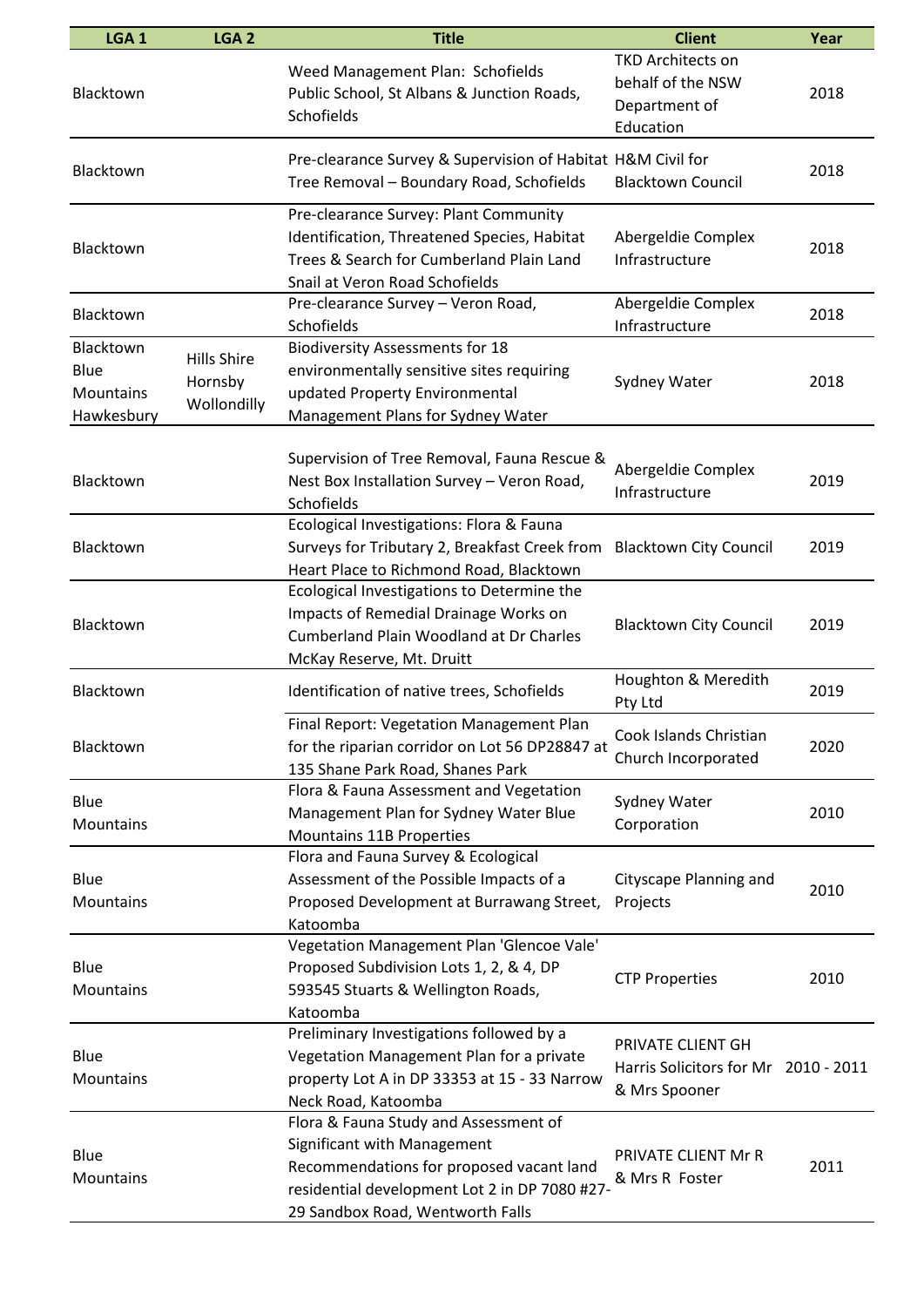| LGA <sub>1</sub>                                                                                                | LGA <sub>2</sub>                                                      | <b>Title</b>                                                                                                                                                            | <b>Client</b>                                                                     | Year |
|-----------------------------------------------------------------------------------------------------------------|-----------------------------------------------------------------------|-------------------------------------------------------------------------------------------------------------------------------------------------------------------------|-----------------------------------------------------------------------------------|------|
| Blue<br>Mountains                                                                                               |                                                                       | Flora and Fauna Survey & Ecological<br>Assessment: Lot 4 DP 1200080<br>Persoonia Way Katoomba                                                                           | Urban Link/Chandru<br>Enterprises                                                 | 2015 |
| Blue<br>Mountains                                                                                               |                                                                       | Pre-clearance Report: Winmalee Creek<br>Erosion Control Works - Winmalee<br><b>Wastewater Treatment Plant</b>                                                           | Abergeldie Complex<br>Infrastructure                                              | 2015 |
| Blue<br>Mountains                                                                                               |                                                                       | Restoration/Revegetation & Bush<br>Regeneration Plan: Winmalee Creek Erosion<br>Control Works - Winmalee Wastewater<br><b>Treatment Plant</b>                           | <b>Environmental Earth</b><br><b>Sciences</b>                                     | 2015 |
| Blue<br>Mountains                                                                                               |                                                                       | Pre-clearance Survey and Report: Mount<br>Victoria Great Western Highway Upgrade                                                                                        | Civil Ward                                                                        | 2016 |
| Blue<br>Mountains                                                                                               |                                                                       | Vegetation Management Plan<br>for native bushland LOT 8, DP 1181264<br>19-21 Redfern Road Wentworth Falls                                                               | Allcastle Homes on<br>behalf of Ms Kim Fuller                                     | 2017 |
| Blue<br>Mountains                                                                                               |                                                                       | Flora & Fauna Survey Proposed Subdivision:<br>Lot 10 in DP 1175 at 3 Wascoe Street, Leura                                                                               | <b>Guardian Building</b><br>Services                                              | 2019 |
| Blue<br>Mountains                                                                                               |                                                                       | Compliance Inspection Report 150276: 297<br>Paterson Road, Yellow Rock 2777                                                                                             | <b>Private Client</b>                                                             | 2019 |
| Blue<br>Mountains<br>Cumberland<br>Hawkesbury<br><b>Hills Shire</b><br>Hornsby                                  | Northern<br><b>Beaches</b><br>North Sydney<br>Randwick<br>Wollondilly | <b>Biodiversity Assessments for 19</b><br>environmentally sensitive sites requiring<br>updated Property Environmental<br>Management Plans for Sydney Water              | Sydney Water                                                                      | 2019 |
| Blue<br>Mountains,<br>City of Canada<br>Bay, Hills Shire, Sydney,<br>Hornsby, Inner Ryde<br><b>West Council</b> | Northern<br>Beaches,<br>North<br>Wollongong                           | <b>Biodiversity Assessments for 21</b><br>environmentally sensitive sites requiring<br>updated Property Environmental<br>Management Plans for Sydney Water              | Sydney Water                                                                      | 2019 |
| Blue<br>Mountains                                                                                               |                                                                       | Ecological Investigations to Determine the<br>Impacts of Construction Works at Winmalee<br>WWTP (ST0064), 627 Hawkesbury Road,<br>Winmalee                              | <b>Wild Environment Pty</b><br>Ltd on behalf of<br>Downer Group &<br>Sydney Water | 2020 |
| Blue<br>Mountains                                                                                               |                                                                       | Addendum to Ecological Investigations to<br>Determine the Impacts of Construction Works Ltd on behalf of<br>at Winmalee WWTP (ST0064), 627<br>Hawkesbury Road, Winmalee | Wild Environment Pty<br>Downer Group &<br>Sydney Water                            | 2020 |
| <b>Botany Bay</b>                                                                                               |                                                                       | Sir Joseph Banks Park Review of Vegetation<br>Management Plan 1999                                                                                                      | City of Botany Bay                                                                | 2010 |
| <b>Burwood</b>                                                                                                  |                                                                       | Weed Management Plan for Consultancy<br>Services Intermodal Logistics Centre, Enfield                                                                                   | Alison Hunt Ecological                                                            | 2011 |
| Camden                                                                                                          |                                                                       | The Northern Road Upgrade - the Cobbitty<br>Road Intersection: Flora & Fauna Survey &<br>Ecological Assessment for impacts on<br><b>Cumberland Plain Woodland</b>       | NSW Roads & Traffic<br>Authority                                                  | 2010 |
| Camden                                                                                                          |                                                                       | Flora and Fauna Survey & Ecological<br>Assessment: Lot 281, DP1043744 769 The<br>Northern Road, Bringelly NSW                                                           | W2R Bringelly Pty Ltd                                                             | 2015 |
| Camden                                                                                                          |                                                                       | Flora and Fauna Survey for 110 Lodges Rd,<br>Elderslie subdivision and development                                                                                      | Moderinn Pty Ltd                                                                  | 2016 |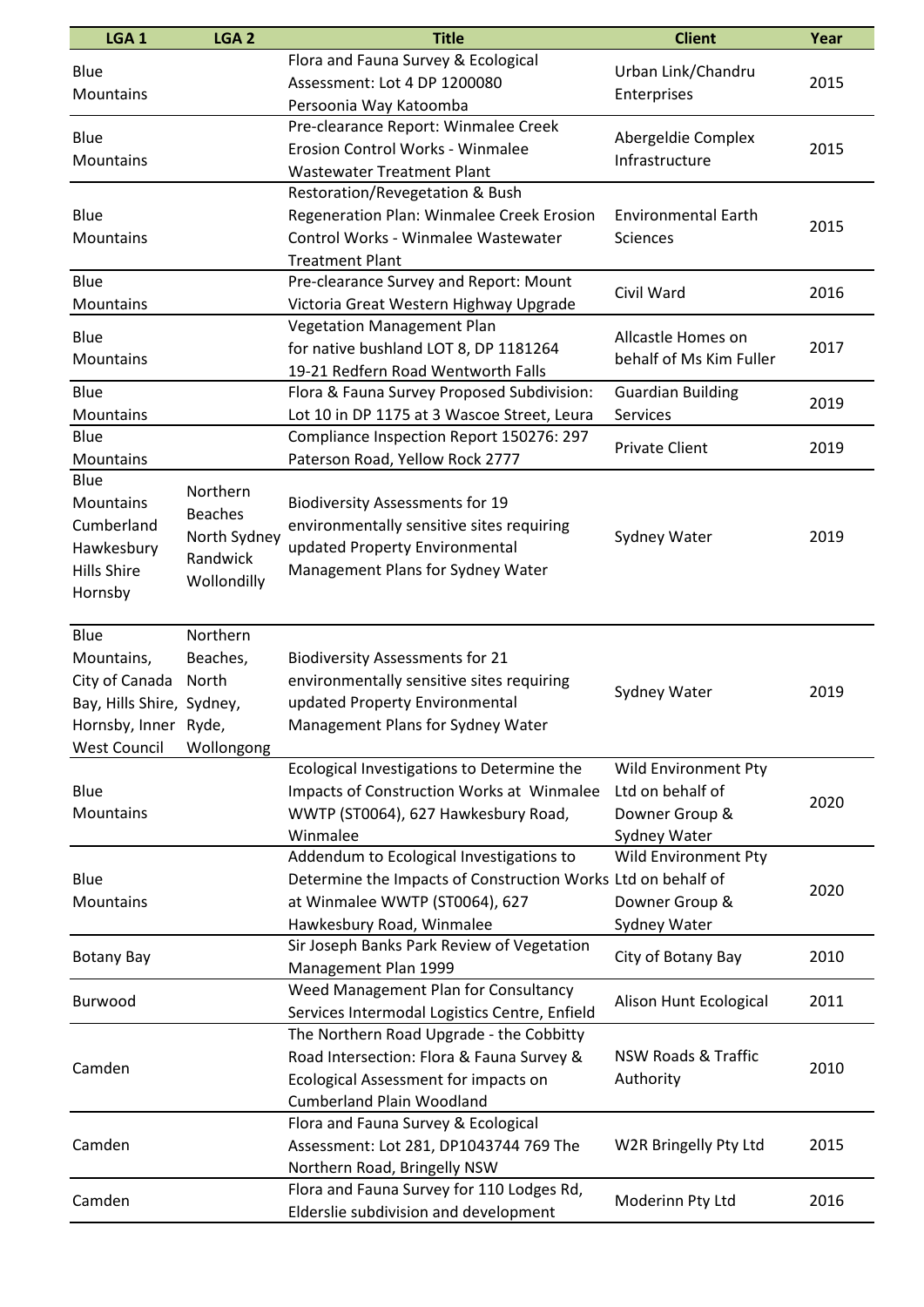| LGA <sub>1</sub> | LGA <sub>2</sub> | <b>Title</b>                                                                                                                                                | <b>Client</b>                                                     | Year                    |
|------------------|------------------|-------------------------------------------------------------------------------------------------------------------------------------------------------------|-------------------------------------------------------------------|-------------------------|
| Camden           |                  | Vegetation Management Plan for Native<br>Bushland Lot 20 in DP 1216458,<br>110 Lodges Road, Elderslie                                                       | Moderinn Pty Ltd                                                  | 2017                    |
| Camden           |                  | <b>Ecological Advice for Turf Management for</b><br>Camden Airport                                                                                          | Strategic<br>Environmental and<br><b>Engineering Consulting</b>   | 2019                    |
| Camden           |                  | <b>Revised Vegetation Management Plan</b><br>for Native Bushland Lot 20 in DP 1216458,<br>110 Lodges Road, Elderslie                                        | <b>McNally Management</b><br>Pty Ltd                              | 2019                    |
| Campbelltown     |                  | Bushland Rehabilitation Management Plan for Arthur Peppas Family<br>148 Georges River Road, Kentlyn                                                         | Trust/Alart Pty Ltd                                               | 2011                    |
| Campbelltown     |                  | Riparian Vegetation Management Plan for the<br>Howes Creek Rehabilitation Area, Menangle<br>Park Release Area (to draft stage)                              | Oculus for Landcom                                                | 2012                    |
| Campbelltown     |                  | Flora and Fauna Survey & Ecological<br>Assessment: Lot 1 in DP 238216 176 Georges Architecture on behalf<br>River Road, Kentlyn                             | <b>Andrew Waite</b><br>of W & K Moussa                            | 2013                    |
| Campbelltown     |                  | Weed Management Plan for 176 Georges<br>River Road, Kentlyn                                                                                                 | Andrew Waite<br>Architecture on behalf<br>of W & K Moussa         | 2013                    |
| Campbelltown     |                  | Vegetation Rehabilitation Management Plan<br>for #148 Georges River Road, Kentlyn                                                                           | <b>Arthur Peppas Family</b><br>Trust/Alart Pty Ltd                | 2014                    |
| Campbelltown     |                  | Flora and Fauna Survey & Ecological<br>Assessment: Lot 102 DP 846886 30 Minerva<br>Road, Wedderburn                                                         | <b>Rhodes Haskew</b><br>Associates on behalf of<br>Mr. Ross Field | 2014<br>Revised<br>2015 |
| Campbelltown     |                  | Flora & Fauna Survey and Ecological<br>Assessment with Koala Management Plan:<br>Lot 6, DP 209307, #6 Duncan St, Minto<br>Heights                           | Mr & Mrs Michael<br>Moroney                                       | 2015                    |
| Campbelltown     |                  | Koala Habitat Assessment for a new<br>development on Lot 2 225755, 187 Georges Mr Nauneet Singh<br>River Road, Kentlyn                                      |                                                                   | 2015                    |
| Campbelltown     |                  | Koala Plan of Management, 15 Aberfoyle Rd<br>Wedderburn                                                                                                     | <b>Haskew Planning</b>                                            | 2015                    |
| Campbelltown     |                  | Flora and Fauna Survey & Koala Plan of<br>Management, 191 Aberfoyle Rd Wedderburn                                                                           | Haskew Planning                                                   | 2015                    |
| Campbelltown     |                  | <b>Ecological Contributions to an Environmental</b><br>Management Plan: Construction of a Dam<br>Spillway for 89 Aberfoyle Road, Wedderburn.                | Benbow<br>Environmental                                           | 2016                    |
| Campbelltown     |                  | CPLS Seven-part Test of Significance;<br>Addendum to Flora & Fauna Survey &<br>Ecological Assessment Proposed Bardia Public Department of<br>School, Bardia | <b>TKD Architects on</b><br>behalf of NSW<br>Education            | 2017                    |
| Campbelltown     |                  | <b>Cumberland Plain Land Snail Pre-clearance</b><br>Survey & Supervision of Nest Box Installation<br>- Bardia Public School, Macdonald Road,<br>Bardia.     | Mr Ian Burgher<br>Senior Associate, TKD<br>Architects             | 2017                    |
| Campbelltown     |                  | Flora and Fauna Survey & Ecological<br>Assessment: Lot 801 DP 1170166 at 7<br>Minerva Road, Wedderburn                                                      | <b>Haskew Planning</b>                                            | 2017                    |
| Campbelltown     |                  | Flora and Fauna Survey & Ecological<br>Assessment: Lot A DP 449151 at 15<br>Aberfoyle Road, Wedderburn                                                      | M. Welsh                                                          | 2017                    |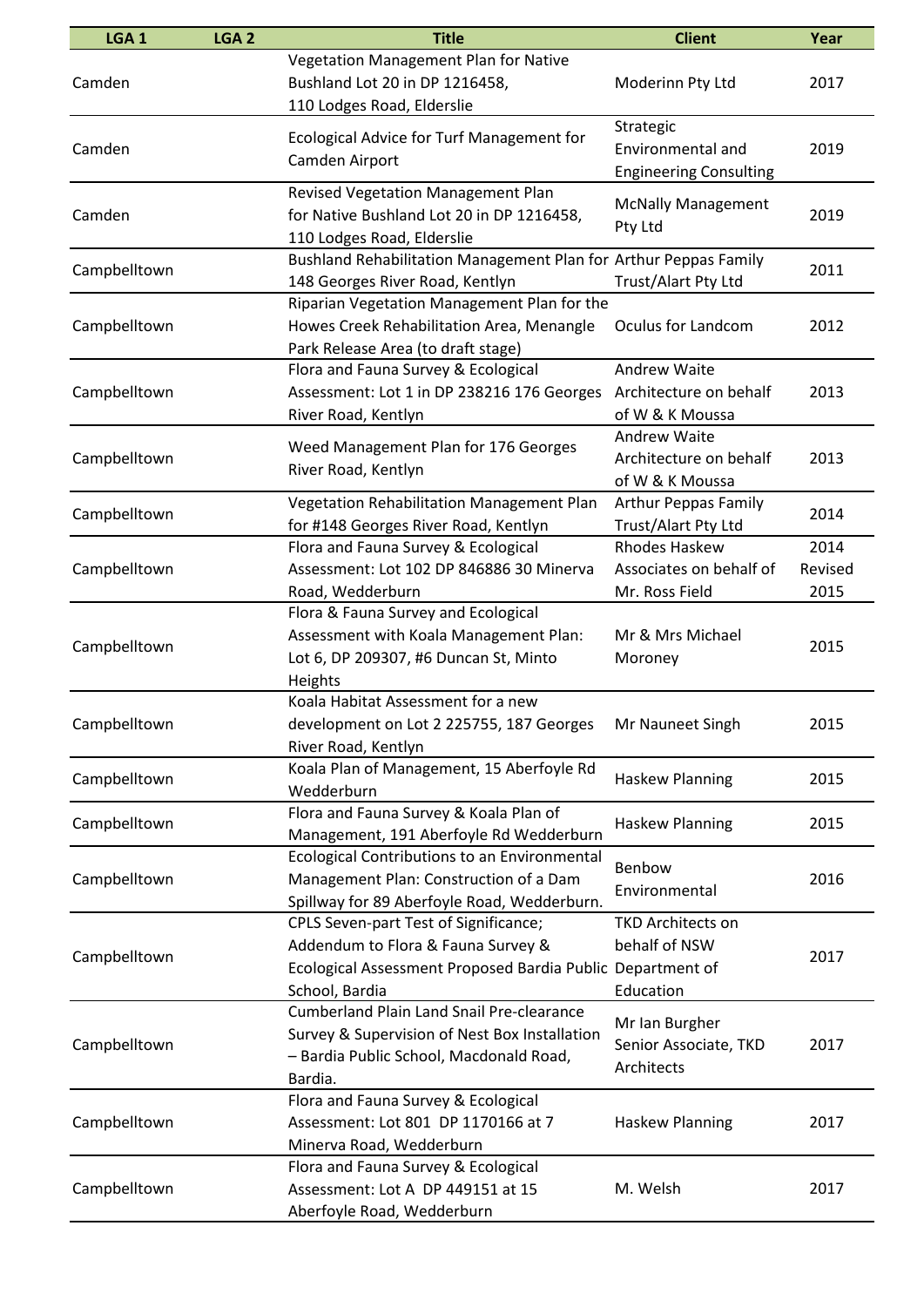| LGA <sub>1</sub>                                                         | LGA <sub>2</sub>                               | <b>Title</b>                                                                                                                                              | <b>Client</b>                                                               | Year      |
|--------------------------------------------------------------------------|------------------------------------------------|-----------------------------------------------------------------------------------------------------------------------------------------------------------|-----------------------------------------------------------------------------|-----------|
| Campbelltown                                                             |                                                | Nest Box Strategy, Bardia Public School,<br>Macdonald Road, Bardia                                                                                        | <b>TKD Architects on</b><br>behalf of NSW<br>Department of<br>Education     | 2017      |
| Campbelltown                                                             |                                                | Targeted Threatened Flora Search at 89<br>Aberfoyle Road, Wedderburn                                                                                      | Benbow<br>Environmental                                                     | 2017      |
| Campbelltown                                                             |                                                | Translocation Management Strategy for the<br>Cumberland Plain Land Snail (Meridolum<br>corneovirens) - Bardia Public School<br>Redevelopment              | <b>TKD Architects on</b><br>behalf of NSW<br>Department of<br>Education     | 2017      |
| Campbelltown                                                             |                                                | Nest Box Monitoring Session 3 at Bardia<br>Public School, MacDonald Road, Bardia                                                                          | <b>TKD Architects on</b><br>behalf of the NSW<br>Department of<br>Education | 2019      |
| Canterbury-<br>Bankstown,<br>Campbelltown, River,<br>Sutherland<br>Shire | Liverpool,<br>Georges<br>Bayside,<br>Fairfield | <b>Ecological Monitoring in the Georges River</b><br>Catchment: Baseline assessment 2014,<br>monitoring assessments 2015-2017                             | Georges River<br><b>Combined Councils</b><br>Committee (GRCCC)              | 2014-2017 |
| Cessnock                                                                 |                                                | Flora & Fauna Survey & Ecological<br>Assessment: Lot 185 DP755230 Watagan<br>Creek Road, Laguna                                                           | Mr Ron Wall on behalf<br>of Northbound Pty Ltd                              | 2015      |
| Cumberland                                                               |                                                | Rookwood Necropolis Fire Damage<br>Monitoring Area 7 Session 1                                                                                            | The Rookwood<br>Necropolis Trust                                            | 2018      |
| Cumberland                                                               |                                                | Rookwood Necropolis Fire Damage<br>Monitoring Area 7 Session 2                                                                                            | The Rookwood<br><b>Necropolis Trust</b>                                     | 2018      |
| Cumberland                                                               |                                                | Project Management of Bush Regeneration at The Rookwood<br>Rookwood Necropolis                                                                            | <b>Necropolis Trust</b>                                                     | 2019      |
| Fairfield                                                                |                                                | Seven-part Test of Significance for<br>Cumberland River flat Forest at Fairfield Park - Fairfield City Council<br>proposed extension to car parking areas |                                                                             | 2012      |
| Fairfield                                                                |                                                | Ecological Investigations to Determine the<br>Impacts of Remedial Drainage Works on<br><b>Cumberland Plain Woodland at Prospect</b><br>Reservoir          | Austral Precast/Sydney<br>Water                                             | 2019      |
| Gosford                                                                  |                                                | Flora & Fauna Survey, Opportunities &<br>Constraints Study towards a Masterplan at<br><b>Caroline Bay Arts Precinct Gosford</b>                           | <b>Clouston Associates</b>                                                  | 2010      |
| Gosford                                                                  |                                                | Flora Survey & Fauna Habitat Surveys with<br><b>Ecological Assessment for Caroline Bay</b><br>Gosford                                                     | <b>Clouston Associates</b>                                                  | 2010      |
| Gosford                                                                  |                                                | Flora & Fauna Study & Ecological Assessment<br>for a proposed residential subdivision on<br>Timber Grove, Lisarow                                         | Politi Lisarow Pty Ltd                                                      | 2011      |
| Gosford                                                                  |                                                | Flora & Fauna Study & Ecological Assessment<br>for a proposed residential subdivision at Lot<br>521 Sunnyvale Close, Lisarow                              | Masterbuilt Pty Ltd                                                         | 2012      |
| Hawkesbury                                                               |                                                | Advice on ecological status of remnant native PRIVATE CLIENT Mr<br>trees on a property at North Richmond                                                  | Gordon Otten                                                                | 2010      |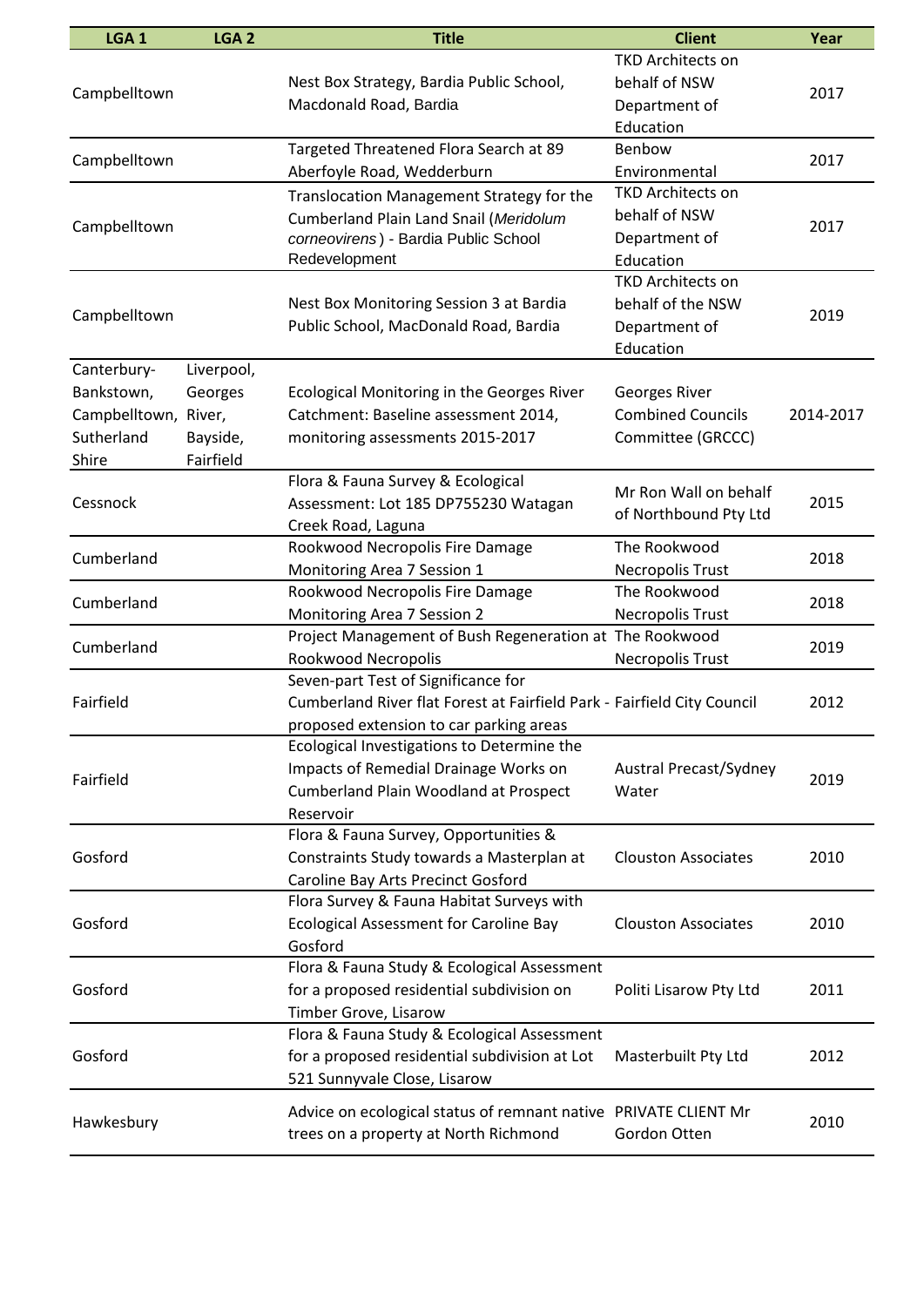| LGA <sub>1</sub> | LGA <sub>2</sub> | <b>Title</b>                                                                                                                                | <b>Client</b>                                                               | Year |
|------------------|------------------|---------------------------------------------------------------------------------------------------------------------------------------------|-----------------------------------------------------------------------------|------|
| Hawkesbury       |                  | Ecological Assessment: Cumberland Plain<br>Woodland at Freemans Reach. Pro bono<br>advice to a community group                              | <b>Freemans Reach</b><br>Community Group -<br>Mr David & Ms Julie<br>Lindon | 2010 |
| Hawkesbury       |                  | Flora & Fauna Assessment for a proposed<br>development, Cedar Ridge Road, North<br>Richmond                                                 | PRIVATE CLIENT<br>Gordon Otten                                              | 2010 |
| Hawkesbury       |                  | Flora & Fauna Study & Ecological Assessment<br>for 'Cherry Park' Lot 1, DP 211502 & Lot 243<br>DP 652737, Burralow Road, Kurrajong Heights  | Astron Properties for<br>Mr. Peter Zorbas                                   | 2010 |
| Hawkesbury       |                  | Flora & Fauna Study & Ecological Assessment<br>For 'Dayspring' Lot 2, DP 805023, 1420<br>Kurmond Road, Kurmond                              | Mr Carl Bazeley                                                             | 2010 |
| Hawkesbury       |                  | Flora & Fauna Study in support of a Proposed<br>Tourist Development at Lot 11 in DP 255595<br>79 Mitchell Park Road, Cattai                 | PRIVATE CLIENT Mr<br>Greg & Ms Sarah Jones                                  | 2010 |
| Hawkesbury       |                  | Flora & Fauna Survey & 7-part test for<br>Cumberland Plain Woodland on Bennett Road<br>Londonderry                                          | <b>Australian Corporate</b><br>Protection                                   | 2010 |
| Hawkesbury       |                  | Riparian Management Plan for Cumberland<br>Shale Plains Woodland, 663 Windsor Road,<br>Vineyard                                             | McKinlay Morgan &<br>Associates on behalf of<br>Ms J Lohman                 | 2010 |
| Hawkesbury       |                  | Flora & Fauna Study & Ecological Assessment<br>for Proposed Benedict XVI Retreat Centre,<br>Grose Vale                                      | Winton Associates &<br><b>Catholic Archdiocese</b><br>Sydney                | 2011 |
| Hawkesbury       |                  | Flora & fauna studies for a proposed<br>residential CA Lewis & PA<br>Fosterdevelopment, Lot 104 in DP214752 29<br>Kentucky Drive, Glossodia | PRIVATE CLIENT CA<br>Lewis & PA Foster                                      | 2013 |
| Hawkesbury       |                  | Ecological Compliance: RMS Works Bells Line<br>of Road Widening, Kurrajong Heights                                                          | Roads & Maritime<br>Service (RMS)                                           | 2014 |
| Hawkesbury       |                  | Flora & fauna studies for a proposed<br>residential development, Lot 104 in<br>DP214752 29 Kentucky Drive, Glossodia                        | CA Lewis & PA Foster                                                        | 2014 |
| Hawkesbury       |                  | Flora & fauna studies for a proposed rural<br>lands residential subdivision, Lot 1 in<br>DP120436 631 Bells Line of Road, Kurrajong         | Mr. Wally Karam                                                             | 2014 |
| Hawkesbury       |                  | Flora & Fauna Survey & Ecological<br>Assessment: Lot 2 in DP805023 1411<br>Kurmond Road, Kurmond                                            | Mr. Ernest Bennett                                                          | 2014 |
| Hawkesbury       |                  | Flora & Fauna Surveys & Ecological<br>Assessment: Lot 2 in DP834193 #187B Upper<br>Colo Road Wheeny Creek                                   | Mr In Cheol & Mrs<br>Myung Sook Yoo                                         | 2014 |
| Hawkesbury       |                  | Weed Management Plan for Riparian<br>Bushland at Lot 104 in DP214752 29 Kentucky CA Lewis & PA Foster<br>Drive, Glossodia                   |                                                                             | 2014 |
| Hawkesbury       |                  | Review of Environmental Factors for<br>proposed road works on the Kolora Fire Trail:<br>Crown Land Reserve, Ebenezer                        | <b>NSW Soil Conservation</b><br>Service                                     | 2015 |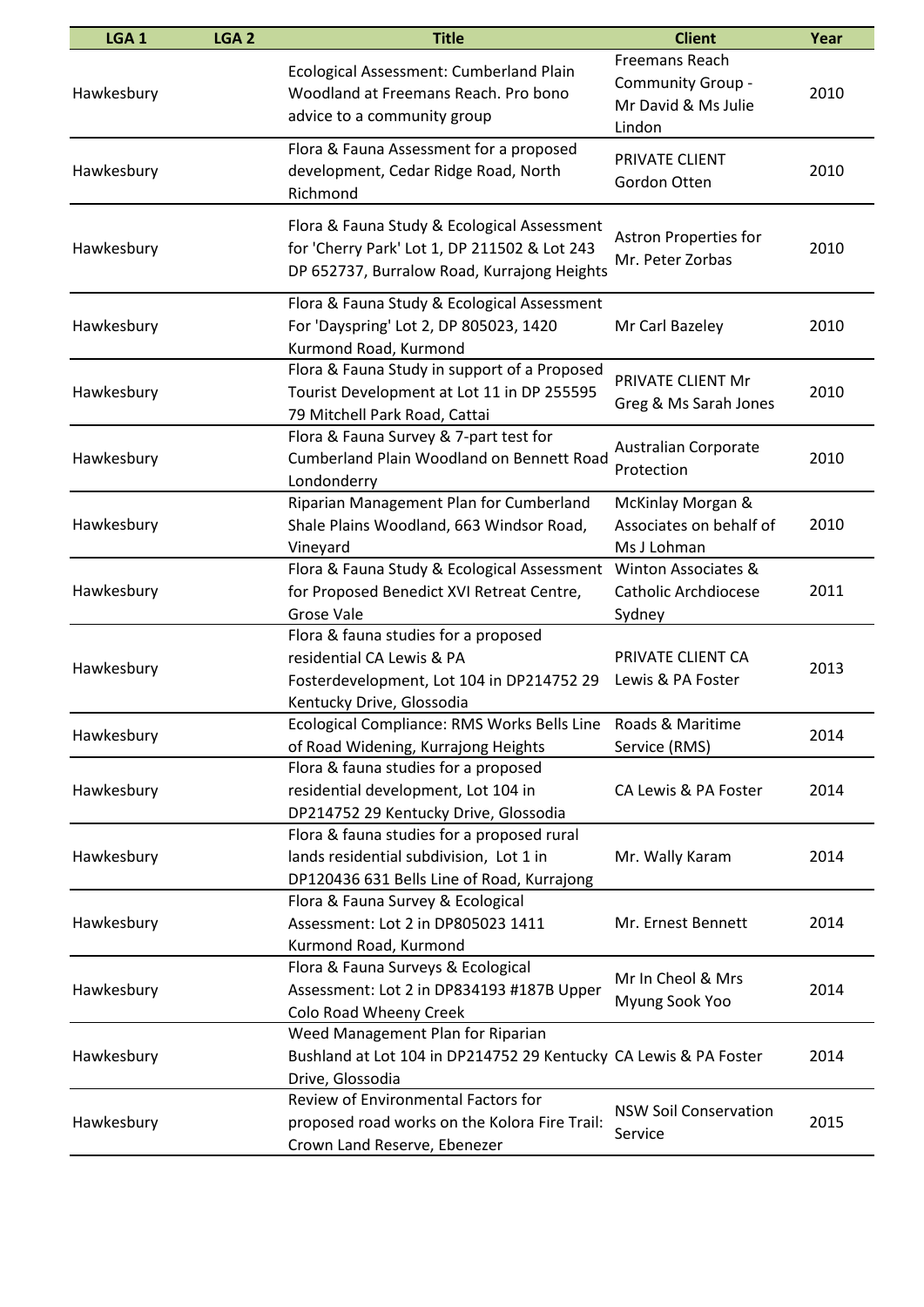| LGA <sub>1</sub>   | LGA <sub>2</sub> | <b>Title</b>                                                          | <b>Client</b>                 | Year |
|--------------------|------------------|-----------------------------------------------------------------------|-------------------------------|------|
|                    |                  | Flora & Fauna Surveys for a proposed Large                            | Glenn Falson &                |      |
|                    |                  | Lot Subdivision at Lot 12 in DP 1036297 & Lot Associates on behalf of |                               |      |
| Hawkesbury         |                  | 30 in DP 871806                                                       | Mr. David Seale & Mr.         | 2016 |
|                    |                  | #36 & #42 Vincents Road, Kurrajong                                    | Raphael Favre                 |      |
|                    |                  | Flora & Fauna Surveys for a Proposed                                  |                               |      |
| Hawkesbury         |                  | Residential Subdivision: Lot 2 in DP 560321 at G. Ferguson            |                               | 2016 |
|                    |                  | 535 Bells Line of Road, Kurmond                                       |                               |      |
|                    |                  | Flora & Fauna Surveys for a Proposed                                  | Glenn Falson &                |      |
| Hawkesbury         |                  | Subdivision: Lot E in DP 373372 at 452 Greggs Associates on behalf of |                               | 2016 |
|                    |                  | Road, Kurrajong                                                       | Ms. Nicole Hatherly           |      |
|                    |                  | Inspection and Supervision of Felling of                              |                               |      |
| Hawkesbury         |                  | Potential Habitat Trees, Lot 11, William Hall                         | <b>Taurbuilt Construction</b> | 2016 |
|                    |                  | Close East Kurrajong                                                  | Management Pty Ltd            |      |
|                    |                  | Preliminary Ecological Investigations:                                |                               |      |
| Hawkesbury         |                  | Flora & Fauna Surveys Lot 2 in DP 260032 81                           | Moderinn Pty Ltd              | 2017 |
|                    |                  | St. Albans Road, Wisemans Ferry                                       |                               |      |
|                    |                  | Review of Ecological Investigations for                               | Paynter Dixon                 |      |
|                    |                  | <b>Proposed Driving Range Modifications:</b>                          | Constructions on              |      |
| Hawkesbury         |                  | Lynwood Country Club & Golf Course at                                 | behalf of Castle Hill         | 2017 |
|                    |                  | 4 Pitt Town Bottoms Road, Pitt Town                                   | <b>RSL Group</b>              |      |
|                    |                  | Flora & Fauna Surveys for a proposed                                  |                               |      |
| Hawkesbury         |                  | Residential Development at                                            | S & N Debono                  | 2018 |
|                    |                  | 12 Scheyville Road, Oakville                                          |                               |      |
|                    |                  | Koala surveys for Kurmond Road, 1420,                                 |                               |      |
| Hawkesbury         |                  | Kurmond, Hawkesbury                                                   | E. Bennett                    | 2018 |
|                    |                  | Flora & Fauna Survey for a Proposed                                   |                               |      |
| Hawkesbury         |                  | Residential Development: Lot 3 in                                     | A & J Travers                 | 2018 |
|                    |                  | DP 2704442 at 441 Greggs Road, Kurrajong                              |                               |      |
|                    |                  | Flora & Fauna Survey for a Proposed                                   |                               |      |
| Hawkesbury         |                  | Residential Development: Lot 3 in DP 977134                           | Uniplan Group on              | 2018 |
|                    |                  | at 10 Single Ridge Road, The Slopes                                   | behalf of J & A Craig         |      |
|                    |                  | Flora & Fauna Survey Proposed Residential                             |                               |      |
|                    |                  | Development: Lot 1821 in                                              | <b>Executive Building</b>     |      |
| Hawkesbury         |                  | DP1104317 at 1141 Bells Line of Road,                                 | Group on behalf of            | 2018 |
|                    |                  | Kurrajong Heights                                                     | J Brown & S Earle             |      |
|                    |                  | Draft Biodiversity Assessment Development                             |                               |      |
| Hawkesbury         |                  | Report Stage 1 109 Hanckel Road, Oakville                             | <b>Private Client</b>         | 2020 |
|                    |                  | <b>Compliance Assessment of Vegetation</b>                            |                               |      |
| Hawkesbury         | Penrith          | Management Plan and Flora and Fauna                                   | <b>Private Client</b>         | 2020 |
|                    |                  | Report at 19 Rickards Road, Agnes Banks                               |                               |      |
| Hawkesbury         |                  | 452 Greggs Road, Kurrajong Compliance #3                              | <b>Private Client</b>         | 2020 |
|                    |                  | Koala Assessment Report: 2 Threlkeld Drive,                           |                               |      |
| Hawkesbury         |                  | Cattai (Lot 62 DP263381)                                              | <b>Private Client</b>         | 2020 |
|                    |                  | Draft Biodiversity Assessment Development                             |                               |      |
| Hawkesbury         |                  | Report Stage 1 & Stage 2 109 Hanckel Road,                            | <b>Private Client</b>         | 2021 |
|                    |                  | Oakville                                                              |                               |      |
|                    |                  | Physical & Biological Environment of the                              |                               |      |
|                    |                  | Australian Pioneer Village, 496 Rose Street,                          | Graham Edds &                 |      |
| Hawkesbury         |                  | Wilberforce                                                           | Associates                    | 2021 |
|                    |                  | (Lot 22 DP829589)                                                     |                               |      |
|                    |                  | Advice on ecological status of trees at                               |                               |      |
| <b>Hills Shire</b> |                  | Muirfield High School North Rocks                                     | Muirfield High School         | 2010 |
|                    |                  |                                                                       |                               |      |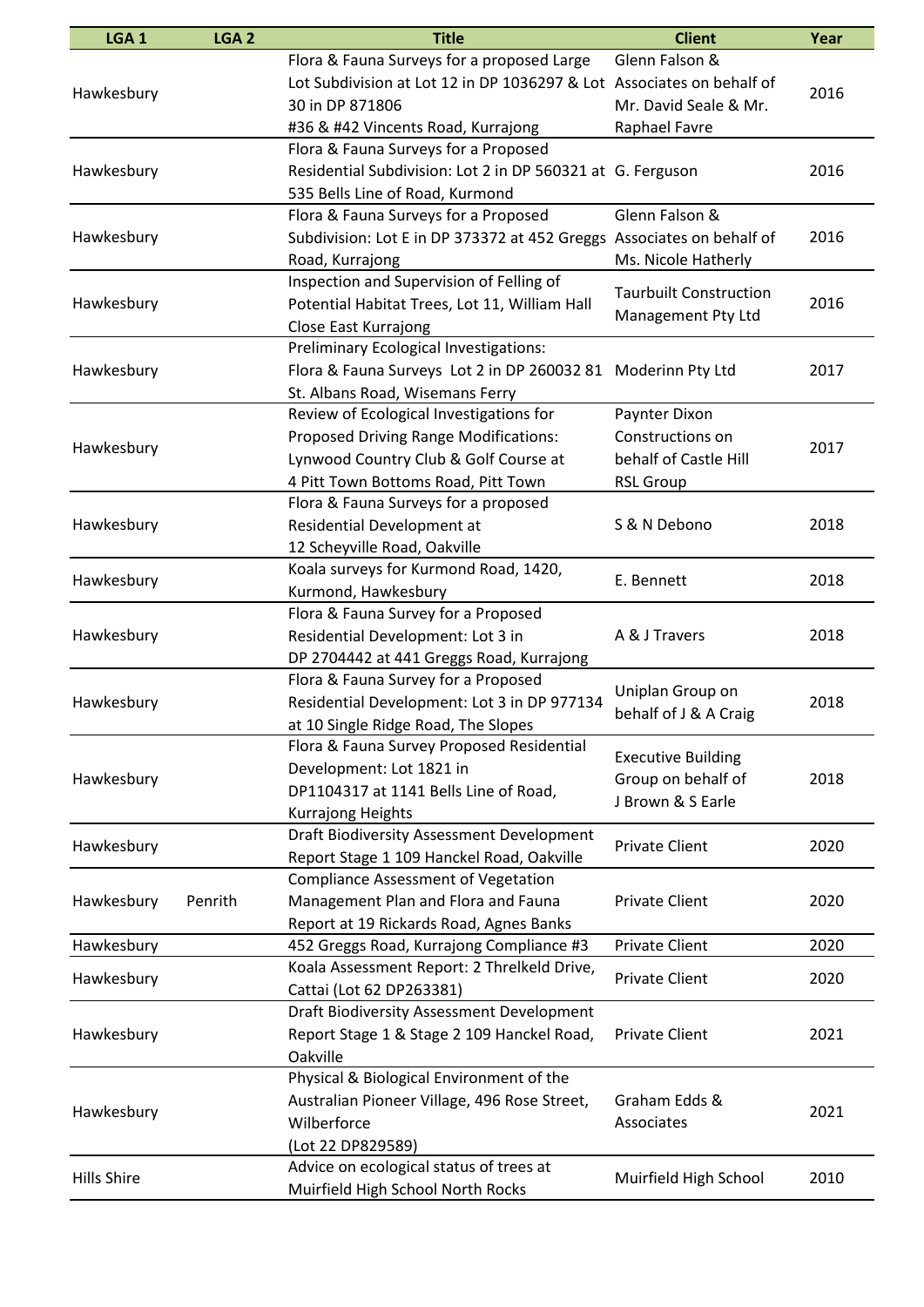| Fauna Ecologist Report for Demolition of<br>PRIVATE CLIENT Mr<br><b>Hills Shire</b><br>2010<br>James Clifford<br>Farm Dam, Kellyville<br>Flora & Fauna Study & Ecological Assessment<br>for Proposed Cycleway Links in the Smalls<br>The Hills Shire Council<br><b>Hills Shire</b><br>2010<br>Creek and Caddies Creek Riparian Corridors,<br>South of Samantha Riley Drive, Kellyville<br>Flora & Fauna Study and Ecological<br><b>PRIVATE CLIENT Mr</b><br>Assessment for a Proposed Rezoning Lot 1,<br>2010<br><b>Hills Shire</b><br><b>Trevor Lam</b><br>DP 541048 @ 177 Wrights Road, Castle Hill<br>Flora & Fauna Survey & Ecological<br>Assessment for a Proposed Residential<br>Currency<br><b>Hills Shire</b><br>2010<br>Development at 25 Woodstream Crescent,<br>Constructions<br>Kellyville<br>Office of Strategic<br>Lands within the Land<br>Flora & Fauna Survey & Ecological<br><b>Hills Shire</b><br>2010<br>and Property<br>Assessment for Lot 1 DP 1129940, Kellyville<br>Management<br>Authority<br>Flora & Fauna Surveys & Ecological<br>Assessment for Caddies Creek Reserve East &<br>The Hills Shire Council<br><b>Hills Shire</b><br>2010<br>site of proposed playing fields, Kellyville<br>(Volume A&B)<br>Review of Environmental Factors for a<br><b>Hills Shire</b><br>Proposed Replacement of Cattai Ridge Road<br>The Hills Shire Council<br>2010<br>Maraylya<br>Review of Environmental Factors For Bridge &<br>Road Widening at Renown Road Bridge,<br><b>Hills Shire</b><br>The Hills Shire Council<br>2010<br><b>Baulkham Hills</b><br>Review of Environmental Factors for Bridge<br><b>Hills Shire</b><br>and Road Widening at Renown Road, North<br>The Hills Shire Council<br>2010<br><b>Rocks</b><br>Review of Environmental Factors for<br><b>Hills Shire</b><br>Proposed Cycleway Link Construction, Hunts    The Hills Shire Council<br>2010<br>Creek Reserve, North Rocks<br><b>Review of Environmental Factors for</b><br>Proposed Cycleway Links in the Smalls Creek<br>The Hills Shire Council<br><b>Hills Shire</b><br>2010<br>and Caddies Creek Riparian Corridors, North<br>of Samantha Riley Drive, Kellyville<br><b>Review of Environmental Factors for</b><br>Proposed Cycleway Links in the Smalls Creek<br><b>Hills Shire</b><br>The Hills Shire Council<br>2011<br>Riparian Corridor, South of Samantha Riley<br>Drive, Kellyville<br><b>Bushland Management Plan for Sydney</b><br><b>Hills Shire</b><br>Turpentine Ironbark Forest at Ellerman Park,<br>The Hills Shire Council<br>2011<br>Dural<br><b>Bushland Rehabilitation &amp; Weed</b><br><b>Hills Shire</b><br>Management Plan for Lot in DP 718817 at 12 Kahgoh Pty Ltd<br>2011<br>Raym Road, Kenthurst, NSW<br>Ecological Assessment for a development at<br><b>Hills Shire</b><br>Kevin Forster<br>2011<br>Meadow Place Kellyville<br>Ecological Assessment for a stand of Sydney<br>PRIVATE CLIENT Kevin<br>Blue Gum Trees (Eucalyptus saligna) at 7<br><b>Hills Shire</b><br>2011<br>Forster | LGA <sub>1</sub> | LGA <sub>2</sub> | <b>Title</b>            | <b>Client</b> | Year |
|-------------------------------------------------------------------------------------------------------------------------------------------------------------------------------------------------------------------------------------------------------------------------------------------------------------------------------------------------------------------------------------------------------------------------------------------------------------------------------------------------------------------------------------------------------------------------------------------------------------------------------------------------------------------------------------------------------------------------------------------------------------------------------------------------------------------------------------------------------------------------------------------------------------------------------------------------------------------------------------------------------------------------------------------------------------------------------------------------------------------------------------------------------------------------------------------------------------------------------------------------------------------------------------------------------------------------------------------------------------------------------------------------------------------------------------------------------------------------------------------------------------------------------------------------------------------------------------------------------------------------------------------------------------------------------------------------------------------------------------------------------------------------------------------------------------------------------------------------------------------------------------------------------------------------------------------------------------------------------------------------------------------------------------------------------------------------------------------------------------------------------------------------------------------------------------------------------------------------------------------------------------------------------------------------------------------------------------------------------------------------------------------------------------------------------------------------------------------------------------------------------------------------------------------------------------------------------------------------------------------------------------------------------------------------------------------------------------------------------------------------------------------------------------------------------------------------------------------------------------------------------------------------------------------------------------------------------------------------------------------------------------------|------------------|------------------|-------------------------|---------------|------|
|                                                                                                                                                                                                                                                                                                                                                                                                                                                                                                                                                                                                                                                                                                                                                                                                                                                                                                                                                                                                                                                                                                                                                                                                                                                                                                                                                                                                                                                                                                                                                                                                                                                                                                                                                                                                                                                                                                                                                                                                                                                                                                                                                                                                                                                                                                                                                                                                                                                                                                                                                                                                                                                                                                                                                                                                                                                                                                                                                                                                                   |                  |                  |                         |               |      |
|                                                                                                                                                                                                                                                                                                                                                                                                                                                                                                                                                                                                                                                                                                                                                                                                                                                                                                                                                                                                                                                                                                                                                                                                                                                                                                                                                                                                                                                                                                                                                                                                                                                                                                                                                                                                                                                                                                                                                                                                                                                                                                                                                                                                                                                                                                                                                                                                                                                                                                                                                                                                                                                                                                                                                                                                                                                                                                                                                                                                                   |                  |                  |                         |               |      |
|                                                                                                                                                                                                                                                                                                                                                                                                                                                                                                                                                                                                                                                                                                                                                                                                                                                                                                                                                                                                                                                                                                                                                                                                                                                                                                                                                                                                                                                                                                                                                                                                                                                                                                                                                                                                                                                                                                                                                                                                                                                                                                                                                                                                                                                                                                                                                                                                                                                                                                                                                                                                                                                                                                                                                                                                                                                                                                                                                                                                                   |                  |                  |                         |               |      |
|                                                                                                                                                                                                                                                                                                                                                                                                                                                                                                                                                                                                                                                                                                                                                                                                                                                                                                                                                                                                                                                                                                                                                                                                                                                                                                                                                                                                                                                                                                                                                                                                                                                                                                                                                                                                                                                                                                                                                                                                                                                                                                                                                                                                                                                                                                                                                                                                                                                                                                                                                                                                                                                                                                                                                                                                                                                                                                                                                                                                                   |                  |                  |                         |               |      |
|                                                                                                                                                                                                                                                                                                                                                                                                                                                                                                                                                                                                                                                                                                                                                                                                                                                                                                                                                                                                                                                                                                                                                                                                                                                                                                                                                                                                                                                                                                                                                                                                                                                                                                                                                                                                                                                                                                                                                                                                                                                                                                                                                                                                                                                                                                                                                                                                                                                                                                                                                                                                                                                                                                                                                                                                                                                                                                                                                                                                                   |                  |                  |                         |               |      |
|                                                                                                                                                                                                                                                                                                                                                                                                                                                                                                                                                                                                                                                                                                                                                                                                                                                                                                                                                                                                                                                                                                                                                                                                                                                                                                                                                                                                                                                                                                                                                                                                                                                                                                                                                                                                                                                                                                                                                                                                                                                                                                                                                                                                                                                                                                                                                                                                                                                                                                                                                                                                                                                                                                                                                                                                                                                                                                                                                                                                                   |                  |                  |                         |               |      |
|                                                                                                                                                                                                                                                                                                                                                                                                                                                                                                                                                                                                                                                                                                                                                                                                                                                                                                                                                                                                                                                                                                                                                                                                                                                                                                                                                                                                                                                                                                                                                                                                                                                                                                                                                                                                                                                                                                                                                                                                                                                                                                                                                                                                                                                                                                                                                                                                                                                                                                                                                                                                                                                                                                                                                                                                                                                                                                                                                                                                                   |                  |                  |                         |               |      |
|                                                                                                                                                                                                                                                                                                                                                                                                                                                                                                                                                                                                                                                                                                                                                                                                                                                                                                                                                                                                                                                                                                                                                                                                                                                                                                                                                                                                                                                                                                                                                                                                                                                                                                                                                                                                                                                                                                                                                                                                                                                                                                                                                                                                                                                                                                                                                                                                                                                                                                                                                                                                                                                                                                                                                                                                                                                                                                                                                                                                                   |                  |                  |                         |               |      |
|                                                                                                                                                                                                                                                                                                                                                                                                                                                                                                                                                                                                                                                                                                                                                                                                                                                                                                                                                                                                                                                                                                                                                                                                                                                                                                                                                                                                                                                                                                                                                                                                                                                                                                                                                                                                                                                                                                                                                                                                                                                                                                                                                                                                                                                                                                                                                                                                                                                                                                                                                                                                                                                                                                                                                                                                                                                                                                                                                                                                                   |                  |                  |                         |               |      |
|                                                                                                                                                                                                                                                                                                                                                                                                                                                                                                                                                                                                                                                                                                                                                                                                                                                                                                                                                                                                                                                                                                                                                                                                                                                                                                                                                                                                                                                                                                                                                                                                                                                                                                                                                                                                                                                                                                                                                                                                                                                                                                                                                                                                                                                                                                                                                                                                                                                                                                                                                                                                                                                                                                                                                                                                                                                                                                                                                                                                                   |                  |                  |                         |               |      |
|                                                                                                                                                                                                                                                                                                                                                                                                                                                                                                                                                                                                                                                                                                                                                                                                                                                                                                                                                                                                                                                                                                                                                                                                                                                                                                                                                                                                                                                                                                                                                                                                                                                                                                                                                                                                                                                                                                                                                                                                                                                                                                                                                                                                                                                                                                                                                                                                                                                                                                                                                                                                                                                                                                                                                                                                                                                                                                                                                                                                                   |                  |                  |                         |               |      |
|                                                                                                                                                                                                                                                                                                                                                                                                                                                                                                                                                                                                                                                                                                                                                                                                                                                                                                                                                                                                                                                                                                                                                                                                                                                                                                                                                                                                                                                                                                                                                                                                                                                                                                                                                                                                                                                                                                                                                                                                                                                                                                                                                                                                                                                                                                                                                                                                                                                                                                                                                                                                                                                                                                                                                                                                                                                                                                                                                                                                                   |                  |                  |                         |               |      |
|                                                                                                                                                                                                                                                                                                                                                                                                                                                                                                                                                                                                                                                                                                                                                                                                                                                                                                                                                                                                                                                                                                                                                                                                                                                                                                                                                                                                                                                                                                                                                                                                                                                                                                                                                                                                                                                                                                                                                                                                                                                                                                                                                                                                                                                                                                                                                                                                                                                                                                                                                                                                                                                                                                                                                                                                                                                                                                                                                                                                                   |                  |                  |                         |               |      |
|                                                                                                                                                                                                                                                                                                                                                                                                                                                                                                                                                                                                                                                                                                                                                                                                                                                                                                                                                                                                                                                                                                                                                                                                                                                                                                                                                                                                                                                                                                                                                                                                                                                                                                                                                                                                                                                                                                                                                                                                                                                                                                                                                                                                                                                                                                                                                                                                                                                                                                                                                                                                                                                                                                                                                                                                                                                                                                                                                                                                                   |                  |                  |                         |               |      |
|                                                                                                                                                                                                                                                                                                                                                                                                                                                                                                                                                                                                                                                                                                                                                                                                                                                                                                                                                                                                                                                                                                                                                                                                                                                                                                                                                                                                                                                                                                                                                                                                                                                                                                                                                                                                                                                                                                                                                                                                                                                                                                                                                                                                                                                                                                                                                                                                                                                                                                                                                                                                                                                                                                                                                                                                                                                                                                                                                                                                                   |                  |                  |                         |               |      |
|                                                                                                                                                                                                                                                                                                                                                                                                                                                                                                                                                                                                                                                                                                                                                                                                                                                                                                                                                                                                                                                                                                                                                                                                                                                                                                                                                                                                                                                                                                                                                                                                                                                                                                                                                                                                                                                                                                                                                                                                                                                                                                                                                                                                                                                                                                                                                                                                                                                                                                                                                                                                                                                                                                                                                                                                                                                                                                                                                                                                                   |                  |                  |                         |               |      |
|                                                                                                                                                                                                                                                                                                                                                                                                                                                                                                                                                                                                                                                                                                                                                                                                                                                                                                                                                                                                                                                                                                                                                                                                                                                                                                                                                                                                                                                                                                                                                                                                                                                                                                                                                                                                                                                                                                                                                                                                                                                                                                                                                                                                                                                                                                                                                                                                                                                                                                                                                                                                                                                                                                                                                                                                                                                                                                                                                                                                                   |                  |                  |                         |               |      |
|                                                                                                                                                                                                                                                                                                                                                                                                                                                                                                                                                                                                                                                                                                                                                                                                                                                                                                                                                                                                                                                                                                                                                                                                                                                                                                                                                                                                                                                                                                                                                                                                                                                                                                                                                                                                                                                                                                                                                                                                                                                                                                                                                                                                                                                                                                                                                                                                                                                                                                                                                                                                                                                                                                                                                                                                                                                                                                                                                                                                                   |                  |                  |                         |               |      |
|                                                                                                                                                                                                                                                                                                                                                                                                                                                                                                                                                                                                                                                                                                                                                                                                                                                                                                                                                                                                                                                                                                                                                                                                                                                                                                                                                                                                                                                                                                                                                                                                                                                                                                                                                                                                                                                                                                                                                                                                                                                                                                                                                                                                                                                                                                                                                                                                                                                                                                                                                                                                                                                                                                                                                                                                                                                                                                                                                                                                                   |                  |                  |                         |               |      |
|                                                                                                                                                                                                                                                                                                                                                                                                                                                                                                                                                                                                                                                                                                                                                                                                                                                                                                                                                                                                                                                                                                                                                                                                                                                                                                                                                                                                                                                                                                                                                                                                                                                                                                                                                                                                                                                                                                                                                                                                                                                                                                                                                                                                                                                                                                                                                                                                                                                                                                                                                                                                                                                                                                                                                                                                                                                                                                                                                                                                                   |                  |                  |                         |               |      |
|                                                                                                                                                                                                                                                                                                                                                                                                                                                                                                                                                                                                                                                                                                                                                                                                                                                                                                                                                                                                                                                                                                                                                                                                                                                                                                                                                                                                                                                                                                                                                                                                                                                                                                                                                                                                                                                                                                                                                                                                                                                                                                                                                                                                                                                                                                                                                                                                                                                                                                                                                                                                                                                                                                                                                                                                                                                                                                                                                                                                                   |                  |                  |                         |               |      |
|                                                                                                                                                                                                                                                                                                                                                                                                                                                                                                                                                                                                                                                                                                                                                                                                                                                                                                                                                                                                                                                                                                                                                                                                                                                                                                                                                                                                                                                                                                                                                                                                                                                                                                                                                                                                                                                                                                                                                                                                                                                                                                                                                                                                                                                                                                                                                                                                                                                                                                                                                                                                                                                                                                                                                                                                                                                                                                                                                                                                                   |                  |                  |                         |               |      |
|                                                                                                                                                                                                                                                                                                                                                                                                                                                                                                                                                                                                                                                                                                                                                                                                                                                                                                                                                                                                                                                                                                                                                                                                                                                                                                                                                                                                                                                                                                                                                                                                                                                                                                                                                                                                                                                                                                                                                                                                                                                                                                                                                                                                                                                                                                                                                                                                                                                                                                                                                                                                                                                                                                                                                                                                                                                                                                                                                                                                                   |                  |                  |                         |               |      |
|                                                                                                                                                                                                                                                                                                                                                                                                                                                                                                                                                                                                                                                                                                                                                                                                                                                                                                                                                                                                                                                                                                                                                                                                                                                                                                                                                                                                                                                                                                                                                                                                                                                                                                                                                                                                                                                                                                                                                                                                                                                                                                                                                                                                                                                                                                                                                                                                                                                                                                                                                                                                                                                                                                                                                                                                                                                                                                                                                                                                                   |                  |                  |                         |               |      |
|                                                                                                                                                                                                                                                                                                                                                                                                                                                                                                                                                                                                                                                                                                                                                                                                                                                                                                                                                                                                                                                                                                                                                                                                                                                                                                                                                                                                                                                                                                                                                                                                                                                                                                                                                                                                                                                                                                                                                                                                                                                                                                                                                                                                                                                                                                                                                                                                                                                                                                                                                                                                                                                                                                                                                                                                                                                                                                                                                                                                                   |                  |                  |                         |               |      |
|                                                                                                                                                                                                                                                                                                                                                                                                                                                                                                                                                                                                                                                                                                                                                                                                                                                                                                                                                                                                                                                                                                                                                                                                                                                                                                                                                                                                                                                                                                                                                                                                                                                                                                                                                                                                                                                                                                                                                                                                                                                                                                                                                                                                                                                                                                                                                                                                                                                                                                                                                                                                                                                                                                                                                                                                                                                                                                                                                                                                                   |                  |                  |                         |               |      |
|                                                                                                                                                                                                                                                                                                                                                                                                                                                                                                                                                                                                                                                                                                                                                                                                                                                                                                                                                                                                                                                                                                                                                                                                                                                                                                                                                                                                                                                                                                                                                                                                                                                                                                                                                                                                                                                                                                                                                                                                                                                                                                                                                                                                                                                                                                                                                                                                                                                                                                                                                                                                                                                                                                                                                                                                                                                                                                                                                                                                                   |                  |                  |                         |               |      |
|                                                                                                                                                                                                                                                                                                                                                                                                                                                                                                                                                                                                                                                                                                                                                                                                                                                                                                                                                                                                                                                                                                                                                                                                                                                                                                                                                                                                                                                                                                                                                                                                                                                                                                                                                                                                                                                                                                                                                                                                                                                                                                                                                                                                                                                                                                                                                                                                                                                                                                                                                                                                                                                                                                                                                                                                                                                                                                                                                                                                                   |                  |                  |                         |               |      |
|                                                                                                                                                                                                                                                                                                                                                                                                                                                                                                                                                                                                                                                                                                                                                                                                                                                                                                                                                                                                                                                                                                                                                                                                                                                                                                                                                                                                                                                                                                                                                                                                                                                                                                                                                                                                                                                                                                                                                                                                                                                                                                                                                                                                                                                                                                                                                                                                                                                                                                                                                                                                                                                                                                                                                                                                                                                                                                                                                                                                                   |                  |                  |                         |               |      |
|                                                                                                                                                                                                                                                                                                                                                                                                                                                                                                                                                                                                                                                                                                                                                                                                                                                                                                                                                                                                                                                                                                                                                                                                                                                                                                                                                                                                                                                                                                                                                                                                                                                                                                                                                                                                                                                                                                                                                                                                                                                                                                                                                                                                                                                                                                                                                                                                                                                                                                                                                                                                                                                                                                                                                                                                                                                                                                                                                                                                                   |                  |                  |                         |               |      |
|                                                                                                                                                                                                                                                                                                                                                                                                                                                                                                                                                                                                                                                                                                                                                                                                                                                                                                                                                                                                                                                                                                                                                                                                                                                                                                                                                                                                                                                                                                                                                                                                                                                                                                                                                                                                                                                                                                                                                                                                                                                                                                                                                                                                                                                                                                                                                                                                                                                                                                                                                                                                                                                                                                                                                                                                                                                                                                                                                                                                                   |                  |                  |                         |               |      |
|                                                                                                                                                                                                                                                                                                                                                                                                                                                                                                                                                                                                                                                                                                                                                                                                                                                                                                                                                                                                                                                                                                                                                                                                                                                                                                                                                                                                                                                                                                                                                                                                                                                                                                                                                                                                                                                                                                                                                                                                                                                                                                                                                                                                                                                                                                                                                                                                                                                                                                                                                                                                                                                                                                                                                                                                                                                                                                                                                                                                                   |                  |                  |                         |               |      |
|                                                                                                                                                                                                                                                                                                                                                                                                                                                                                                                                                                                                                                                                                                                                                                                                                                                                                                                                                                                                                                                                                                                                                                                                                                                                                                                                                                                                                                                                                                                                                                                                                                                                                                                                                                                                                                                                                                                                                                                                                                                                                                                                                                                                                                                                                                                                                                                                                                                                                                                                                                                                                                                                                                                                                                                                                                                                                                                                                                                                                   |                  |                  |                         |               |      |
|                                                                                                                                                                                                                                                                                                                                                                                                                                                                                                                                                                                                                                                                                                                                                                                                                                                                                                                                                                                                                                                                                                                                                                                                                                                                                                                                                                                                                                                                                                                                                                                                                                                                                                                                                                                                                                                                                                                                                                                                                                                                                                                                                                                                                                                                                                                                                                                                                                                                                                                                                                                                                                                                                                                                                                                                                                                                                                                                                                                                                   |                  |                  |                         |               |      |
|                                                                                                                                                                                                                                                                                                                                                                                                                                                                                                                                                                                                                                                                                                                                                                                                                                                                                                                                                                                                                                                                                                                                                                                                                                                                                                                                                                                                                                                                                                                                                                                                                                                                                                                                                                                                                                                                                                                                                                                                                                                                                                                                                                                                                                                                                                                                                                                                                                                                                                                                                                                                                                                                                                                                                                                                                                                                                                                                                                                                                   |                  |                  |                         |               |      |
|                                                                                                                                                                                                                                                                                                                                                                                                                                                                                                                                                                                                                                                                                                                                                                                                                                                                                                                                                                                                                                                                                                                                                                                                                                                                                                                                                                                                                                                                                                                                                                                                                                                                                                                                                                                                                                                                                                                                                                                                                                                                                                                                                                                                                                                                                                                                                                                                                                                                                                                                                                                                                                                                                                                                                                                                                                                                                                                                                                                                                   |                  |                  |                         |               |      |
|                                                                                                                                                                                                                                                                                                                                                                                                                                                                                                                                                                                                                                                                                                                                                                                                                                                                                                                                                                                                                                                                                                                                                                                                                                                                                                                                                                                                                                                                                                                                                                                                                                                                                                                                                                                                                                                                                                                                                                                                                                                                                                                                                                                                                                                                                                                                                                                                                                                                                                                                                                                                                                                                                                                                                                                                                                                                                                                                                                                                                   |                  |                  |                         |               |      |
|                                                                                                                                                                                                                                                                                                                                                                                                                                                                                                                                                                                                                                                                                                                                                                                                                                                                                                                                                                                                                                                                                                                                                                                                                                                                                                                                                                                                                                                                                                                                                                                                                                                                                                                                                                                                                                                                                                                                                                                                                                                                                                                                                                                                                                                                                                                                                                                                                                                                                                                                                                                                                                                                                                                                                                                                                                                                                                                                                                                                                   |                  |                  |                         |               |      |
|                                                                                                                                                                                                                                                                                                                                                                                                                                                                                                                                                                                                                                                                                                                                                                                                                                                                                                                                                                                                                                                                                                                                                                                                                                                                                                                                                                                                                                                                                                                                                                                                                                                                                                                                                                                                                                                                                                                                                                                                                                                                                                                                                                                                                                                                                                                                                                                                                                                                                                                                                                                                                                                                                                                                                                                                                                                                                                                                                                                                                   |                  |                  |                         |               |      |
|                                                                                                                                                                                                                                                                                                                                                                                                                                                                                                                                                                                                                                                                                                                                                                                                                                                                                                                                                                                                                                                                                                                                                                                                                                                                                                                                                                                                                                                                                                                                                                                                                                                                                                                                                                                                                                                                                                                                                                                                                                                                                                                                                                                                                                                                                                                                                                                                                                                                                                                                                                                                                                                                                                                                                                                                                                                                                                                                                                                                                   |                  |                  |                         |               |      |
|                                                                                                                                                                                                                                                                                                                                                                                                                                                                                                                                                                                                                                                                                                                                                                                                                                                                                                                                                                                                                                                                                                                                                                                                                                                                                                                                                                                                                                                                                                                                                                                                                                                                                                                                                                                                                                                                                                                                                                                                                                                                                                                                                                                                                                                                                                                                                                                                                                                                                                                                                                                                                                                                                                                                                                                                                                                                                                                                                                                                                   |                  |                  |                         |               |      |
|                                                                                                                                                                                                                                                                                                                                                                                                                                                                                                                                                                                                                                                                                                                                                                                                                                                                                                                                                                                                                                                                                                                                                                                                                                                                                                                                                                                                                                                                                                                                                                                                                                                                                                                                                                                                                                                                                                                                                                                                                                                                                                                                                                                                                                                                                                                                                                                                                                                                                                                                                                                                                                                                                                                                                                                                                                                                                                                                                                                                                   |                  |                  |                         |               |      |
|                                                                                                                                                                                                                                                                                                                                                                                                                                                                                                                                                                                                                                                                                                                                                                                                                                                                                                                                                                                                                                                                                                                                                                                                                                                                                                                                                                                                                                                                                                                                                                                                                                                                                                                                                                                                                                                                                                                                                                                                                                                                                                                                                                                                                                                                                                                                                                                                                                                                                                                                                                                                                                                                                                                                                                                                                                                                                                                                                                                                                   |                  |                  |                         |               |      |
|                                                                                                                                                                                                                                                                                                                                                                                                                                                                                                                                                                                                                                                                                                                                                                                                                                                                                                                                                                                                                                                                                                                                                                                                                                                                                                                                                                                                                                                                                                                                                                                                                                                                                                                                                                                                                                                                                                                                                                                                                                                                                                                                                                                                                                                                                                                                                                                                                                                                                                                                                                                                                                                                                                                                                                                                                                                                                                                                                                                                                   |                  |                  |                         |               |      |
|                                                                                                                                                                                                                                                                                                                                                                                                                                                                                                                                                                                                                                                                                                                                                                                                                                                                                                                                                                                                                                                                                                                                                                                                                                                                                                                                                                                                                                                                                                                                                                                                                                                                                                                                                                                                                                                                                                                                                                                                                                                                                                                                                                                                                                                                                                                                                                                                                                                                                                                                                                                                                                                                                                                                                                                                                                                                                                                                                                                                                   |                  |                  |                         |               |      |
|                                                                                                                                                                                                                                                                                                                                                                                                                                                                                                                                                                                                                                                                                                                                                                                                                                                                                                                                                                                                                                                                                                                                                                                                                                                                                                                                                                                                                                                                                                                                                                                                                                                                                                                                                                                                                                                                                                                                                                                                                                                                                                                                                                                                                                                                                                                                                                                                                                                                                                                                                                                                                                                                                                                                                                                                                                                                                                                                                                                                                   |                  |                  |                         |               |      |
|                                                                                                                                                                                                                                                                                                                                                                                                                                                                                                                                                                                                                                                                                                                                                                                                                                                                                                                                                                                                                                                                                                                                                                                                                                                                                                                                                                                                                                                                                                                                                                                                                                                                                                                                                                                                                                                                                                                                                                                                                                                                                                                                                                                                                                                                                                                                                                                                                                                                                                                                                                                                                                                                                                                                                                                                                                                                                                                                                                                                                   |                  |                  |                         |               |      |
|                                                                                                                                                                                                                                                                                                                                                                                                                                                                                                                                                                                                                                                                                                                                                                                                                                                                                                                                                                                                                                                                                                                                                                                                                                                                                                                                                                                                                                                                                                                                                                                                                                                                                                                                                                                                                                                                                                                                                                                                                                                                                                                                                                                                                                                                                                                                                                                                                                                                                                                                                                                                                                                                                                                                                                                                                                                                                                                                                                                                                   |                  |                  |                         |               |      |
|                                                                                                                                                                                                                                                                                                                                                                                                                                                                                                                                                                                                                                                                                                                                                                                                                                                                                                                                                                                                                                                                                                                                                                                                                                                                                                                                                                                                                                                                                                                                                                                                                                                                                                                                                                                                                                                                                                                                                                                                                                                                                                                                                                                                                                                                                                                                                                                                                                                                                                                                                                                                                                                                                                                                                                                                                                                                                                                                                                                                                   |                  |                  |                         |               |      |
|                                                                                                                                                                                                                                                                                                                                                                                                                                                                                                                                                                                                                                                                                                                                                                                                                                                                                                                                                                                                                                                                                                                                                                                                                                                                                                                                                                                                                                                                                                                                                                                                                                                                                                                                                                                                                                                                                                                                                                                                                                                                                                                                                                                                                                                                                                                                                                                                                                                                                                                                                                                                                                                                                                                                                                                                                                                                                                                                                                                                                   |                  |                  | Meadow Place Kellyville |               |      |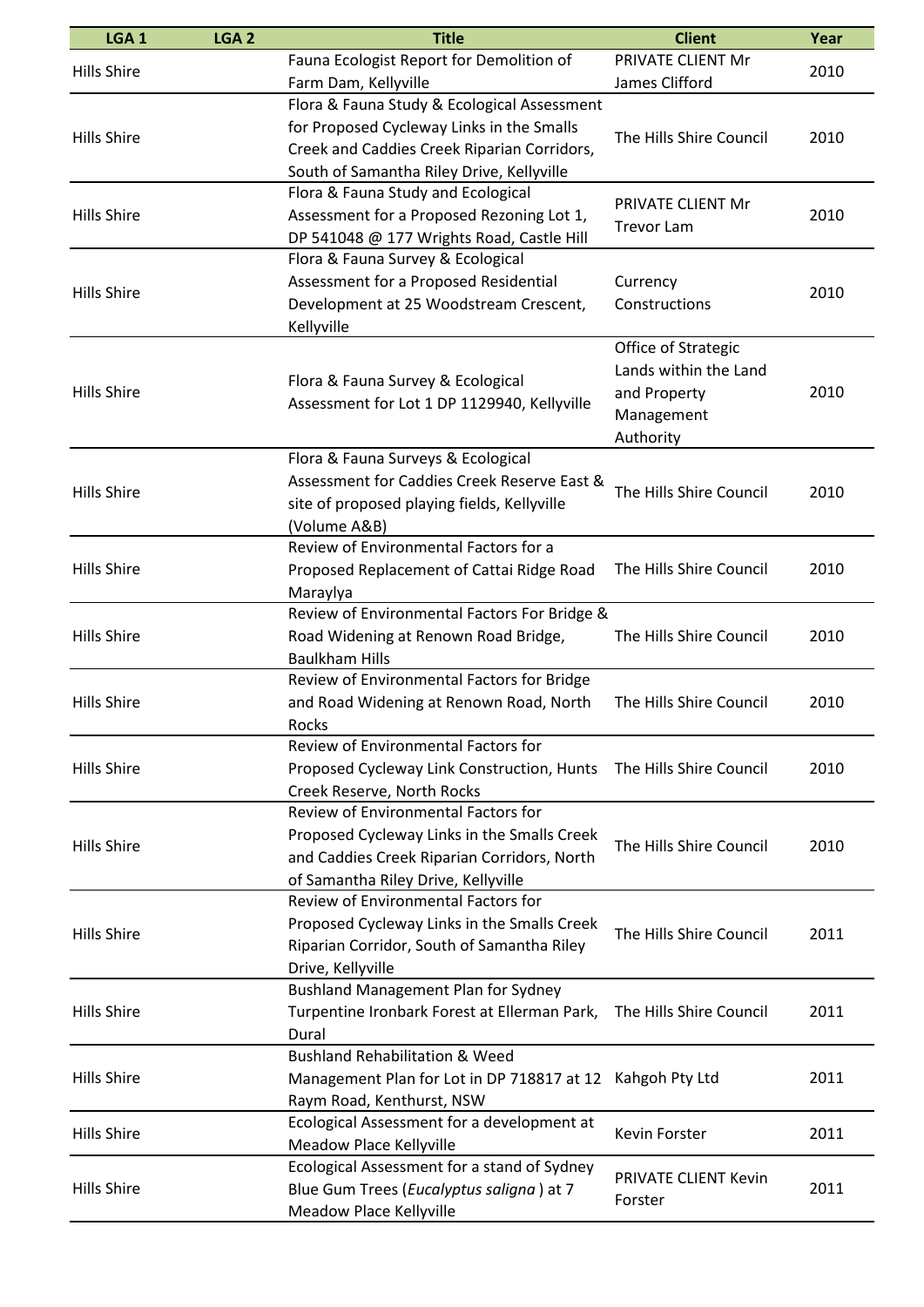| LGA <sub>1</sub>   | LGA <sub>2</sub> | <b>Title</b>                                                                                                                                                                                   | <b>Client</b>                                                                | Year |
|--------------------|------------------|------------------------------------------------------------------------------------------------------------------------------------------------------------------------------------------------|------------------------------------------------------------------------------|------|
| <b>Hills Shire</b> |                  | Ecological Assessment for removal of trees at<br>Muirfield High School, North Rocks                                                                                                            | Dept. for Education &<br><b>Training for Muirfield</b><br><b>High School</b> | 2011 |
| <b>Hills Shire</b> |                  | Ecological Assessment of the impacts of<br><b>Bushfires Protection Measures for River-flat</b><br>Eucalypt Forest Stage 4 - Eastern Residential<br>Precinct, The New Rouse Hill Beaumont Hills | Lend Lease GPT (Rouse<br>Hill) Pty Ltd                                       | 2011 |
| <b>Hills Shire</b> |                  | Flora & Fauna Survey & Ecological<br>Assessment for Lot 1 in DP 657078 382 Old<br>Northern Road Castle Hill                                                                                    | PRIVATE CLIENT Mr S<br>& Mrs J Perry                                         | 2011 |
| <b>Hills Shire</b> |                  | Flora & Fauna Surveys & Ecological<br>Assessment: for a stand of Cumberland Plain<br>Woodland at Withers Road, Beaumont Hills -<br>proposed land disposal                                      | Office of Strategic<br>Lands                                                 | 2011 |
| <b>Hills Shire</b> |                  | Flora Study & Ecological Assessment for a<br>Proposed Tennis Court Lot 4 in DP 251901 10 Habitat Design Studio<br>Binalong Road, Kenthurst, NSW                                                |                                                                              | 2011 |
| <b>Hills Shire</b> |                  | Vegetation & Weed Management Plan for Lot<br>1 in DP 529200 7 Lot 51 in DP127842 Withers<br>Road, Beaumont Hills                                                                               | Lend Lease GPT (Rouse<br>Hill) Pty Ltd                                       | 2012 |
| <b>Hills Shire</b> |                  | Assessment of Significance for Sydney Blue<br>Gum Trees - construction of footpath on<br>Castle Hill Road at Highs Road, West Pennant<br>Hills                                                 | The Hills Shire Council                                                      | 2012 |
| <b>Hills Shire</b> |                  | Flora & fauna investigations for a residential<br>subdivision, Lot 2 in DP 546922 186 Cattai<br>Creek Road, Maraylya                                                                           | SurveyPlus on behalf<br>of Robcorp Property<br>Group                         | 2012 |
| <b>Hills Shire</b> |                  | Flora & fauna investigations in support of a<br>Landscape Master Plan & Review of<br>Environmental Factors for the Balmoral Road<br>Sports Complex, Kellyville                                 | The Hills Shire Council                                                      | 2012 |
| <b>Hills Shire</b> |                  | Flora & Fauna investigations in support of a<br>proposed Bus Route Link: Green Hills Drive to The Hills Shire Council<br><b>Commercial Road Rouse Hill</b>                                     |                                                                              | 2012 |
| <b>Hills Shire</b> |                  | Flora & fauna investigations in support of a<br>proposed Cycleway Link in the Cattai Creek<br>Riparian Corridor Between Linksley Avenue<br>and Rosbery Road                                    | The Hills Shire Council                                                      | 2012 |
| <b>Hills Shire</b> |                  | Flora & Fauna Study and Ecological<br>Assessment for Proposed Cycleway Links in<br>the Smalls Creek Riparian Corridor, North of<br>Samantha Riley Drive                                        | The Hills Shire Council                                                      | 2012 |
| <b>Hills Shire</b> |                  | Flora & Fauna Survey & Ecological<br>Assessment for a proposed residential<br>subdivision at 186 Cattai Ridge Road,<br>Maraylya                                                                | SurveyPlus for<br>Ropbcorp Property<br>Group                                 | 2012 |
| <b>Hills Shire</b> |                  | Flora & Fauna Survey & Ecological<br>Assessment: proposed subdivision of various<br>land parcels, Fleur Close & Brett Place, West<br><b>Pennant Hills</b>                                      | Robert Moore &<br>Associates                                                 | 2012 |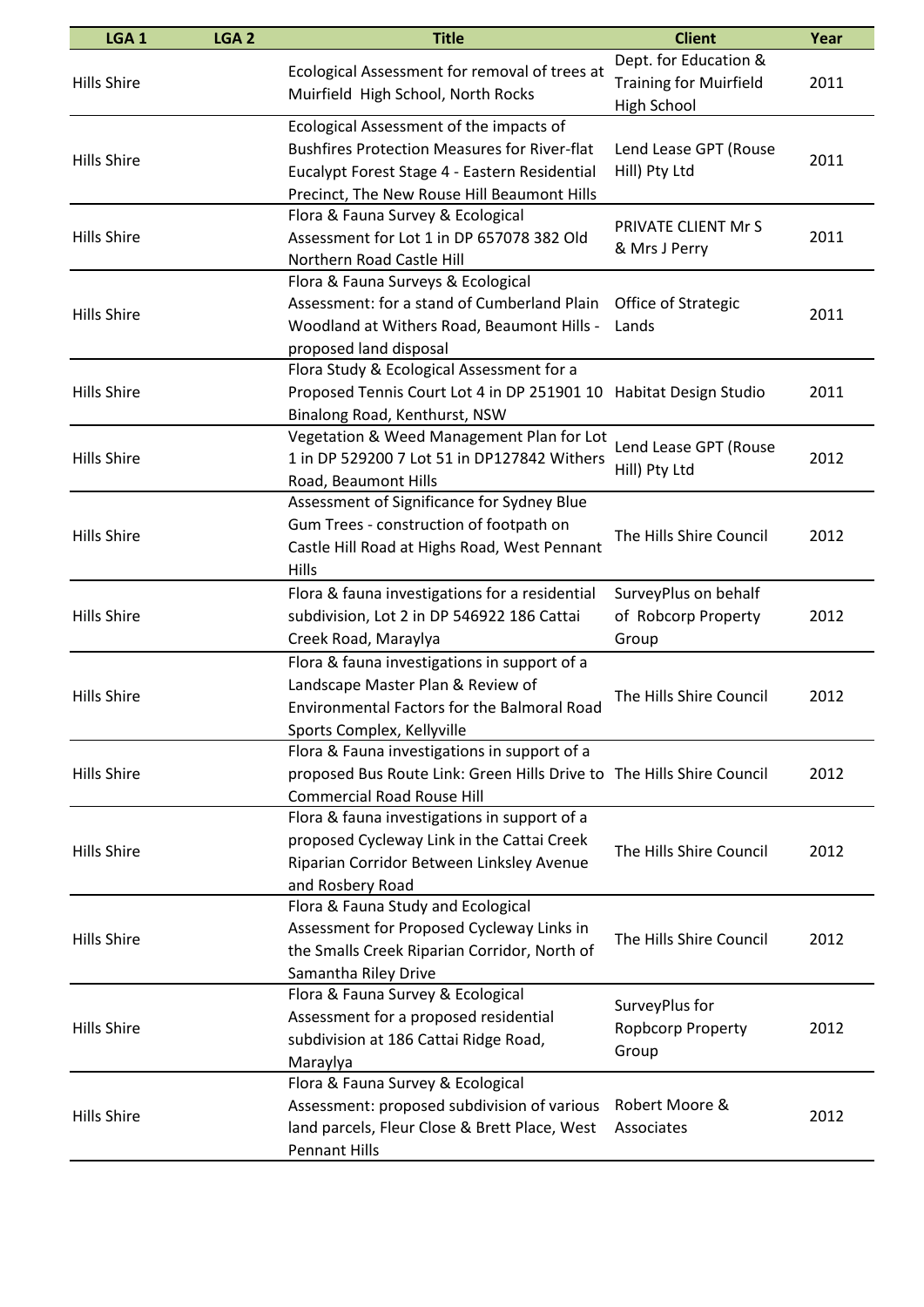| LGA <sub>1</sub>   | LGA <sub>2</sub> | <b>Title</b>                                                         | <b>Client</b>                                            | Year    |
|--------------------|------------------|----------------------------------------------------------------------|----------------------------------------------------------|---------|
|                    |                  | Flora & Fauna Survey and Review of                                   |                                                          |         |
|                    |                  | Environmental Factors for a satellite depot                          |                                                          |         |
| <b>Hills Shire</b> |                  | and stockpile site Boundary Road and                                 | The Hills Shire Council                                  | 2012    |
|                    |                  | Maquires Road, Maralyla                                              |                                                          |         |
|                    |                  | Flora & Fauna Survey: Review of                                      |                                                          |         |
| <b>Hills Shire</b> |                  | Environmental Factors for a bus link: Green                          | The Hills Shire Council                                  | 2012    |
|                    |                  | Hills Drive to Commercial Road, Rouse Hill                           |                                                          |         |
|                    |                  | Flora & Fauna Survey: Review of                                      |                                                          |         |
|                    |                  | Environmental Factors for a Cycleway Link in                         |                                                          |         |
| <b>Hills Shire</b> |                  | the Strangers Creek Riparian Corridor,                               | The Hills Shire Council                                  | 2012    |
|                    |                  | <b>Beaumont Hills</b>                                                |                                                          |         |
|                    |                  | Preliminary Ecological Investigations for the                        |                                                          |         |
| <b>Hills Shire</b> |                  | proposed replacement of the Pitt Town Road The Hills Shire Council   |                                                          | 2012    |
|                    |                  | <b>Bridges</b>                                                       |                                                          |         |
|                    |                  | Review of Environmental Factors for a                                |                                                          |         |
|                    |                  | Proposed Cycleway Link in the Cattai Creek                           |                                                          |         |
| <b>Hills Shire</b> |                  | Riparian Corridor, Linksley Avenue Glenhaven                         | The Hills Shire Council                                  | 2012    |
|                    |                  | to Rosebery Road, Kellyville                                         |                                                          |         |
|                    |                  | Review of Environmental Factors for a                                |                                                          |         |
|                    |                  | proposed cycleway link in the Smalls Creek                           |                                                          |         |
| <b>Hills Shire</b> |                  | Riparian Corridor Wellgate Avenue to Withers                         | The Hills Shire Council                                  | 2012    |
|                    |                  | Road, Kellyville                                                     |                                                          |         |
|                    |                  | Review of Environmental Factors for a                                |                                                          |         |
| <b>Hills Shire</b> |                  | Proposed Replacement of the Cattai Creek                             | The Hills Shire Council                                  | 2012    |
|                    |                  | Road Bridge Maraylya                                                 |                                                          |         |
|                    |                  | Review of Flora issues associated with a                             |                                                          |         |
|                    |                  | proposed car parking area and other works at                         | The Hills Shire Council<br>for the Glenorie Pony<br>Club | 2012    |
| <b>Hills Shire</b> |                  |                                                                      |                                                          | Revised |
|                    |                  | the Glenorie Pony Club, Dilkera Road Reserve,                        |                                                          | 2013    |
|                    |                  | Glenorie<br>Vegetation Management Plan for the creation              |                                                          |         |
|                    |                  |                                                                      | PRIVATE CLIENT Mr<br>Mark Zeaiter                        |         |
| <b>Hills Shire</b> |                  | of a Biodiversity Corridor at 9 Pellitt Lane                         |                                                          | 2013    |
|                    |                  | Round Corner                                                         |                                                          |         |
|                    |                  | Ecological Investigations for a Proposed                             | Survey Plus on behalf<br>of P & S Croghan                |         |
| <b>Hills Shire</b> |                  | Cluster Subdivision Lot 2 in DP241756 2                              |                                                          | 2013    |
|                    |                  | Kearney Road Maroota                                                 |                                                          |         |
|                    |                  | Flora & fauna investigations for a proposed                          |                                                          |         |
| <b>Hills Shire</b> |                  | townhouse development, Lot 26 in DP                                  | Khater Property Group                                    | 2013    |
|                    |                  | 1077850 Cathay Place, Kellyville                                     |                                                          |         |
| <b>Hills Shire</b> |                  | Flora & Fauna investigations for the                                 | The Hills Shire Council                                  | 2013    |
|                    |                  | Rutherford Avenue Reserve, Kellyville                                |                                                          |         |
|                    |                  | Flora & Fauna studies for a proposed                                 | SurveyPlus on behalf                                     |         |
| <b>Hills Shire</b> |                  | residential subdivision, Lot 1 in DP 833105                          | of Malcolm & Christine                                   | 2013    |
|                    |                  | 420 Maguires Road, Maraylya                                          | Tidman                                                   |         |
|                    |                  | Flora & Fauna studies for a proposed                                 | SurveyPlus on behalf                                     |         |
| <b>Hills Shire</b> |                  | residential subdivision, Lot 2151 in DP 553910 of Ms Angela Muller & |                                                          | 2013    |
|                    |                  | 360 Maguires Road, Maraylya                                          | Ms Cara Morgan                                           |         |
|                    |                  | Flora & Fauna studies for a proposed                                 | SurveyPlus on behalf                                     |         |
| <b>Hills Shire</b> |                  | residential subdivision, Lot 2152 in DP 553910                       | of Mr. Geoff Judd                                        | 2013    |
|                    |                  | 361 Maguires Road, Maraylya                                          |                                                          |         |
|                    |                  | Preliminary Ecological Investigations for a                          |                                                          |         |
| <b>Hills Shire</b> |                  | Proposed Cycleway Link over Smalls Creek:                            | The Hills Shire Council                                  | 2013    |
|                    |                  | White Gum Place to Wellgate Avenue,                                  |                                                          |         |
|                    |                  | Kellyville                                                           |                                                          |         |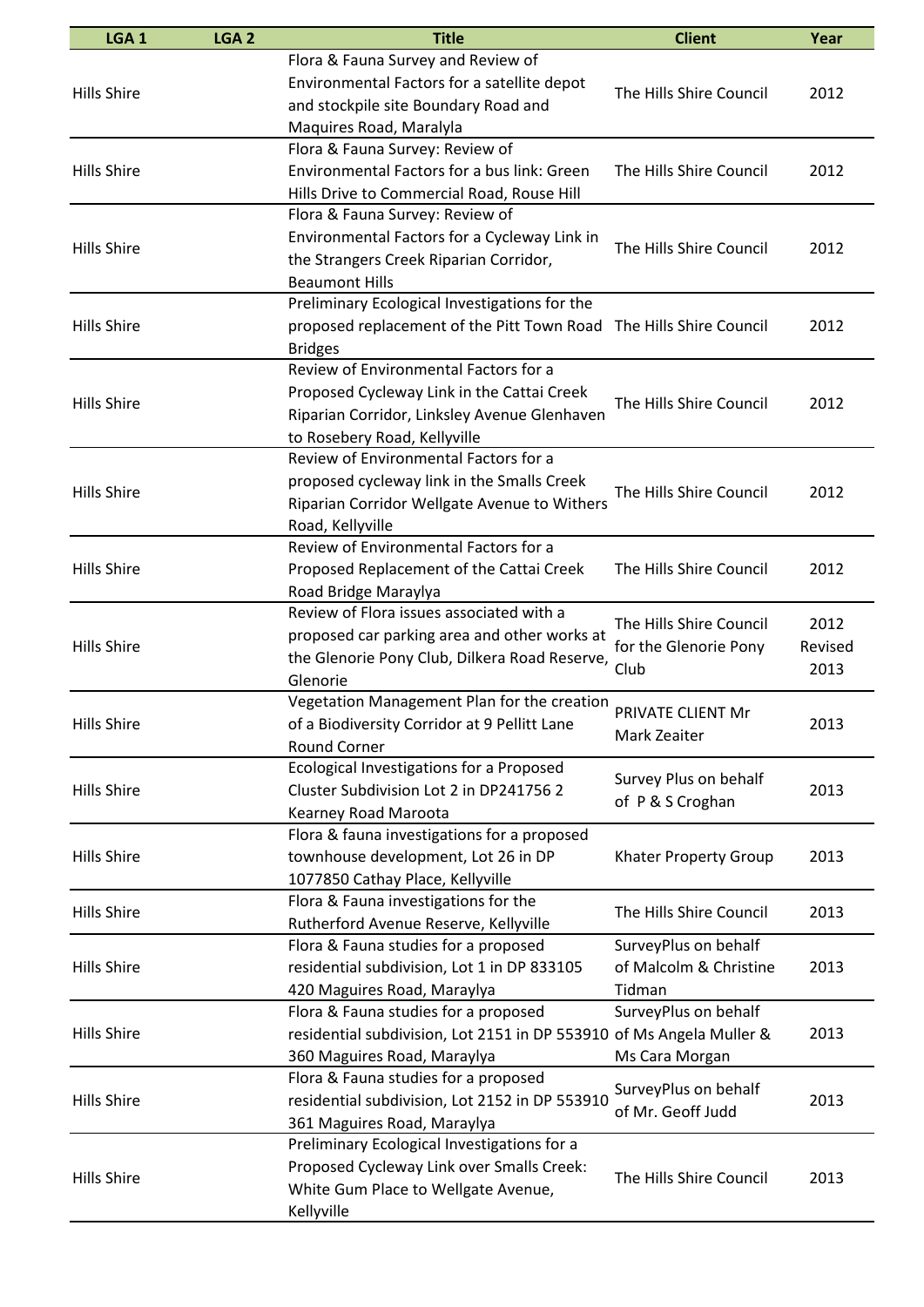| LGA <sub>1</sub>   | LGA <sub>2</sub> | <b>Title</b>                                                                                                                                                       | <b>Client</b>                                                                        | Year |
|--------------------|------------------|--------------------------------------------------------------------------------------------------------------------------------------------------------------------|--------------------------------------------------------------------------------------|------|
| <b>Hills Shire</b> |                  | Preliminary Ecological Investigations for a<br>Proposed Residential Subdivision Lot 2 in<br>DP833105 407 Maguires Road, Maraylya                                   | Survey Plus on behalf<br>of Mr. Peter Wynn                                           | 2013 |
| <b>Hills Shire</b> |                  | Rehabilitation Plan for Native Bushland on Lot Mr. J. and Mrs. F.<br>5 in DP 263960, at 41 Nelson Road, Nelson                                                     | Chircop                                                                              | 2013 |
| <b>Hills Shire</b> |                  | Review of Environemtal Factors for the<br>Upgrade of the Pitt Town Road Bridges,<br>Maraylya                                                                       | The Hills Shire Council                                                              | 2013 |
| <b>Hills Shire</b> |                  | Review of Environmental Factors for a partial<br>relocation of Ellerman Avenue, Kenthurst                                                                          | The Hills Shire Council                                                              | 2013 |
| <b>Hills Shire</b> |                  | Review of Environmental Factors for a<br>proposed Cycleway Link on Strangers Creek<br>between Windsor Road and the Cattai Creek<br>Recreation Area, Beaumont Hills | The Hills Shire Council                                                              | 2013 |
| <b>Hills Shire</b> |                  | Vegetation Management Plan for Native<br>Vegetation Lot 2102 in DP 1176614 Solent<br>Circuit Baulkham Hills                                                        | Mulpha FKP Pty Ltd                                                                   | 2014 |
| <b>Hills Shire</b> |                  | Flora & Fauna investigations for Lot 1 in DP<br>546922 & Lot 432 in DP 728429 141 Cattai<br>Ridge Road, Maraylya                                                   | SurveyPlus on behalf<br>of Mr. Neil Daniels                                          | 2014 |
| <b>Hills Shire</b> |                  | Flora & Fauna investigations for Lot 111 in<br>DP1046603 3A Warrabri Place West Pymble                                                                             | <b>Glendinning Minto on</b><br>behalf of Mr G.<br>Tadevosian & Ms A.<br>Steli-Gajdos | 2014 |
| <b>Hills Shire</b> |                  | Flora & Fauna investigations for Lot 502 in DP<br>1015049 9 Truro Place, Dural                                                                                     | Mr. Tom Hynec                                                                        | 2014 |
| <b>Hills Shire</b> |                  | Flora & Fauna Report & Vegetation<br>Management Plan for the Community<br>Association Property: Lot 5 in DP734262 #164-<br>220 McClymonts Road Kenthurst           | Mr.Phil Mudge on<br>behalf of Mr.David<br>Hayes                                      | 2014 |
| <b>Hills Shire</b> |                  | Flora & Fauna Survey & Ecological<br>Assessment for Lot 1 in DP 1129940 OSL<br>(Muir) Land Rouse Hill                                                              | <b>Brown Smart</b><br>Consulting on behalf of<br>Urban Growth NSW                    | 2014 |
| <b>Hills Shire</b> |                  | Flora & Fauna Survey & Ecological<br>Assessment: Lot 10 in DP1187916, 322 Pitt<br>Town Road, Maraylya                                                              | Mepstead &<br>Associates on behalf of<br>Mr. Greg Illingworth                        | 2014 |
| <b>Hills Shire</b> |                  | Flora & Fauna Survey & Ecological<br>Assessment: Lot 2 in DP 514224 10 Handley<br>Avenue, Thornleigh                                                               | Mr Samir Malik                                                                       | 2014 |
| <b>Hills Shire</b> |                  | Flora & Fauna Survey & Ecological<br>Assessment: Lot A in DP 366032 252 River<br>Road, Lower Portland                                                              | <b>Buenavista Home</b><br>Design on behalf of N<br>& K Simmons                       | 2014 |
| <b>Hills Shire</b> |                  | Flora & Fauna Survey & Ecological<br>Assessment: proposed residential<br>development at Lot 21 in DP270304 19 Adey<br>Place Castle Hill                            | <b>Planning Outcomes</b>                                                             | 2014 |
| <b>Hills Shire</b> |                  | Flora & Fauna Survey Nathan Knights Field<br>Fred Caterson Reserve Castle Hill                                                                                     | Hills Shire Council                                                                  | 2014 |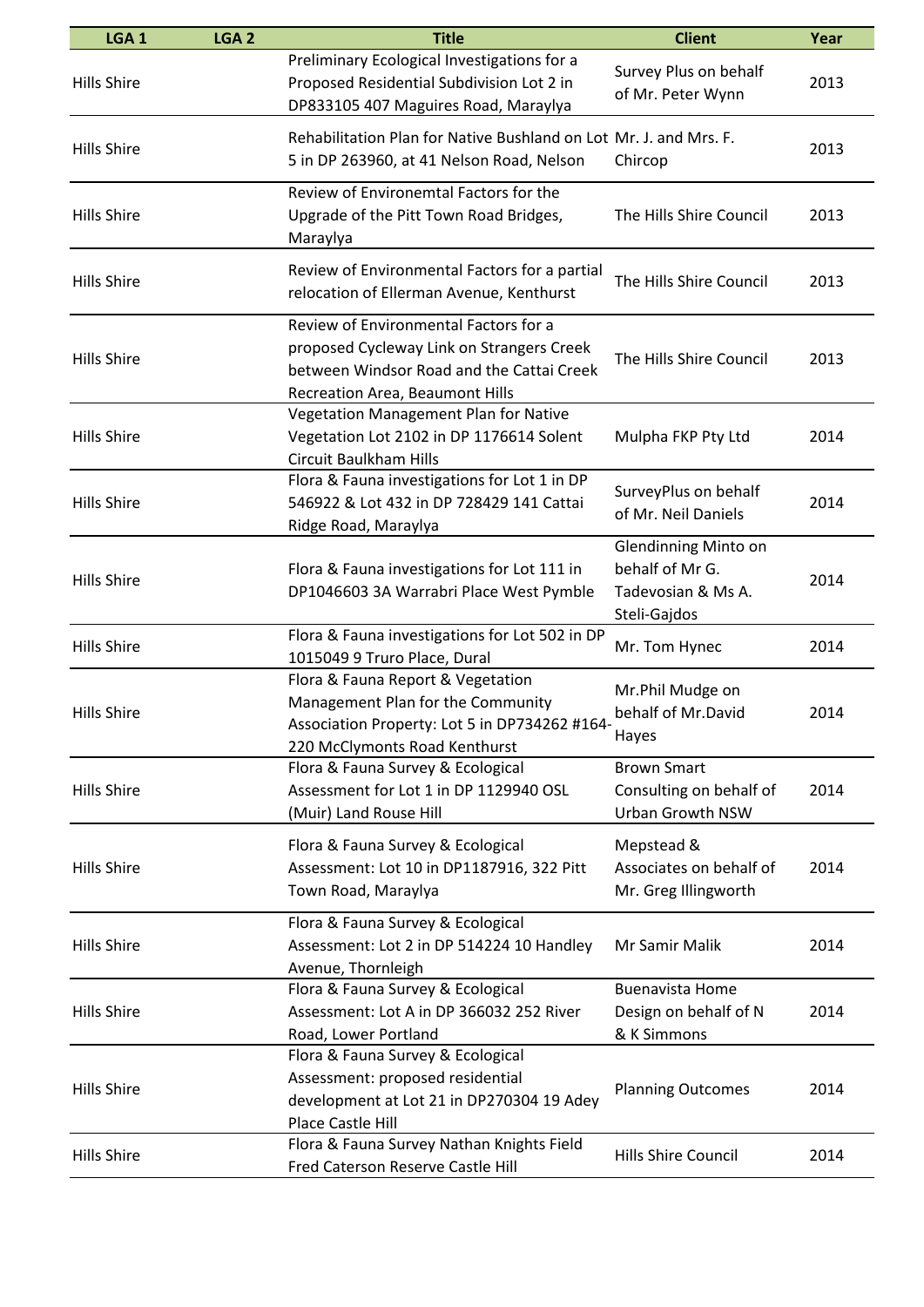| LGA <sub>1</sub>   | LGA <sub>2</sub> | <b>Title</b>                                                                                 | <b>Client</b>                        | Year |
|--------------------|------------------|----------------------------------------------------------------------------------------------|--------------------------------------|------|
| <b>Hills Shire</b> |                  | Flora and Fauna Surveys & Ecological<br>Assessment: Lot 1 in DP566767 190 Cattai             | Ralph & Sue Clark                    | 2014 |
|                    |                  | Ridge Road, Maraylya                                                                         |                                      |      |
|                    |                  | Preliminary Ecological Investigations for a<br>Proposed Cycleway Link around the Castle Hill |                                      |      |
| <b>Hills Shire</b> |                  | Wastewater Treatment Plant, Wrights Road,                                                    | The Hills Shire Council              | 2014 |
|                    |                  | Castle Hill                                                                                  |                                      |      |
|                    |                  | Variation to Technical Studies Report for OSL                                                | <b>Brown Smart</b>                   |      |
| <b>Hills Shire</b> |                  | (Muir) Land at Rouse Hill: Flora & Fauna                                                     | Consulting on behalf of              | 2014 |
|                    |                  | Studies for LOT 2 in DP1067179 & LOTS 27,                                                    | <b>Urban Growth NSW</b>              |      |
|                    |                  | 28 & 29 in DP 13822 Windsor Road Kellyville                                                  | SurveyPlus on behalf                 |      |
| <b>Hills Shire</b> |                  | Vegetation Management Plan for Lot 1 in                                                      | of Malcolm & Christine               | 2014 |
|                    |                  | DP833105 420 Maguires Road, Maraylya                                                         | Tidman                               |      |
|                    |                  | Vegetation Management Plan for Lot 1,                                                        | <b>Buenavista Home</b>               |      |
| <b>Hills Shire</b> |                  | Community Association Property #2 Kearney<br>Road Maroota                                    | Design on behalf of N<br>& K Simmons | 2014 |
|                    |                  | Vegetation Management Plan for Smalls                                                        |                                      |      |
| <b>Hills Shire</b> |                  | Creek East Lot 26 in DP1077850 Cathay Place, Khater Property Group                           |                                      | 2014 |
|                    |                  | Kellyville                                                                                   |                                      |      |
|                    |                  | Weed Management Plan Development                                                             | Ms Angela Muller and                 |      |
| <b>Hills Shire</b> |                  | Restricted Land at 360 Maguires Road                                                         | Ms Cara Morgan                       | 2014 |
|                    |                  | Maraylya<br>Weed Management Plan for Lot 1 in                                                |                                      |      |
| <b>Hills Shire</b> |                  | DP546922 & Lot 432 in DP728429 at 141                                                        | Mr Neil Daniels                      | 2015 |
|                    |                  | Cattai Ridge Road, Maraylya                                                                  |                                      |      |
|                    |                  | Flora & Fauna Survey and Ecological                                                          | Robert Moore and                     |      |
| <b>Hills Shire</b> |                  | Assessment 12 Fleur Close West Pennant Hills Associates                                      |                                      | 2015 |
| <b>Hills Shire</b> |                  | Flora & Fauna Survey, Bardia Public School,                                                  | <b>TKD Architects</b>                | 2015 |
|                    |                  | Macdonald Rd Bardia                                                                          |                                      |      |
| <b>Hills Shire</b> |                  | Flora & Fauna Survey, Bella Vista Public<br>School, 21-23 Fairway Drive Kellyville           | <b>TKD Architects</b>                | 2015 |
| <b>Hills Shire</b> |                  | Flora & Fauna Surveys, Schwebel Lane,                                                        | Survey Plus/Lily Swift               | 2015 |
|                    |                  | Glenorie                                                                                     |                                      |      |
|                    |                  | Flora and Fauna Survey & Ecological                                                          |                                      |      |
| <b>Hills Shire</b> |                  | Assessment: Lot 11 & Lot 12 DP736796 3654<br>Old Northern Road, Glenorie                     | <b>Survey Plus</b>                   | 2015 |
|                    |                  | Flora and Fauna Survey & Ecological                                                          | <b>Group Development</b>             |      |
| <b>Hills Shire</b> |                  | Assessment: Lot B DP373331 20 Schwebel                                                       | Services for Ms Lily                 | 2015 |
|                    |                  | Lane, Glenorie                                                                               | Swift                                |      |
|                    |                  | Rehabilitation of Native Vegetation following                                                |                                      |      |
| <b>Hills Shire</b> |                  | unauthorised clearing: Lot 7 in DP32064 1395 J and T Attard                                  |                                      | 2015 |
|                    |                  | Wisemans Ferry Road, Maroota                                                                 |                                      |      |
| <b>Hills Shire</b> |                  | Site assessment compliance 400 Smallwood                                                     |                                      | 2015 |
|                    |                  | <b>Road Glenorie</b>                                                                         | Mr.R.Berger                          |      |
|                    |                  | Vegetation Management Plan Bushland                                                          | A&N Designs on behalf                | 2015 |
| <b>Hills Shire</b> |                  | Conservation Zone Lot 7 DP 1158760 #3<br>Money Close, Rouse Hill                             | of Arris Pty Ltd.                    |      |
|                    |                  | Vegetation Management Plan for 14 Fairway                                                    | Mepstread &                          |      |
| <b>Hills Shire</b> |                  | Drive, Kellyville                                                                            | Associates                           | 2015 |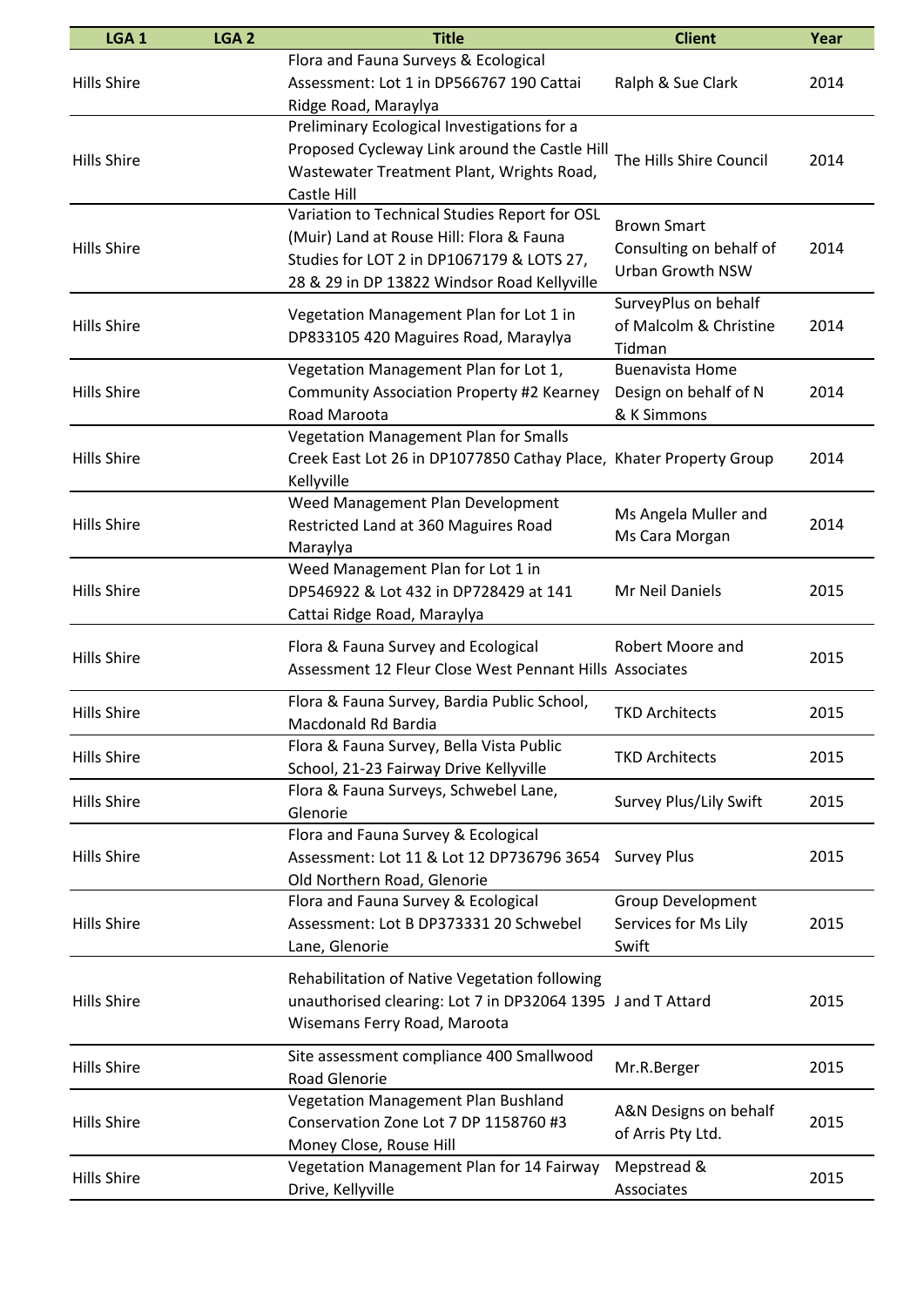| LGA <sub>1</sub>   | LGA <sub>2</sub> | <b>Title</b>                                                                         | <b>Client</b>            | Year    |
|--------------------|------------------|--------------------------------------------------------------------------------------|--------------------------|---------|
| <b>Hills Shire</b> |                  | Vegetation Management Plan for an<br>approved subdivision: Lot 24 DP 247442 14       | Mepstead &<br>Associates | 2015    |
|                    |                  | Fairway Drive, Kellyville                                                            |                          |         |
|                    |                  | Vegetation Management Plan for riparian                                              |                          |         |
| <b>Hills Shire</b> |                  | vegetation Strangers Creek 28 Fairway Drive                                          | Red 1 Construction       | 2015    |
|                    |                  | Kellyville                                                                           |                          |         |
|                    |                  | Vegetation Management Plan for the                                                   | Mepstead &               |         |
| <b>Hills Shire</b> |                  | Restricted Development Area Lot 10 in DP                                             | Associates for Mr. G.    | 2015    |
|                    |                  | 1187916 322 Pitt Town Road Maraylya                                                  | N. Illingworth           |         |
|                    |                  | Vegetation Management Plan, Bushland                                                 | A&N Design on behalf     |         |
| <b>Hills Shire</b> |                  | Conservation Zone Lot 7 DP 1158760 #3                                                | of Arris Pty Ltd         | 2015    |
|                    |                  | Money Close, Rouse Hill                                                              |                          |         |
|                    |                  | Weed Management Plan: Restricted                                                     | Survey Plus on behalf    | 2015    |
| <b>Hills Shire</b> |                  | Development Area at Sandstone Ridge, 407                                             | of Mr. Peter Wynn        | Revised |
|                    |                  | Maguires Road, Maraylya                                                              |                          | 2016    |
|                    |                  | Flora and Fauna Survey with Vegetation                                               | Flora Pacific/Survey     |         |
| <b>Hills Shire</b> |                  | Management Plan, for Colourwise Nurseries,                                           | Plus                     | 2016    |
|                    |                  | Northern Road, Glenorie                                                              |                          |         |
|                    |                  | Ecological Survey with opportunities and                                             | Benbow                   |         |
| <b>Hills Shire</b> |                  | constraints study at 258 Sackville Ferry Road,                                       | Environmental            | 2016    |
|                    |                  | Sackville North                                                                      |                          |         |
|                    |                  | Flora and Fauna Survey for a residential multi-                                      |                          |         |
| <b>Hills Shire</b> |                  | unit development on Lot 1 DP 1148816 at #1 A&N Design Pty Ltd                        |                          | 2016    |
|                    |                  | Fairway Drive Kellyville                                                             |                          |         |
|                    |                  | Review of Earlier Flora & Fauna Studies:                                             |                          |         |
| <b>Hills Shire</b> |                  | Bridge over Cattai Creek Rosebery Road to                                            | The Hills Shire Council  | 2016    |
|                    |                  | Chainmail Crescent, Kellyville                                                       |                          |         |
|                    |                  | Review of Environmental Factors for the                                              |                          |         |
| <b>Hills Shire</b> |                  | Construction of a Pedestrian Bridge over                                             | The Hills Shire Council  | 2016    |
|                    |                  | Cattai Creek, at McDonald Bridge,                                                    |                          |         |
|                    |                  | <b>Showground Road Castle Hill</b>                                                   |                          |         |
|                    |                  | Review of Environmental Factors for the                                              |                          |         |
| <b>Hills Shire</b> |                  | Proposed Rock Wall Assessment and Cutting,                                           | The Hills Shire Council  | 2016    |
|                    |                  | Renown Road, North Rocks<br>Review of Environmental Factors for Three (3)            |                          |         |
|                    |                  |                                                                                      |                          |         |
| <b>Hills Shire</b> |                  | Pedestrian Bridges over Smalls Creek,                                                | The Hills Shire Council  | 2016    |
|                    |                  | Beaumont Hills to North Kellyville<br><b>Review of Environmental Factors</b>         |                          |         |
|                    |                  |                                                                                      |                          |         |
| <b>Hills Shire</b> |                  | for a proposed Cycleway Link on Strangers<br>Creek between Windsor Road and Memorial | The Hills Shire Council  | 2016    |
|                    |                  |                                                                                      |                          |         |
|                    |                  | Avenue Kellyville<br><b>Review of Environmental Factors:</b>                         |                          |         |
| <b>Hills Shire</b> |                  | Construction of a new Amenities Block at                                             | The Hills Shire Council  | 2016    |
|                    |                  |                                                                                      |                          |         |
|                    |                  | Annangrove Park, Annangrove<br><b>Review of Environmental Factors:</b>               |                          |         |
| <b>Hills Shire</b> |                  | <b>Improvements to Existing Facilities Bernie</b>                                    | The Hills Shire Council  | 2016    |
|                    |                  |                                                                                      |                          |         |
|                    |                  | <b>Mullane Sports Complex</b><br><b>Review of Environmental Factors:</b>             |                          |         |
| <b>Hills Shire</b> |                  | Extension of the Cattai Creek Cycleway:                                              | The Hills Shire Council  | 2016    |
|                    |                  |                                                                                      |                          |         |
|                    |                  | Cameo Place to Rosebery Road, Kellyville<br>Review of Flora & Fauna Studies:         |                          |         |
| <b>Hills Shire</b> |                  | Shared Pedestrian/Cycle Bridge over Cattai                                           | The Hills Shire Council  | 2016    |
|                    |                  | Creek Rosebery Road to Chainmail Crescent                                            |                          |         |
|                    |                  |                                                                                      |                          |         |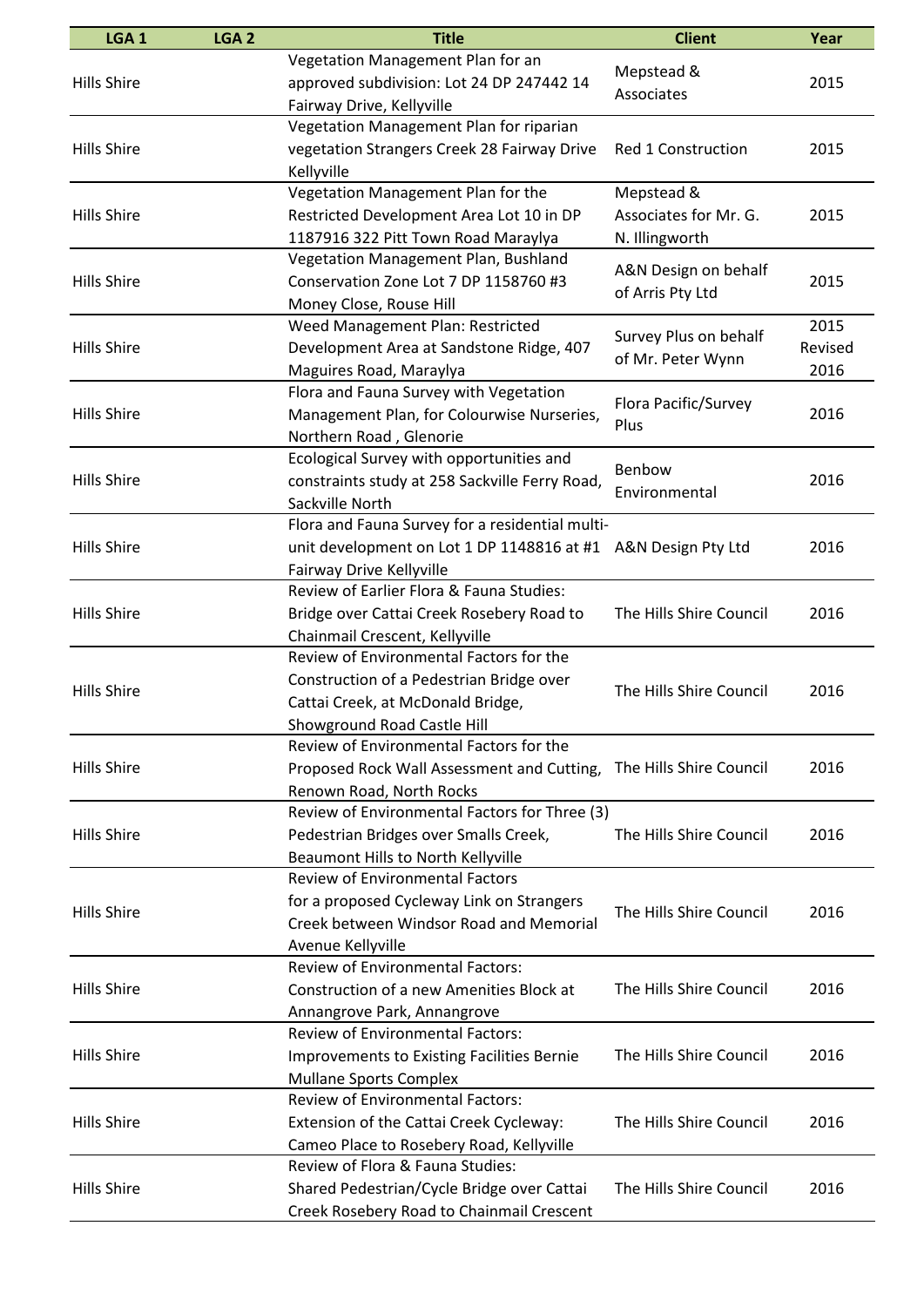| LGA <sub>1</sub>   | LGA <sub>2</sub> | <b>Title</b>                                                      | <b>Client</b>            | Year |
|--------------------|------------------|-------------------------------------------------------------------|--------------------------|------|
|                    |                  | Revision: Flora and Fauna Survey & Ecological                     |                          |      |
|                    |                  | Assessment: proposed residential                                  |                          |      |
| <b>Hills Shire</b> |                  | development at Lot 21 in DP270304 19 Adey                         | <b>Planning Outcomes</b> | 2016 |
|                    |                  | <b>Place Castle Hill</b>                                          |                          |      |
|                    |                  | Technical Studies: Flora & Fauna Survey                           |                          |      |
| <b>Hills Shire</b> |                  | Bushland Patches in Bruce Purser &                                | The Hills Shire Council  | 2016 |
|                    |                  | Centenary Park Reserves, Rouse Hill                               |                          |      |
|                    |                  | Technical Studies: Flora & Fauna Surveys for                      |                          |      |
| <b>Hills Shire</b> |                  | Native Bushland at Holland Reserve                                | The Hills Shire Council  | 2016 |
|                    |                  | Glenhaven                                                         |                          |      |
|                    |                  | Technical Studies: Flora & Fauna Surveys                          |                          |      |
| <b>Hills Shire</b> |                  | Bruce Purser Reserve Lot 10 DP 1098356                            | The Hills Shire Council  | 2016 |
|                    |                  | Commercial Road, Rouse Hill                                       |                          |      |
|                    |                  | Technical Studies: Flora & Fauna Surveys                          |                          |      |
| <b>Hills Shire</b> |                  | Bushland at Field 6 Fred Caterson Reserve                         | The Hills Shire Council  | 2016 |
|                    |                  | Castle Hill                                                       |                          |      |
|                    |                  | Technical Studies: Flora & Fauna Surveys for                      |                          |      |
| <b>Hills Shire</b> |                  | Bushland at Dilkera Road Reserve Glenorie                         | The Hills Shire Council  | 2016 |
|                    |                  | Technical Studies: Preliminary Flora & Fauna                      |                          |      |
| <b>Hills Shire</b> |                  | Surveys Bushland at the Hills District Pony                       | The Hills Shire Council  | 2017 |
|                    |                  | Club, Gilbert Road, Castle Hill                                   |                          |      |
|                    |                  | Ecological Investigations in support of a                         |                          |      |
| <b>Hills Shire</b> |                  | Master Plan for the Colbarra Place Reserve,                       | The Hills Shire Council  | 2017 |
|                    |                  | West Pennant Hills                                                |                          |      |
|                    |                  |                                                                   | L Form Architects        |      |
| <b>Hills Shire</b> |                  | Flora & Fauna Surveys for #7 Money Close                          | on behalf of Mr. David   | 2017 |
|                    |                  | Rouse Hill, Lot 5 in DP1156760                                    | Mohammad                 |      |
| <b>Hills Shire</b> |                  | Flora & Fauna Surveys for Area 1, Native                          | The Hills Shire Council  | 2017 |
|                    |                  | Bushland at Holland Reserve, Glenhaven                            |                          |      |
| <b>Hills Shire</b> |                  | Flora & Fauna Surveys for Area 2, Native                          | The Hills Shire Council  | 2017 |
|                    |                  | Bushland at Holland Reserve, Glenhaven                            |                          |      |
| <b>Hills Shire</b> |                  | Flora & Fauna Surveys for Area 3, Native                          | The Hills Shire Council  | 2017 |
|                    |                  | Bushland at Holland Reserve, Kenthurst                            |                          |      |
|                    |                  | <b>Review of Environmental Factors:</b>                           |                          |      |
| <b>Hills Shire</b> |                  | Construction of a Synthetic Surfaced Playing                      | The Hills Shire Council  | 2017 |
|                    |                  | Field & Car Park at Model Farms High School                       |                          |      |
|                    |                  | <b>Baulkham Hills</b>                                             |                          |      |
|                    |                  | <b>Review of Environmental Factors:</b>                           |                          |      |
| <b>Hills Shire</b> |                  | Construction of a Synthetic Surfaced Playing                      | The Hills Shire Council  | 2017 |
|                    |                  | Field & Car Park Crestwood High School                            |                          |      |
|                    |                  | <u> Raulkham Hills</u><br><b>Review of Environmental Factors:</b> |                          |      |
| <b>Hills Shire</b> |                  | Construction of a Synthetic Surfaced Playing                      | The Hills Shire Council  | 2017 |
|                    |                  | Field, Samuel Gilbert Public School, Castle Hill                  |                          |      |
|                    |                  | <b>Review of Environmental Factors:</b>                           |                          |      |
|                    |                  | Replacement of a Boundary Fence on                                |                          |      |
| <b>Hills Shire</b> |                  | Kenthurst Road, at Ellerman Park, Round                           | The Hills Shire Council  | 2017 |
|                    |                  | <b>Corner Dural</b>                                               |                          |      |
|                    |                  | <b>Review of Environmental Factors:</b>                           |                          |      |
|                    |                  | Replacement of Observation Desk:                                  |                          |      |
| <b>Hills Shire</b> |                  | Castle Hill Off Road Radio Control Track, Fred                    | The Hills Shire Council  | 2017 |
|                    |                  |                                                                   |                          |      |
|                    |                  | Caterson Reserve, Castle Hill                                     |                          |      |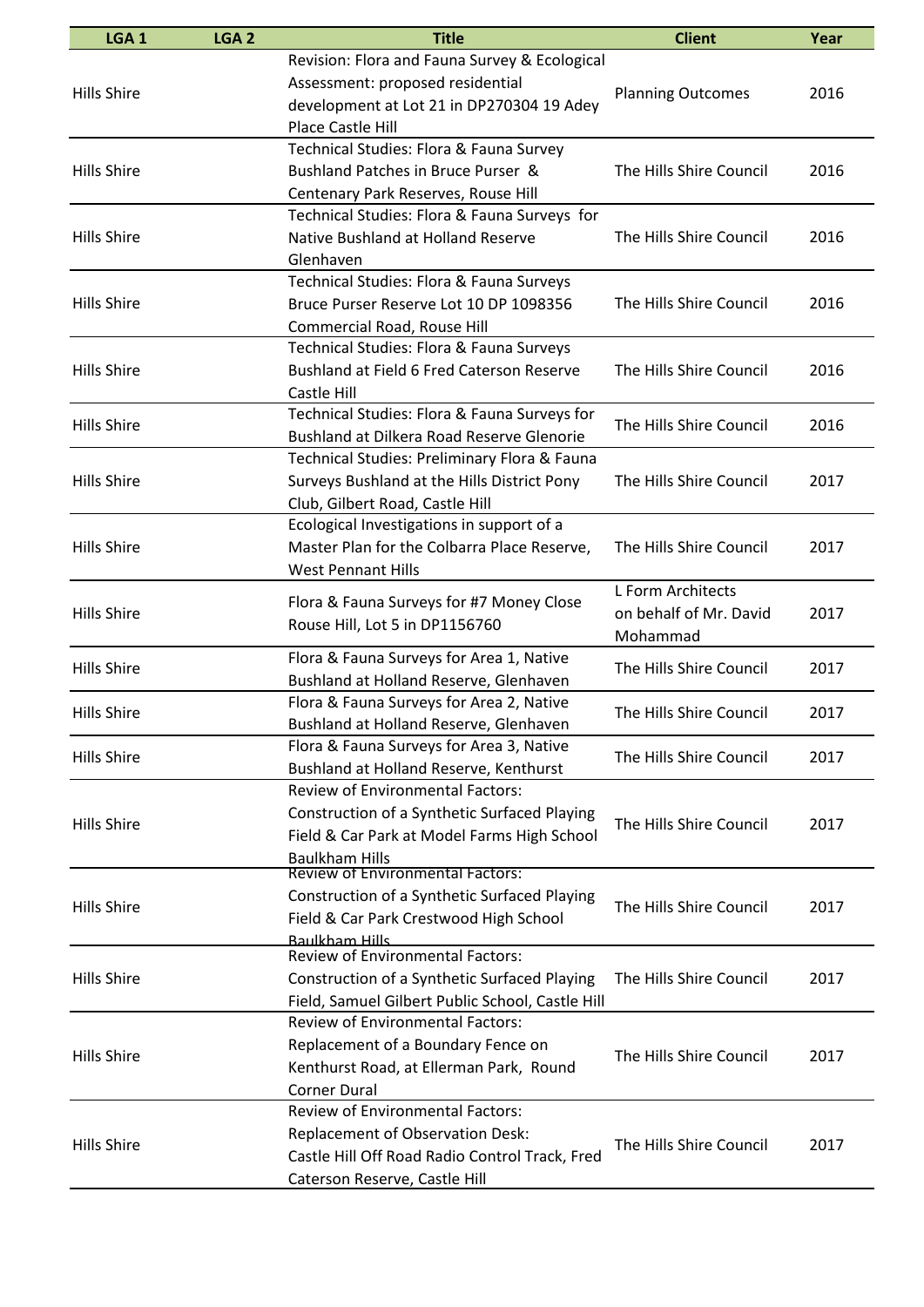| LGA <sub>1</sub>   | LGA <sub>2</sub> | <b>Title</b>                                                                                                                                             | <b>Client</b>                                                             | Year |
|--------------------|------------------|----------------------------------------------------------------------------------------------------------------------------------------------------------|---------------------------------------------------------------------------|------|
| <b>Hills Shire</b> |                  | Supervision of tree removal and location of<br>suitable trees for nest boxes                                                                             | <b>TKD Architects on</b><br>behalf of NSW<br>Department of<br>Education   | 2017 |
| <b>Hills Shire</b> |                  | Ted Horwood Reserve Netball Courts Lighting<br>Upgrade                                                                                                   | The Hills Shire Council                                                   | 2018 |
| <b>Hills Shire</b> |                  | Preliminary Ecological Investigations:<br>Lot 3 in DP 32107 Mile End Road, Rouse Hill                                                                    | The Hills Shire Council                                                   | 2018 |
| <b>Hills Shire</b> |                  | Letter regarding the VMP for 98-102 Fairway<br>Drive, Kellyville                                                                                         |                                                                           | 2018 |
| <b>Hills Shire</b> |                  | Ecological Investigations: Flora & Fauna<br>Surveys Lot 3 in DP 32107 Mile End Road,<br>Rouse Hill                                                       | <b>McNally Management</b><br>on behalf of Comfort<br>DelGro Cabcharge P/L | 2018 |
| <b>Hills Shire</b> |                  | Flora and Fauna Survey & Ecological<br>Assessment: LOT 21 DP276520 Iron Bark<br>Ridge Reserve Rouse Hill                                                 | The Hills Shire Council                                                   | 2018 |
| <b>Hills Shire</b> |                  | Ecological Investigations Flora and Fauna<br>Audit: Castle Hill Showground, Showground<br>Road, Castle Hill                                              | The Hills Shire Council                                                   | 2018 |
| <b>Hills Shire</b> |                  | Flora and Fauna Survey & Ecological<br>Assessment: Greenwich Place - Golden Grove The Hills Shire Council<br>Avenue, O'Sullivan Place Reserve Kellyville |                                                                           | 2018 |
| <b>Hills Shire</b> |                  | Flora and Fauna Survey & Ecological<br>Assessment: Bara Way Reserve Dainfern<br><b>Street Beaumont Hills</b>                                             | The Hills Shire Council                                                   | 2018 |
| <b>Hills Shire</b> |                  | Flora and Fauna Survey & Ecological<br>Assessment: Greenwich Place - Golden Grove<br>Avenue, O'Sullivan Place & Meadow Place<br>Reserves Kellyville      | The Hills Shire Council                                                   | 2018 |
| <b>Hills Shire</b> |                  | <b>Draft Biodiversity Development Assessment</b><br>Report Holland Reserve, Glenhaven                                                                    | The Hills Shire Council                                                   | 2018 |
| <b>Hills Shire</b> |                  | <b>Review of Environmental Factors: Formalising</b><br>an unsealed path in Elizabeth Chaffey<br>Reserve, Castle Hill                                     | The Hills Shire Council                                                   | 2018 |
| <b>Hills Shire</b> |                  | Pre-clearance Survey & Supervision of Habitat Malcolm Smith Pty<br>Tree Removal - Withers Road, Rouse Hill                                               | Limited                                                                   | 2019 |
| <b>Hills Shire</b> |                  | <b>Review of Environmental Factors: Track</b><br>Refurbishment: Mount Wilberforce Lookout, The Hills Shire Council<br><b>West Pennant Hills</b>          |                                                                           | 2019 |
| <b>Hills Shire</b> |                  | Biodiversity Report: Flora & Fauna Surveys for<br>Edwards Road Extension and Bridge Crossing, The Hills Shire Council<br>Rouse Hill                      |                                                                           | 2019 |
| <b>Hills Shire</b> |                  | <b>Review of Environmental Factors:</b><br>Construction of an Amenities Block at<br>Annangrove Park, Annangrove                                          | The Hills Shire Council                                                   | 2019 |
| <b>Hills Shire</b> |                  | Ecological Investigations: Flora & Fauna<br>Surveys Lot 12, DP 1206932 322c Pitt Town<br>Road Maraylya                                                   | <b>Private Client</b>                                                     | 2019 |
| <b>Hills Shire</b> |                  | Flora & Fauna Survey: Castle Hill Fred<br>Caterson Field 6 Extension                                                                                     | The Hills Shire Council                                                   | 2019 |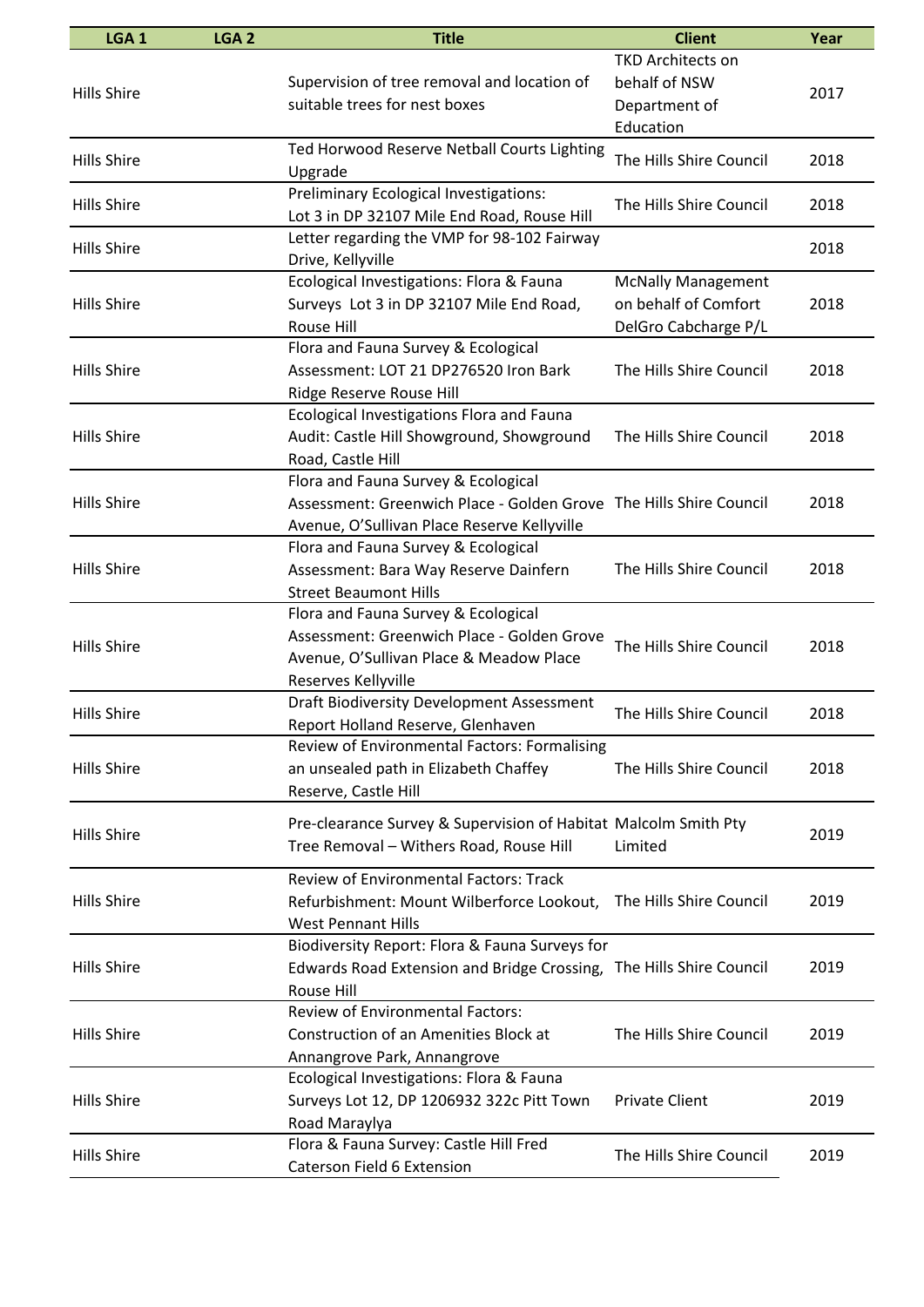| LGA <sub>1</sub>   | LGA <sub>2</sub> | <b>Title</b>                                                                                                                                      | <b>Client</b>                                             | Year |
|--------------------|------------------|---------------------------------------------------------------------------------------------------------------------------------------------------|-----------------------------------------------------------|------|
| <b>Hills Shire</b> |                  | <b>Streamlined Biodiveristy Development</b><br>Assessment Report: Lot 3 in DP32107, Mile<br>End Road, Rouse Hill                                  | Comfort DelGro<br><b>Corporation Australia</b><br>Pty Ltd | 2019 |
| <b>Hills Shire</b> |                  | Final Draft Biodiversity Development<br>Assessment Report Holland Reserve,<br>Glenhaven                                                           | The Hills Shire Council                                   | 2019 |
| <b>Hills Shire</b> |                  | <b>Final Draft Biodiversity Development</b><br>Assessment Reoprt Edwards Road Extension<br>and Bridge Crossing Rouse Hill                         | The Hills Shire Council                                   | 2019 |
| <b>Hills Shire</b> |                  | Addendum: Review of<br><b>Environmental Factors:</b><br>Construction of a new Amenities Block at<br>Annangrove Park, Annangrove                   | Hills Shire Council                                       | 2019 |
| <b>Hills Shire</b> |                  | Review of Environmental Factors for a<br>proposed Cycleway Link on Caddies Creek &<br>Pedestrian Bridge at, Chevron Place Rouse Hill              | <b>Hills Shire Council</b>                                | 2019 |
| <b>Hills Shire</b> |                  | Draft Biodiversity Development Assessment<br>Report<br>Lot 15 in DP258803<br>25 Emperor Place Kenthurst (Streamlined)                             | <b>Private Client</b>                                     | 2020 |
| <b>Hills Shire</b> |                  | Flora and Fauna Surveys for an updated Plan<br>of Management at William Harvey Reserve,<br>Rouse Hill                                             | Hills Shire Council                                       | 2020 |
| <b>Hills Shire</b> |                  | Flora & Fauna Surveys for updated Plan of<br>Management at Crescent Reach Reserve,<br>South Maroota                                               | Hills Shire Council                                       | 2020 |
| <b>Hills Shire</b> |                  | Ecological Investigations: Flora & Fauna<br>Surveys for 3472 Old Northern Road, Glenorie                                                          | <b>Private Client</b>                                     | 2020 |
| <b>Hills Shire</b> |                  | Ecology Report: Flora and Fauna Surveys for<br>400 Smallwood Road, Glenorie Lot 4<br>DP752039                                                     | <b>Private Client</b>                                     | 2020 |
| <b>Hills Shire</b> |                  | Vegetation Management Plan for the Bush<br>Fire Hazard Reduction Certificate Area at 55<br>Coonara Avenue, West Pennant Hills Lot 61<br>DP 737386 | Mirvac Projects Pty Ltd                                   | 2020 |
| <b>Hills Shire</b> |                  | Ecology Report: Flora and Fauna Surveys for<br>George Thornton Reserve, View Street, West<br><b>Penannt Hills</b>                                 | The Hills Shire Council                                   | 2020 |
| <b>Hills Shire</b> |                  | Vegetation Management Plan for Lot 61 in<br>DP737386 at 55 Coonara Avenue West<br><b>Pennant Hills</b>                                            | Mirvac Projects Pty Ltd                                   | 2020 |
| <b>Hills Shire</b> |                  | Threatened Species Surveys for Proposed<br>Cycleway, Cattai Creek, Kellyville                                                                     | The Hills Shire Council                                   | 2020 |
| <b>Hills Shire</b> |                  | Review of Environmental Factors: Proposed<br>Cycleway along Cattai Creek, Kellyville                                                              | The Hills Shire Council                                   | 2021 |
| <b>Hills Shire</b> |                  | Ecology Report: Flora & Fauna Surveys for<br>Anthony Skarratt Reserve, 6-10 Nelson Road,<br><b>Box Hill</b>                                       | The Hills Shire Council                                   | 2021 |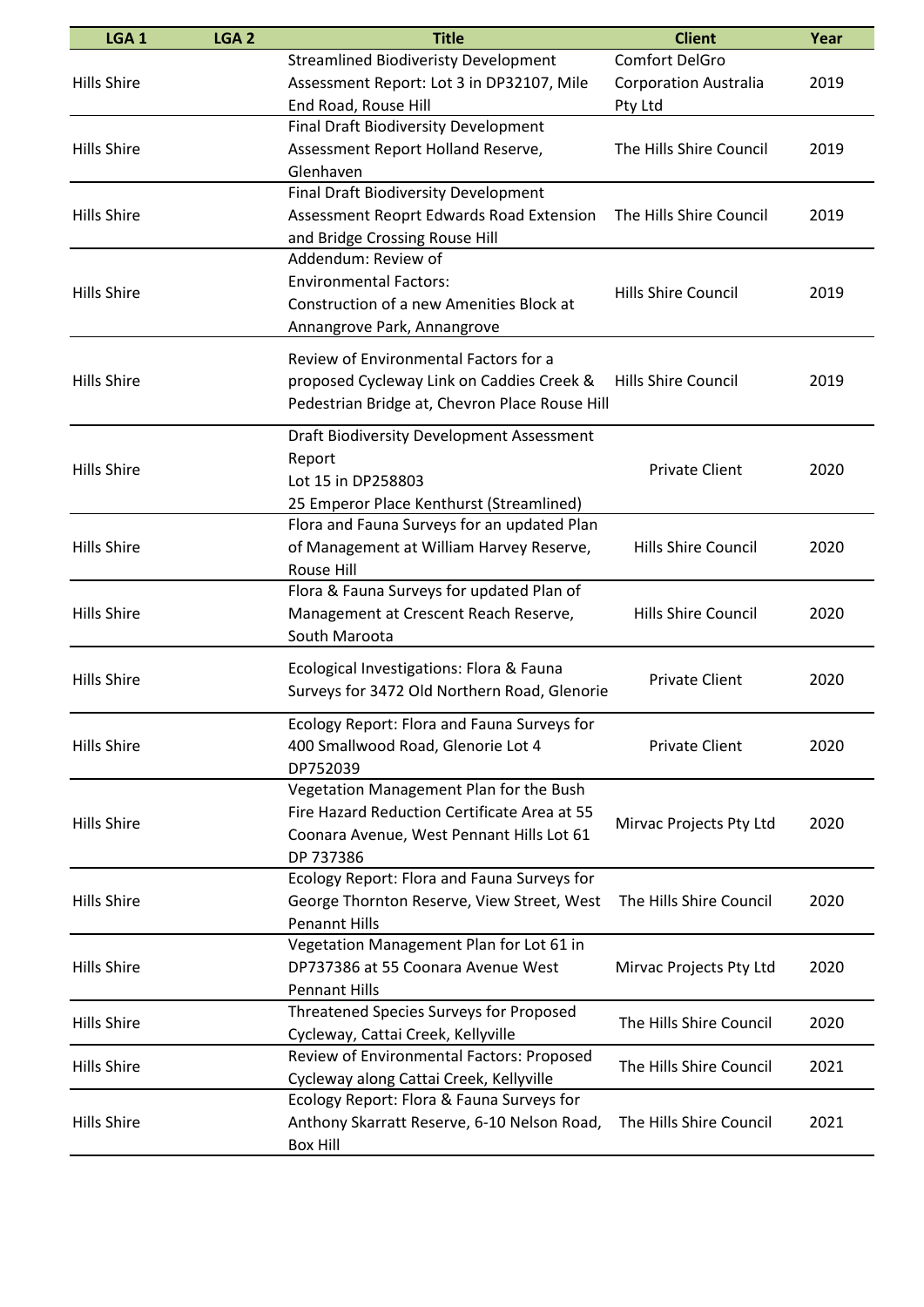| LGA <sub>1</sub> | LGA <sub>2</sub> | <b>Title</b>                                                      | <b>Client</b>                  | Year        |
|------------------|------------------|-------------------------------------------------------------------|--------------------------------|-------------|
|                  |                  | Flora and Fauna Survey for Cherrybrook                            |                                |             |
|                  |                  | Technology High School additional classroom                       |                                |             |
| Hornsby          |                  | block on Lots 11 & 12 DP 773674 and Lots 1 &                      | <b>TKD Architects</b>          | 2010        |
|                  |                  | 2 DP 712372                                                       |                                |             |
|                  |                  | Environmental Considerations for Lot 501                          | PRIVATE CLIENT Mr B            |             |
| Hornsby          |                  | #153, Victoria Rd West Pennant Hills                              | & Ms A Gelonesi                | 2010        |
|                  |                  | Monitoring Program - Bushland Restoration in                      |                                |             |
| Hornsby          |                  | the Asset Protection Zone at 16 Nalya Road,                       | Ms Pamela Wall                 | 2010 - 2015 |
|                  |                  | <b>Berowra Heights</b>                                            |                                |             |
|                  |                  | Bushland Restoration & Management Plan for                        |                                |             |
| Hornsby          |                  | Lot 1 DP 802425, 27-29 Peebles Road                               | Penaill Pty Ltd                | 2011        |
|                  |                  | Fiddletown with Monitoring Program                                |                                |             |
|                  |                  | Preliminary ecological investigations for a                       |                                |             |
| Hornsby          |                  | proposed subdivision at 16 Nalya Road                             | PRIVATE CLIENT                 | 2011        |
|                  |                  | <b>Berowra Heights</b>                                            |                                |             |
|                  |                  | Assessment of Significance for Sydney                             |                                |             |
|                  |                  | Turpentine Ironbark Forest Lot 1 in DP 8487, Outdoor Living       |                                |             |
| Hornsby          |                  | Lot 2 in DP 8487 and Lot B in DP 371706 at 24 Constructions (NSW) |                                | 2011        |
|                  |                  | <b>Chester Street Epping</b>                                      |                                |             |
|                  |                  | <b>Ecological Constraints Statement for</b>                       |                                |             |
| Hornsby          |                  | Proposed Residential Subdivision, Nalya Road,                     | <b>PRIVATE CLIENT Mr &amp;</b> | 2011        |
|                  |                  | <b>Berowra Heights</b>                                            | Mrs Wall                       |             |
|                  |                  | Ecological Consultancy Services with relation                     | PRIVATE CLIENT Mr              |             |
| Hornsby          |                  | to 27 Paling St Thornleigh                                        | Chris Wates                    | 2011        |
|                  |                  | Flora & Fauna Study & Ecological Assessment                       |                                |             |
| Hornsby          |                  | for a proposed 3-Lot residential subdivision at Bawalib Pty Ltd   |                                | 2011        |
|                  |                  | 1006 Singleton Road Laughtondale, NSW                             |                                |             |
|                  |                  |                                                                   | NSW Public Works on            |             |
|                  |                  | Revised Vegetation Management Plan for                            | behalf of the NSW              |             |
| Hornsby          |                  | Turpentine Ironbark Forest at Cheltenham                          | Department of                  | 2012        |
|                  |                  | Girls High School, Beecroft Road, Cheltenham                      | <b>Education &amp;</b>         |             |
|                  |                  |                                                                   | Communities                    |             |
|                  |                  | Weed and Creek Management Plan for                                |                                |             |
| Hornsby          |                  | Nyrippin Creek, West Pennant Hills Sports                         | <b>DEM &amp; Associates</b>    | 2012        |
|                  |                  | Club, New Line Road, Cherrybrook                                  |                                |             |
|                  |                  |                                                                   | <b>Glendinning Minto and</b>   |             |
|                  |                  | Assessment of Significance (7-part Test) for                      | Associates on behalf of        |             |
| Hornsby          |                  | Sydney Turpentine Ironbark Forest Lots 1 & 2                      | Mrs J Wright & Mr W            | 2012        |
|                  |                  | in DP 503987, 12 & 12B Surrey Street Epping                       | Thompson                       |             |
|                  |                  | Flora & Fauna Survey & Ecological                                 |                                |             |
|                  |                  | Assessment: proposed residential subdivision                      | <b>Glendinning Minto</b>       |             |
| Hornsby          |                  | with bushfire hazard reduction works - Lot                        | on behalf of                   | 2012        |
|                  |                  | 102 in DP 771576 #16 Nalya Road, Berowra                          | Pamela Wall                    |             |
|                  |                  | Heights                                                           |                                |             |
|                  |                  | Flora & Fauna Survey & Ecological                                 |                                |             |
| Hornsby          |                  | Assessment: proposed subdivision of Lot B in                      | Smyth Planning for             | 2013        |
|                  |                  | DP 388023 60 Hinemoa Avenue Normanhurst                           | Mrs JM Medin                   |             |
|                  |                  |                                                                   | Precise Planning on            |             |
|                  |                  | Preliminary Ecological Investigations for a                       | behalf of RJL Holdings,        |             |
| Hornsby          |                  | proposed staged infill development at 256 -                       | RN Alchin Enterprises          | 2013        |
|                  |                  | 258 New Line Road, Dural                                          | & CC & AE McKinnon             |             |
|                  |                  |                                                                   | Pty Ltd                        |             |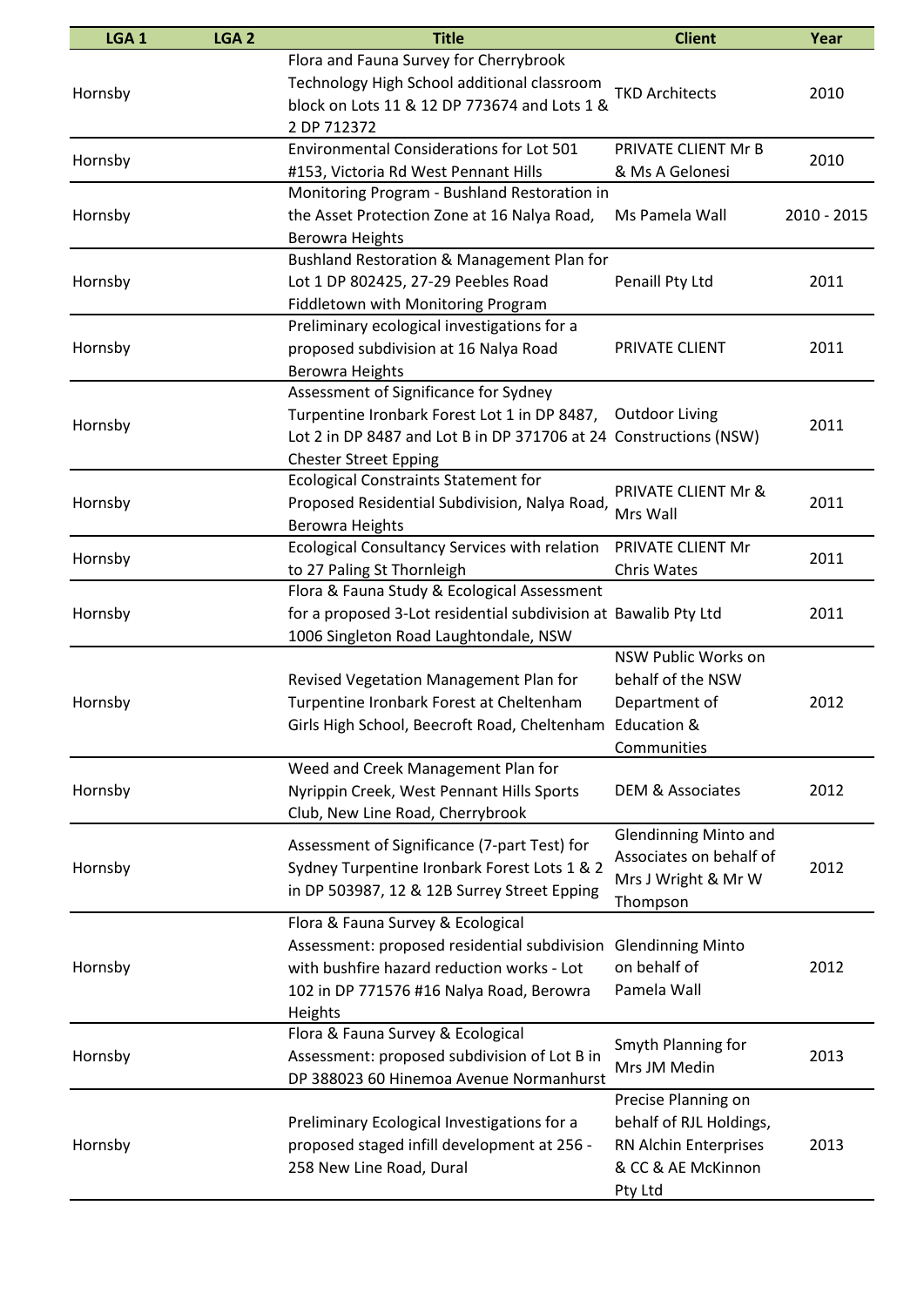| LGA <sub>1</sub> | LGA <sub>2</sub> | <b>Title</b>                                                                                                                                                                                             | <b>Client</b>                                                                                            | Year        |
|------------------|------------------|----------------------------------------------------------------------------------------------------------------------------------------------------------------------------------------------------------|----------------------------------------------------------------------------------------------------------|-------------|
| Hornsby          |                  | Flora & Fauna investigations for a proposed<br>staged infill development at 256 -258 New<br>Line Road, Dural                                                                                             | Precise Planning on<br>behalf of RJL Holdings,<br>RN Alchin Enterprises<br>& CC & AE McKinnon<br>Pty Ltd | 2013        |
| Hornsby          |                  | Flora and Fauna Survey & Ecological<br>Assessment: Lot 2 in DP 514224 10 Handley<br>Avenue, Thornleigh                                                                                                   | PRIVATE CLIENT Adam<br>& Bettina Strong                                                                  | 2014        |
| Hornsby          |                  | Flora and Fauna Survey & Ecological<br>Assessment: Lot B in DP 403196 50 Hillmont<br>Avenue, Thornleigh                                                                                                  | Mr. Timothy Shiu<br>Architecture                                                                         | 2014        |
| Hornsby          |                  | <b>Expert Witness NSW Land and Environment</b><br>Court for 39 Hannah St Beecroft                                                                                                                        | Hornsby Shire Council                                                                                    | 2015        |
| Hornsby          |                  | Integrated Vegetation & Bushfire<br>Management Plan for Lot 102 in DP 771576<br>16 Nalya Road, Berowra Heights                                                                                           | <b>Glendinning Minto on</b><br>behalf of Ms Pamela<br>Wall                                               | 2015        |
| Hornsby          |                  | <b>Vegetation Management Plan Restricted</b><br>Development Area, 44 Dorset Street Epping                                                                                                                | Glendinning &<br>Associates on behalf of 2015 - 2016<br>Mr J.E. Forrest                                  |             |
| Hornsby          |                  | Annual Report to Hornsby Council on the<br>Implementation of the Vegetation<br>Management Plan for the Reinstatement of<br>the Turpentine Ironbark Forest at<br>Cheltenham Girls High School, Cheltenham | NSW Department of<br><b>Education &amp; Training</b>                                                     | 2016        |
| Hornsby          |                  | Vegetation Management Plan, Nyala Place,<br><b>Berowra Heights</b>                                                                                                                                       | P Wall/Hornsby Shire<br>Council                                                                          | 2020        |
| Hornsby          |                  | Targeted flora survey + feral fauna<br>assessment at Cowan Reservoir WS0240                                                                                                                              | Sydney Water                                                                                             | 2020        |
| Hornsby          |                  | Targeted flora and fauna survey at Cowan<br>North Reservoir WS0082                                                                                                                                       | Sydney Water                                                                                             | 2010        |
| Ku-ring-gai      |                  | Annual Monitoring Program for restoration of PRIVATE CLIENT Mr I<br>BGHF at 55 Mahratta Ave Wahroonga                                                                                                    | and Mrs J Black                                                                                          | 2010 - 2012 |
| Ku-ring-gai      |                  | Ecological Assessment for the Proposed<br>removal of Blue Gum High Forest canopy<br>trees on Lot 14, DP 12371, 14 Mona Street,<br>Wahroonga                                                              | <b>Glendinning Minto and</b><br>Associates                                                               | 2011        |
| Ku-ring-gai      |                  | Ecological Investigations for Blue Gum High<br>Forest Trees at, 47 Water St Wahroonga                                                                                                                    | PRIVATE CLIENT Mr<br>Steven Jones                                                                        | 2011        |
| Ku-ring-gai      |                  | Flora & Fauna Study & Ecological Assessment<br>for Lots 3 & 4 in DP 20641 6 Ignatius Road,<br>Lindfield                                                                                                  | PRIVATE CLIENT Mr R<br>& Mrs ME Dickson                                                                  | 2011        |
| Ku-ring-gai      |                  | Flora & Fauna Study & Ecological Assessment<br>for Lots 37 in DP 14590 8 The Broadway,<br>Wahroonga                                                                                                      | <b>GGF Architects on</b><br>behalf of Ms Makiko<br>Homma                                                 | 2011        |
| Ku-ring-gai      |                  | Flora Survey and Ecological Assessment for<br>Sydney Turpentine Ironbark Forest at Flinders<br>Avenue, St Ives                                                                                           | PRIVATE CLIENT Ms N.<br>de Carvilho                                                                      | 2011        |
| Ku-ring-gai      |                  | Seven Part Test of Significance: potential<br>impacts of development on a single<br>Eucalyptus saligna, Lot 12 21 Duff Street<br>Turramurra                                                              | PRIVATE CLIENT Mr.<br>Patrick Griffin                                                                    | 2012        |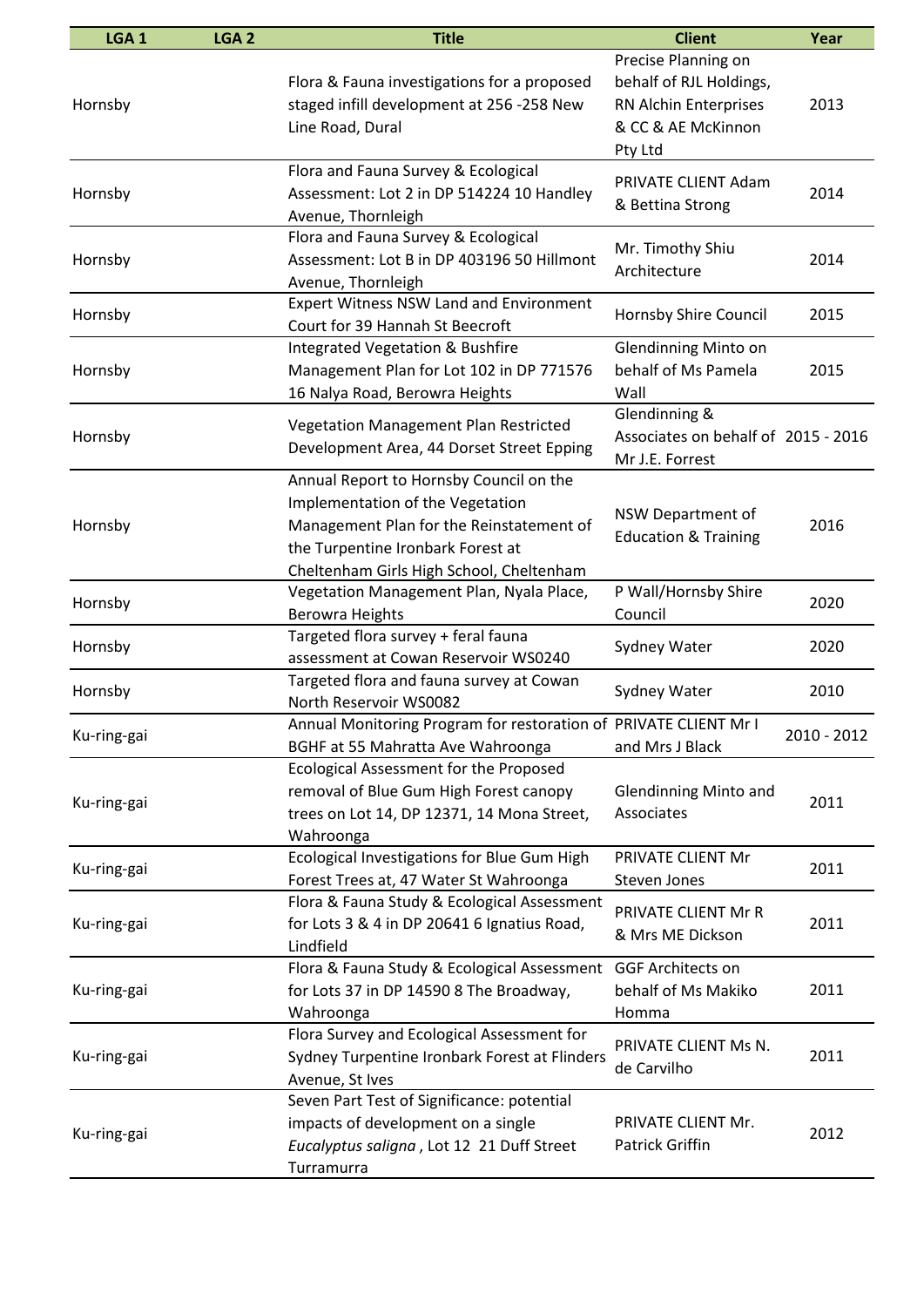| Supervision & Monitoring: Implementation of<br>Vegetation Management Plan for Blue Gum<br>Touchstone<br>2012<br>Ku-ring-gai<br>High Forest Habitat, 35 Water Street,<br>Constructions<br>Wahroonga<br>Ecological Investigations for a proposed<br>PRIVATE CLIENT Mr<br>2013<br>residential development: Lot 3 in DP1057544<br>Ku-ring-gai<br>Stephen Jones<br>44A Lochville Street Wahroonga<br>5 Part Test for Blue Gum High Forest at 61<br><b>Companion Homes</b><br>2014<br>Ku-ring-gai<br>Water Street, Wahroonga<br>Flora & Fauna Survey & Ecological<br>Assessment: proposed rezoning Lot 1 in DP<br><b>Bellevue Projects Pty</b><br>2014<br>Ku-ring-gai<br>375262 Rippon Grange 35 Water Street<br>Ltd<br>Wahroonga<br>Flora & Fauna Investigations 3A Warrabri<br><b>Glendenning Minto</b><br>2015<br>Ku-ring-gai<br>Place/15 Congham Road, West Pymble<br>and Associates<br>Flora & Fauna investigations for Lot 9 in DP<br>Pinnacle Landscapes &<br>2015<br>Ku-ring-gai<br>663504 23 Chisholm Street South Turramurra<br>Concretors<br>Seven Part Test for an Easement and<br><b>Bellevue Projects Pty</b><br>2015<br>Ku-ring-gai<br>Fenceline, 35 Water Street, Wahroonga<br>Ltd<br>Vegetation Management Plan for Lot 111 in<br><b>Glendenning Minto</b><br>DP 1046603, 3A Warrabri Place/15 Congham<br>2016<br>Ku-ring-gai<br>and Associates<br>Road, West Pymble<br>Vegetation Management Plan for Lot 12 in<br>DP561410, 398A Bobbin Head Road<br>2016<br>Addbuild Pty Ltd<br>Ku-ring-gai<br>North Turramurra<br>Expert Witness Ecologist NSW Land and<br><b>Environment Court for Bellevue Projects</b><br><b>Bellevue Projects Pty</b><br>2016<br>Ku-ring-gai<br>Development Application, 35 Water Street,<br>Ltd<br>Wahroonga<br>Vegetation Management Plan for a proposed<br>Ms Anna & Mr Lincoln<br>redevelopment on Lot 72 in DP 28888, 26<br>2017<br>Ku-ring-gai<br>Feast<br>Cocupara Avenue Lindfield<br>Vegetation Management Plan: Native<br>Bushland on Lot D DP 398094, 131 Lucinda<br>2018<br>Lengreen Pty Ltd<br>Ku-ring-gai<br>Avenue South, Wahroonga<br>Vegetation Management Plan for Lot 12 in<br><b>Martin Kolarik Home</b><br>DP561410 398A Bobbin Head Road<br>2019<br>Design on behalf of<br>Ku-ring-gai<br>North Turramurra<br>Mr P & Ms M Lane<br>Ecological Investigations: Flora & fauna<br>2019<br>surveys for Lot 2 in DP 788994 223 Kissing<br><b>Modernview Homes</b><br>Ku-ring-gai<br>Point Road South Turramurra<br>Ecological Investigations: for Lot B in DP<br><b>Private Client</b><br>2019<br>Ku-ring-gai<br>391332 46 Lochville Street Wahroonga<br>Vegetation Management Plan: Native<br>Bushland on Lot D DP 398094, 131 Lucinda<br><b>Private Client</b><br>2019<br>Ku-ring-gai<br>Avenue, South Wahroonga<br>Ecological Investigations: Flora & Fauna<br><b>Private Client</b><br>2020<br>Ku-ring-gai<br>Surveys 43-45 Highfield Road Lindfield<br>Supervision of nest box installation at 43<br>Millbrook Homes<br>2011<br>Ku-ring-gai<br>Pymble Avenue, Pymble<br>Flora & Fauna Survey for the<br>2014<br>North Shore Rowing<br>North Shore Rowing Club,<br>Lane Cove<br>Revised<br>Club<br>at Aquatic Park, Longueville Point<br>2015, 2016 | LGA <sub>1</sub> | LGA <sub>2</sub> | <b>Title</b> | <b>Client</b> | Year |
|------------------------------------------------------------------------------------------------------------------------------------------------------------------------------------------------------------------------------------------------------------------------------------------------------------------------------------------------------------------------------------------------------------------------------------------------------------------------------------------------------------------------------------------------------------------------------------------------------------------------------------------------------------------------------------------------------------------------------------------------------------------------------------------------------------------------------------------------------------------------------------------------------------------------------------------------------------------------------------------------------------------------------------------------------------------------------------------------------------------------------------------------------------------------------------------------------------------------------------------------------------------------------------------------------------------------------------------------------------------------------------------------------------------------------------------------------------------------------------------------------------------------------------------------------------------------------------------------------------------------------------------------------------------------------------------------------------------------------------------------------------------------------------------------------------------------------------------------------------------------------------------------------------------------------------------------------------------------------------------------------------------------------------------------------------------------------------------------------------------------------------------------------------------------------------------------------------------------------------------------------------------------------------------------------------------------------------------------------------------------------------------------------------------------------------------------------------------------------------------------------------------------------------------------------------------------------------------------------------------------------------------------------------------------------------------------------------------------------------------------------------------------------------------------------------------------------------------------------------------------------------------------------------------------------------------------------------------------------------------------------------------------------------------------------------------------------------------------------------------------------------------------------------------------------------------------------------|------------------|------------------|--------------|---------------|------|
|                                                                                                                                                                                                                                                                                                                                                                                                                                                                                                                                                                                                                                                                                                                                                                                                                                                                                                                                                                                                                                                                                                                                                                                                                                                                                                                                                                                                                                                                                                                                                                                                                                                                                                                                                                                                                                                                                                                                                                                                                                                                                                                                                                                                                                                                                                                                                                                                                                                                                                                                                                                                                                                                                                                                                                                                                                                                                                                                                                                                                                                                                                                                                                                                            |                  |                  |              |               |      |
|                                                                                                                                                                                                                                                                                                                                                                                                                                                                                                                                                                                                                                                                                                                                                                                                                                                                                                                                                                                                                                                                                                                                                                                                                                                                                                                                                                                                                                                                                                                                                                                                                                                                                                                                                                                                                                                                                                                                                                                                                                                                                                                                                                                                                                                                                                                                                                                                                                                                                                                                                                                                                                                                                                                                                                                                                                                                                                                                                                                                                                                                                                                                                                                                            |                  |                  |              |               |      |
|                                                                                                                                                                                                                                                                                                                                                                                                                                                                                                                                                                                                                                                                                                                                                                                                                                                                                                                                                                                                                                                                                                                                                                                                                                                                                                                                                                                                                                                                                                                                                                                                                                                                                                                                                                                                                                                                                                                                                                                                                                                                                                                                                                                                                                                                                                                                                                                                                                                                                                                                                                                                                                                                                                                                                                                                                                                                                                                                                                                                                                                                                                                                                                                                            |                  |                  |              |               |      |
|                                                                                                                                                                                                                                                                                                                                                                                                                                                                                                                                                                                                                                                                                                                                                                                                                                                                                                                                                                                                                                                                                                                                                                                                                                                                                                                                                                                                                                                                                                                                                                                                                                                                                                                                                                                                                                                                                                                                                                                                                                                                                                                                                                                                                                                                                                                                                                                                                                                                                                                                                                                                                                                                                                                                                                                                                                                                                                                                                                                                                                                                                                                                                                                                            |                  |                  |              |               |      |
|                                                                                                                                                                                                                                                                                                                                                                                                                                                                                                                                                                                                                                                                                                                                                                                                                                                                                                                                                                                                                                                                                                                                                                                                                                                                                                                                                                                                                                                                                                                                                                                                                                                                                                                                                                                                                                                                                                                                                                                                                                                                                                                                                                                                                                                                                                                                                                                                                                                                                                                                                                                                                                                                                                                                                                                                                                                                                                                                                                                                                                                                                                                                                                                                            |                  |                  |              |               |      |
|                                                                                                                                                                                                                                                                                                                                                                                                                                                                                                                                                                                                                                                                                                                                                                                                                                                                                                                                                                                                                                                                                                                                                                                                                                                                                                                                                                                                                                                                                                                                                                                                                                                                                                                                                                                                                                                                                                                                                                                                                                                                                                                                                                                                                                                                                                                                                                                                                                                                                                                                                                                                                                                                                                                                                                                                                                                                                                                                                                                                                                                                                                                                                                                                            |                  |                  |              |               |      |
|                                                                                                                                                                                                                                                                                                                                                                                                                                                                                                                                                                                                                                                                                                                                                                                                                                                                                                                                                                                                                                                                                                                                                                                                                                                                                                                                                                                                                                                                                                                                                                                                                                                                                                                                                                                                                                                                                                                                                                                                                                                                                                                                                                                                                                                                                                                                                                                                                                                                                                                                                                                                                                                                                                                                                                                                                                                                                                                                                                                                                                                                                                                                                                                                            |                  |                  |              |               |      |
|                                                                                                                                                                                                                                                                                                                                                                                                                                                                                                                                                                                                                                                                                                                                                                                                                                                                                                                                                                                                                                                                                                                                                                                                                                                                                                                                                                                                                                                                                                                                                                                                                                                                                                                                                                                                                                                                                                                                                                                                                                                                                                                                                                                                                                                                                                                                                                                                                                                                                                                                                                                                                                                                                                                                                                                                                                                                                                                                                                                                                                                                                                                                                                                                            |                  |                  |              |               |      |
|                                                                                                                                                                                                                                                                                                                                                                                                                                                                                                                                                                                                                                                                                                                                                                                                                                                                                                                                                                                                                                                                                                                                                                                                                                                                                                                                                                                                                                                                                                                                                                                                                                                                                                                                                                                                                                                                                                                                                                                                                                                                                                                                                                                                                                                                                                                                                                                                                                                                                                                                                                                                                                                                                                                                                                                                                                                                                                                                                                                                                                                                                                                                                                                                            |                  |                  |              |               |      |
|                                                                                                                                                                                                                                                                                                                                                                                                                                                                                                                                                                                                                                                                                                                                                                                                                                                                                                                                                                                                                                                                                                                                                                                                                                                                                                                                                                                                                                                                                                                                                                                                                                                                                                                                                                                                                                                                                                                                                                                                                                                                                                                                                                                                                                                                                                                                                                                                                                                                                                                                                                                                                                                                                                                                                                                                                                                                                                                                                                                                                                                                                                                                                                                                            |                  |                  |              |               |      |
|                                                                                                                                                                                                                                                                                                                                                                                                                                                                                                                                                                                                                                                                                                                                                                                                                                                                                                                                                                                                                                                                                                                                                                                                                                                                                                                                                                                                                                                                                                                                                                                                                                                                                                                                                                                                                                                                                                                                                                                                                                                                                                                                                                                                                                                                                                                                                                                                                                                                                                                                                                                                                                                                                                                                                                                                                                                                                                                                                                                                                                                                                                                                                                                                            |                  |                  |              |               |      |
|                                                                                                                                                                                                                                                                                                                                                                                                                                                                                                                                                                                                                                                                                                                                                                                                                                                                                                                                                                                                                                                                                                                                                                                                                                                                                                                                                                                                                                                                                                                                                                                                                                                                                                                                                                                                                                                                                                                                                                                                                                                                                                                                                                                                                                                                                                                                                                                                                                                                                                                                                                                                                                                                                                                                                                                                                                                                                                                                                                                                                                                                                                                                                                                                            |                  |                  |              |               |      |
|                                                                                                                                                                                                                                                                                                                                                                                                                                                                                                                                                                                                                                                                                                                                                                                                                                                                                                                                                                                                                                                                                                                                                                                                                                                                                                                                                                                                                                                                                                                                                                                                                                                                                                                                                                                                                                                                                                                                                                                                                                                                                                                                                                                                                                                                                                                                                                                                                                                                                                                                                                                                                                                                                                                                                                                                                                                                                                                                                                                                                                                                                                                                                                                                            |                  |                  |              |               |      |
|                                                                                                                                                                                                                                                                                                                                                                                                                                                                                                                                                                                                                                                                                                                                                                                                                                                                                                                                                                                                                                                                                                                                                                                                                                                                                                                                                                                                                                                                                                                                                                                                                                                                                                                                                                                                                                                                                                                                                                                                                                                                                                                                                                                                                                                                                                                                                                                                                                                                                                                                                                                                                                                                                                                                                                                                                                                                                                                                                                                                                                                                                                                                                                                                            |                  |                  |              |               |      |
|                                                                                                                                                                                                                                                                                                                                                                                                                                                                                                                                                                                                                                                                                                                                                                                                                                                                                                                                                                                                                                                                                                                                                                                                                                                                                                                                                                                                                                                                                                                                                                                                                                                                                                                                                                                                                                                                                                                                                                                                                                                                                                                                                                                                                                                                                                                                                                                                                                                                                                                                                                                                                                                                                                                                                                                                                                                                                                                                                                                                                                                                                                                                                                                                            |                  |                  |              |               |      |
|                                                                                                                                                                                                                                                                                                                                                                                                                                                                                                                                                                                                                                                                                                                                                                                                                                                                                                                                                                                                                                                                                                                                                                                                                                                                                                                                                                                                                                                                                                                                                                                                                                                                                                                                                                                                                                                                                                                                                                                                                                                                                                                                                                                                                                                                                                                                                                                                                                                                                                                                                                                                                                                                                                                                                                                                                                                                                                                                                                                                                                                                                                                                                                                                            |                  |                  |              |               |      |
|                                                                                                                                                                                                                                                                                                                                                                                                                                                                                                                                                                                                                                                                                                                                                                                                                                                                                                                                                                                                                                                                                                                                                                                                                                                                                                                                                                                                                                                                                                                                                                                                                                                                                                                                                                                                                                                                                                                                                                                                                                                                                                                                                                                                                                                                                                                                                                                                                                                                                                                                                                                                                                                                                                                                                                                                                                                                                                                                                                                                                                                                                                                                                                                                            |                  |                  |              |               |      |
|                                                                                                                                                                                                                                                                                                                                                                                                                                                                                                                                                                                                                                                                                                                                                                                                                                                                                                                                                                                                                                                                                                                                                                                                                                                                                                                                                                                                                                                                                                                                                                                                                                                                                                                                                                                                                                                                                                                                                                                                                                                                                                                                                                                                                                                                                                                                                                                                                                                                                                                                                                                                                                                                                                                                                                                                                                                                                                                                                                                                                                                                                                                                                                                                            |                  |                  |              |               |      |
|                                                                                                                                                                                                                                                                                                                                                                                                                                                                                                                                                                                                                                                                                                                                                                                                                                                                                                                                                                                                                                                                                                                                                                                                                                                                                                                                                                                                                                                                                                                                                                                                                                                                                                                                                                                                                                                                                                                                                                                                                                                                                                                                                                                                                                                                                                                                                                                                                                                                                                                                                                                                                                                                                                                                                                                                                                                                                                                                                                                                                                                                                                                                                                                                            |                  |                  |              |               |      |
|                                                                                                                                                                                                                                                                                                                                                                                                                                                                                                                                                                                                                                                                                                                                                                                                                                                                                                                                                                                                                                                                                                                                                                                                                                                                                                                                                                                                                                                                                                                                                                                                                                                                                                                                                                                                                                                                                                                                                                                                                                                                                                                                                                                                                                                                                                                                                                                                                                                                                                                                                                                                                                                                                                                                                                                                                                                                                                                                                                                                                                                                                                                                                                                                            |                  |                  |              |               |      |
|                                                                                                                                                                                                                                                                                                                                                                                                                                                                                                                                                                                                                                                                                                                                                                                                                                                                                                                                                                                                                                                                                                                                                                                                                                                                                                                                                                                                                                                                                                                                                                                                                                                                                                                                                                                                                                                                                                                                                                                                                                                                                                                                                                                                                                                                                                                                                                                                                                                                                                                                                                                                                                                                                                                                                                                                                                                                                                                                                                                                                                                                                                                                                                                                            |                  |                  |              |               |      |
|                                                                                                                                                                                                                                                                                                                                                                                                                                                                                                                                                                                                                                                                                                                                                                                                                                                                                                                                                                                                                                                                                                                                                                                                                                                                                                                                                                                                                                                                                                                                                                                                                                                                                                                                                                                                                                                                                                                                                                                                                                                                                                                                                                                                                                                                                                                                                                                                                                                                                                                                                                                                                                                                                                                                                                                                                                                                                                                                                                                                                                                                                                                                                                                                            |                  |                  |              |               |      |
|                                                                                                                                                                                                                                                                                                                                                                                                                                                                                                                                                                                                                                                                                                                                                                                                                                                                                                                                                                                                                                                                                                                                                                                                                                                                                                                                                                                                                                                                                                                                                                                                                                                                                                                                                                                                                                                                                                                                                                                                                                                                                                                                                                                                                                                                                                                                                                                                                                                                                                                                                                                                                                                                                                                                                                                                                                                                                                                                                                                                                                                                                                                                                                                                            |                  |                  |              |               |      |
|                                                                                                                                                                                                                                                                                                                                                                                                                                                                                                                                                                                                                                                                                                                                                                                                                                                                                                                                                                                                                                                                                                                                                                                                                                                                                                                                                                                                                                                                                                                                                                                                                                                                                                                                                                                                                                                                                                                                                                                                                                                                                                                                                                                                                                                                                                                                                                                                                                                                                                                                                                                                                                                                                                                                                                                                                                                                                                                                                                                                                                                                                                                                                                                                            |                  |                  |              |               |      |
|                                                                                                                                                                                                                                                                                                                                                                                                                                                                                                                                                                                                                                                                                                                                                                                                                                                                                                                                                                                                                                                                                                                                                                                                                                                                                                                                                                                                                                                                                                                                                                                                                                                                                                                                                                                                                                                                                                                                                                                                                                                                                                                                                                                                                                                                                                                                                                                                                                                                                                                                                                                                                                                                                                                                                                                                                                                                                                                                                                                                                                                                                                                                                                                                            |                  |                  |              |               |      |
|                                                                                                                                                                                                                                                                                                                                                                                                                                                                                                                                                                                                                                                                                                                                                                                                                                                                                                                                                                                                                                                                                                                                                                                                                                                                                                                                                                                                                                                                                                                                                                                                                                                                                                                                                                                                                                                                                                                                                                                                                                                                                                                                                                                                                                                                                                                                                                                                                                                                                                                                                                                                                                                                                                                                                                                                                                                                                                                                                                                                                                                                                                                                                                                                            |                  |                  |              |               |      |
|                                                                                                                                                                                                                                                                                                                                                                                                                                                                                                                                                                                                                                                                                                                                                                                                                                                                                                                                                                                                                                                                                                                                                                                                                                                                                                                                                                                                                                                                                                                                                                                                                                                                                                                                                                                                                                                                                                                                                                                                                                                                                                                                                                                                                                                                                                                                                                                                                                                                                                                                                                                                                                                                                                                                                                                                                                                                                                                                                                                                                                                                                                                                                                                                            |                  |                  |              |               |      |
|                                                                                                                                                                                                                                                                                                                                                                                                                                                                                                                                                                                                                                                                                                                                                                                                                                                                                                                                                                                                                                                                                                                                                                                                                                                                                                                                                                                                                                                                                                                                                                                                                                                                                                                                                                                                                                                                                                                                                                                                                                                                                                                                                                                                                                                                                                                                                                                                                                                                                                                                                                                                                                                                                                                                                                                                                                                                                                                                                                                                                                                                                                                                                                                                            |                  |                  |              |               |      |
|                                                                                                                                                                                                                                                                                                                                                                                                                                                                                                                                                                                                                                                                                                                                                                                                                                                                                                                                                                                                                                                                                                                                                                                                                                                                                                                                                                                                                                                                                                                                                                                                                                                                                                                                                                                                                                                                                                                                                                                                                                                                                                                                                                                                                                                                                                                                                                                                                                                                                                                                                                                                                                                                                                                                                                                                                                                                                                                                                                                                                                                                                                                                                                                                            |                  |                  |              |               |      |
|                                                                                                                                                                                                                                                                                                                                                                                                                                                                                                                                                                                                                                                                                                                                                                                                                                                                                                                                                                                                                                                                                                                                                                                                                                                                                                                                                                                                                                                                                                                                                                                                                                                                                                                                                                                                                                                                                                                                                                                                                                                                                                                                                                                                                                                                                                                                                                                                                                                                                                                                                                                                                                                                                                                                                                                                                                                                                                                                                                                                                                                                                                                                                                                                            |                  |                  |              |               |      |
|                                                                                                                                                                                                                                                                                                                                                                                                                                                                                                                                                                                                                                                                                                                                                                                                                                                                                                                                                                                                                                                                                                                                                                                                                                                                                                                                                                                                                                                                                                                                                                                                                                                                                                                                                                                                                                                                                                                                                                                                                                                                                                                                                                                                                                                                                                                                                                                                                                                                                                                                                                                                                                                                                                                                                                                                                                                                                                                                                                                                                                                                                                                                                                                                            |                  |                  |              |               |      |
|                                                                                                                                                                                                                                                                                                                                                                                                                                                                                                                                                                                                                                                                                                                                                                                                                                                                                                                                                                                                                                                                                                                                                                                                                                                                                                                                                                                                                                                                                                                                                                                                                                                                                                                                                                                                                                                                                                                                                                                                                                                                                                                                                                                                                                                                                                                                                                                                                                                                                                                                                                                                                                                                                                                                                                                                                                                                                                                                                                                                                                                                                                                                                                                                            |                  |                  |              |               |      |
|                                                                                                                                                                                                                                                                                                                                                                                                                                                                                                                                                                                                                                                                                                                                                                                                                                                                                                                                                                                                                                                                                                                                                                                                                                                                                                                                                                                                                                                                                                                                                                                                                                                                                                                                                                                                                                                                                                                                                                                                                                                                                                                                                                                                                                                                                                                                                                                                                                                                                                                                                                                                                                                                                                                                                                                                                                                                                                                                                                                                                                                                                                                                                                                                            |                  |                  |              |               |      |
|                                                                                                                                                                                                                                                                                                                                                                                                                                                                                                                                                                                                                                                                                                                                                                                                                                                                                                                                                                                                                                                                                                                                                                                                                                                                                                                                                                                                                                                                                                                                                                                                                                                                                                                                                                                                                                                                                                                                                                                                                                                                                                                                                                                                                                                                                                                                                                                                                                                                                                                                                                                                                                                                                                                                                                                                                                                                                                                                                                                                                                                                                                                                                                                                            |                  |                  |              |               |      |
|                                                                                                                                                                                                                                                                                                                                                                                                                                                                                                                                                                                                                                                                                                                                                                                                                                                                                                                                                                                                                                                                                                                                                                                                                                                                                                                                                                                                                                                                                                                                                                                                                                                                                                                                                                                                                                                                                                                                                                                                                                                                                                                                                                                                                                                                                                                                                                                                                                                                                                                                                                                                                                                                                                                                                                                                                                                                                                                                                                                                                                                                                                                                                                                                            |                  |                  |              |               |      |
|                                                                                                                                                                                                                                                                                                                                                                                                                                                                                                                                                                                                                                                                                                                                                                                                                                                                                                                                                                                                                                                                                                                                                                                                                                                                                                                                                                                                                                                                                                                                                                                                                                                                                                                                                                                                                                                                                                                                                                                                                                                                                                                                                                                                                                                                                                                                                                                                                                                                                                                                                                                                                                                                                                                                                                                                                                                                                                                                                                                                                                                                                                                                                                                                            |                  |                  |              |               |      |
|                                                                                                                                                                                                                                                                                                                                                                                                                                                                                                                                                                                                                                                                                                                                                                                                                                                                                                                                                                                                                                                                                                                                                                                                                                                                                                                                                                                                                                                                                                                                                                                                                                                                                                                                                                                                                                                                                                                                                                                                                                                                                                                                                                                                                                                                                                                                                                                                                                                                                                                                                                                                                                                                                                                                                                                                                                                                                                                                                                                                                                                                                                                                                                                                            |                  |                  |              |               |      |
|                                                                                                                                                                                                                                                                                                                                                                                                                                                                                                                                                                                                                                                                                                                                                                                                                                                                                                                                                                                                                                                                                                                                                                                                                                                                                                                                                                                                                                                                                                                                                                                                                                                                                                                                                                                                                                                                                                                                                                                                                                                                                                                                                                                                                                                                                                                                                                                                                                                                                                                                                                                                                                                                                                                                                                                                                                                                                                                                                                                                                                                                                                                                                                                                            |                  |                  |              |               |      |
|                                                                                                                                                                                                                                                                                                                                                                                                                                                                                                                                                                                                                                                                                                                                                                                                                                                                                                                                                                                                                                                                                                                                                                                                                                                                                                                                                                                                                                                                                                                                                                                                                                                                                                                                                                                                                                                                                                                                                                                                                                                                                                                                                                                                                                                                                                                                                                                                                                                                                                                                                                                                                                                                                                                                                                                                                                                                                                                                                                                                                                                                                                                                                                                                            |                  |                  |              |               |      |
|                                                                                                                                                                                                                                                                                                                                                                                                                                                                                                                                                                                                                                                                                                                                                                                                                                                                                                                                                                                                                                                                                                                                                                                                                                                                                                                                                                                                                                                                                                                                                                                                                                                                                                                                                                                                                                                                                                                                                                                                                                                                                                                                                                                                                                                                                                                                                                                                                                                                                                                                                                                                                                                                                                                                                                                                                                                                                                                                                                                                                                                                                                                                                                                                            |                  |                  |              |               |      |
|                                                                                                                                                                                                                                                                                                                                                                                                                                                                                                                                                                                                                                                                                                                                                                                                                                                                                                                                                                                                                                                                                                                                                                                                                                                                                                                                                                                                                                                                                                                                                                                                                                                                                                                                                                                                                                                                                                                                                                                                                                                                                                                                                                                                                                                                                                                                                                                                                                                                                                                                                                                                                                                                                                                                                                                                                                                                                                                                                                                                                                                                                                                                                                                                            |                  |                  |              |               |      |
|                                                                                                                                                                                                                                                                                                                                                                                                                                                                                                                                                                                                                                                                                                                                                                                                                                                                                                                                                                                                                                                                                                                                                                                                                                                                                                                                                                                                                                                                                                                                                                                                                                                                                                                                                                                                                                                                                                                                                                                                                                                                                                                                                                                                                                                                                                                                                                                                                                                                                                                                                                                                                                                                                                                                                                                                                                                                                                                                                                                                                                                                                                                                                                                                            |                  |                  |              |               |      |
|                                                                                                                                                                                                                                                                                                                                                                                                                                                                                                                                                                                                                                                                                                                                                                                                                                                                                                                                                                                                                                                                                                                                                                                                                                                                                                                                                                                                                                                                                                                                                                                                                                                                                                                                                                                                                                                                                                                                                                                                                                                                                                                                                                                                                                                                                                                                                                                                                                                                                                                                                                                                                                                                                                                                                                                                                                                                                                                                                                                                                                                                                                                                                                                                            |                  |                  |              |               |      |
|                                                                                                                                                                                                                                                                                                                                                                                                                                                                                                                                                                                                                                                                                                                                                                                                                                                                                                                                                                                                                                                                                                                                                                                                                                                                                                                                                                                                                                                                                                                                                                                                                                                                                                                                                                                                                                                                                                                                                                                                                                                                                                                                                                                                                                                                                                                                                                                                                                                                                                                                                                                                                                                                                                                                                                                                                                                                                                                                                                                                                                                                                                                                                                                                            |                  |                  |              |               |      |
|                                                                                                                                                                                                                                                                                                                                                                                                                                                                                                                                                                                                                                                                                                                                                                                                                                                                                                                                                                                                                                                                                                                                                                                                                                                                                                                                                                                                                                                                                                                                                                                                                                                                                                                                                                                                                                                                                                                                                                                                                                                                                                                                                                                                                                                                                                                                                                                                                                                                                                                                                                                                                                                                                                                                                                                                                                                                                                                                                                                                                                                                                                                                                                                                            |                  |                  |              |               |      |
|                                                                                                                                                                                                                                                                                                                                                                                                                                                                                                                                                                                                                                                                                                                                                                                                                                                                                                                                                                                                                                                                                                                                                                                                                                                                                                                                                                                                                                                                                                                                                                                                                                                                                                                                                                                                                                                                                                                                                                                                                                                                                                                                                                                                                                                                                                                                                                                                                                                                                                                                                                                                                                                                                                                                                                                                                                                                                                                                                                                                                                                                                                                                                                                                            |                  |                  |              |               |      |
|                                                                                                                                                                                                                                                                                                                                                                                                                                                                                                                                                                                                                                                                                                                                                                                                                                                                                                                                                                                                                                                                                                                                                                                                                                                                                                                                                                                                                                                                                                                                                                                                                                                                                                                                                                                                                                                                                                                                                                                                                                                                                                                                                                                                                                                                                                                                                                                                                                                                                                                                                                                                                                                                                                                                                                                                                                                                                                                                                                                                                                                                                                                                                                                                            |                  |                  |              |               |      |
|                                                                                                                                                                                                                                                                                                                                                                                                                                                                                                                                                                                                                                                                                                                                                                                                                                                                                                                                                                                                                                                                                                                                                                                                                                                                                                                                                                                                                                                                                                                                                                                                                                                                                                                                                                                                                                                                                                                                                                                                                                                                                                                                                                                                                                                                                                                                                                                                                                                                                                                                                                                                                                                                                                                                                                                                                                                                                                                                                                                                                                                                                                                                                                                                            |                  |                  |              |               |      |
|                                                                                                                                                                                                                                                                                                                                                                                                                                                                                                                                                                                                                                                                                                                                                                                                                                                                                                                                                                                                                                                                                                                                                                                                                                                                                                                                                                                                                                                                                                                                                                                                                                                                                                                                                                                                                                                                                                                                                                                                                                                                                                                                                                                                                                                                                                                                                                                                                                                                                                                                                                                                                                                                                                                                                                                                                                                                                                                                                                                                                                                                                                                                                                                                            |                  |                  |              |               |      |
|                                                                                                                                                                                                                                                                                                                                                                                                                                                                                                                                                                                                                                                                                                                                                                                                                                                                                                                                                                                                                                                                                                                                                                                                                                                                                                                                                                                                                                                                                                                                                                                                                                                                                                                                                                                                                                                                                                                                                                                                                                                                                                                                                                                                                                                                                                                                                                                                                                                                                                                                                                                                                                                                                                                                                                                                                                                                                                                                                                                                                                                                                                                                                                                                            |                  |                  |              |               |      |
|                                                                                                                                                                                                                                                                                                                                                                                                                                                                                                                                                                                                                                                                                                                                                                                                                                                                                                                                                                                                                                                                                                                                                                                                                                                                                                                                                                                                                                                                                                                                                                                                                                                                                                                                                                                                                                                                                                                                                                                                                                                                                                                                                                                                                                                                                                                                                                                                                                                                                                                                                                                                                                                                                                                                                                                                                                                                                                                                                                                                                                                                                                                                                                                                            |                  |                  |              |               |      |
|                                                                                                                                                                                                                                                                                                                                                                                                                                                                                                                                                                                                                                                                                                                                                                                                                                                                                                                                                                                                                                                                                                                                                                                                                                                                                                                                                                                                                                                                                                                                                                                                                                                                                                                                                                                                                                                                                                                                                                                                                                                                                                                                                                                                                                                                                                                                                                                                                                                                                                                                                                                                                                                                                                                                                                                                                                                                                                                                                                                                                                                                                                                                                                                                            |                  |                  |              |               |      |
|                                                                                                                                                                                                                                                                                                                                                                                                                                                                                                                                                                                                                                                                                                                                                                                                                                                                                                                                                                                                                                                                                                                                                                                                                                                                                                                                                                                                                                                                                                                                                                                                                                                                                                                                                                                                                                                                                                                                                                                                                                                                                                                                                                                                                                                                                                                                                                                                                                                                                                                                                                                                                                                                                                                                                                                                                                                                                                                                                                                                                                                                                                                                                                                                            |                  |                  |              |               |      |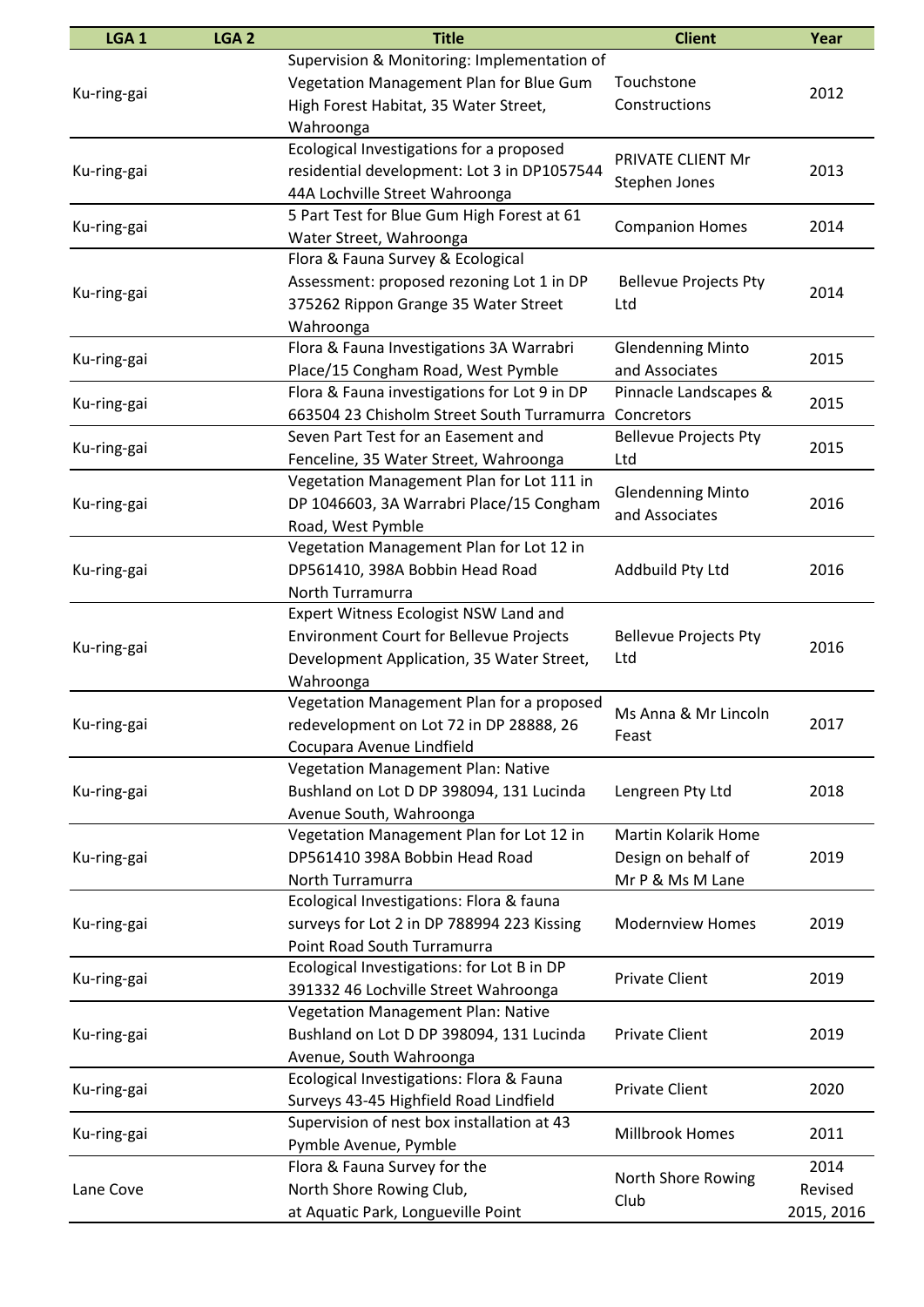| LGA <sub>1</sub>           | LGA <sub>2</sub> | <b>Title</b>                                                                                                                                                           | <b>Client</b>                                                                | Year                    |
|----------------------------|------------------|------------------------------------------------------------------------------------------------------------------------------------------------------------------------|------------------------------------------------------------------------------|-------------------------|
| Lane Cove                  |                  | <b>Ecological Investigations: Proposed</b><br>Boathouse Redevelopment at Linley Point<br>Reserve, Linley Point                                                         | The University of<br>Sydney                                                  | 2017                    |
| Lane Cove                  |                  | Riparian & Wildlife Corridor Assessment:<br>proposed townhouses on Lot 229 in SP 43337<br>25 Best Street Lane Cove                                                     | <b>Olympic Constructions</b><br>Pty Ltd                                      | 2009<br>Revised<br>2012 |
| Liverpool                  |                  | <b>Expert Witness Land &amp; Environment Court:</b><br>proposed Malek Fahd Islamic School Hoxton<br>Park                                                               | <b>Australian Federation</b><br>of Islamic Councils Inc                      | 2010 & 2012             |
| Liverpool                  |                  | Vegetation Management Plan for Malek Fahd Australian Federation<br><b>Islamic School Hoxton Park</b>                                                                   | of Islamic Councils Inc                                                      | 2011<br>Revised<br>2015 |
| Liverpool                  |                  | Flora and Fauna Survey, 5 Rynan Ave,<br><b>Edmondson Park</b>                                                                                                          | <b>Project Managers</b><br>Joshua Farkash &<br>Associates Pty Ltd            | 2011<br>Revised<br>2015 |
| Liverpool                  |                  | Flora & Fauna Impact Assessment Report for<br>the new Warwick Farm Selling Centre,<br><b>Warwick Farm</b>                                                              | Timothy Court &<br>Company                                                   | 2012                    |
| Liverpool                  |                  | Flora and Fauna Survey & Ecological<br>Assessment: Lot 11, DP 1173330 605<br>Wolstenholme Avenue, Greendale                                                            | Moderinn Pty Ltd<br>on behalf of Lu Yuan<br>Xiang Pty Ltd                    | 2015                    |
| Liverpool                  |                  | Assessment of Significance for Threatened<br>Entities at Lot B in DP418231 and Lot 65 in<br>DP2475 at 612 Hoxton Park Road, Hoxton<br>Park- Proposed Malek Fahd School | Smyth Planning &<br><b>Australian Federation</b><br>of Islamic Councils Inc. | 2017                    |
| Liverpool                  |                  | Riparian Vegetation Management Plan for<br>Remnant Bushland on the Georges River at<br>the new Warwick Farm Selling Centre,<br><b>Warwick Farm</b>                     | Timothy Court &<br>Company                                                   | 2020                    |
| Liverpool                  |                  | <b>Review of Biodiversity Constraints</b><br>Assessment for Lot 102, 195 Wonga Road,<br>Prestons                                                                       | Liverpool City Council                                                       | 2020                    |
| Liverpool                  | Camden           | Ecological Investigations: Flora and Fauna<br>Surveys for 6 Shannon Road, Bringelly                                                                                    | Private client                                                               | 2008<br>Revised<br>2010 |
| Manly                      |                  | Flora & Fauna Survey & Ecological<br>Assessment: proposed residential<br>development Lot 100 in DP 838216 at 10<br>Bligh Crescent, Seaforth                            | PRIVATE CLIENT Mrs. H<br>Chapman & Mr. P. Pile                               | 2018                    |
| Mosman                     |                  | Terrestrial Flora & Fauna Assessment for<br>Proposed Alterations and Additions to the<br>d'Albora Marina The Spit, Mosman                                              | Ardent Leisure                                                               | 2011                    |
| Northern<br><b>Beaches</b> |                  | Compliance Assessment with Vegetation<br>Management Plan at 52 Thompson Street<br>Scotland Island 2105                                                                 | <b>Private Client</b>                                                        | 2019                    |
| Northern<br><b>Beaches</b> |                  | Noisy Miner Nest Relocation by Project<br>Ecologist - Lot 31 in DP 836316 - Alterations<br>& Additions to Terrey Hills Golf Course                                     | Hungerford + Edmunds<br>architecture + design                                | 2020                    |
| Northern<br><b>Beaches</b> |                  | Targeted Fauna Survey at North Head<br>Wastewater Treatment Plant (ST0020)                                                                                             | Sydney Water                                                                 | 2020                    |
| Northern<br><b>Beaches</b> |                  | Targeted Searches for Threatened Species -<br>Pipeline Upper Manly Dam Reserve                                                                                         | Sydney Water                                                                 | 2020                    |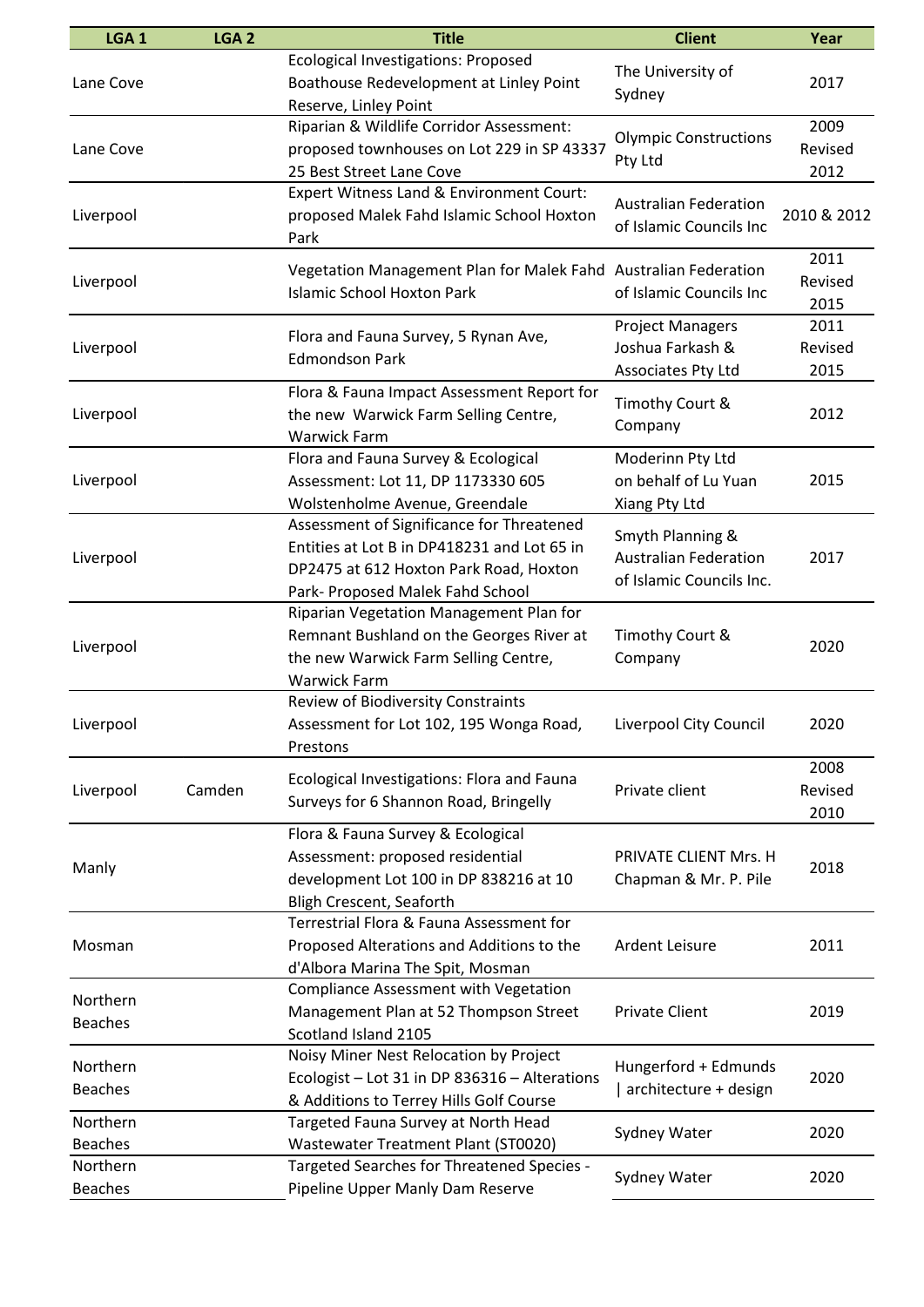| LGA <sub>1</sub>           | LGA <sub>2</sub> | <b>Title</b>                                                                                                                                                                                          | <b>Client</b>                             | Year                    |
|----------------------------|------------------|-------------------------------------------------------------------------------------------------------------------------------------------------------------------------------------------------------|-------------------------------------------|-------------------------|
| Northern<br><b>Beaches</b> |                  | Targeted Searches for Threatened Species &<br>Feral Fauna Assessment at Bantry Bay<br>Reservoirs (WS0008 & WS0221)                                                                                    | Sydney Water                              | 2021                    |
| Parramatta                 |                  | Expert Advice Letter for Green and Golden<br>Bell Frog Breeding Ponds at the Viva Energy<br>Terminal, Rosehill, NSW                                                                                   | Viva Energy Australia<br>Pty Ltd          | 2014                    |
| Parramatta                 |                  | Ecological Investigations towards a<br>Masterplan for George Kendall Park,<br>Ermington                                                                                                               | POD Landscapes                            | 2016                    |
| Parramatta                 |                  | Preliminary Assessment of Environmental<br>impacts-Propsed Pontoon and jetty, George<br>Kendall Park, Ermington                                                                                       | POD/Mr.Marcello<br>Tuteri                 | 2017                    |
| Parramatta                 |                  | Flora and Fauna Survey for the<br>implementation of an APZ at Bishop Barker<br>House, Kings School, Parramatta                                                                                        | <b>Kings School</b><br>Parramatta         | 2018                    |
| Parramatta                 |                  | Revised Wetland Management Plan for the<br>Clyde Wetlands, Clyde Terminal, Rosehill,<br><b>NSW</b>                                                                                                    | Viva Energy Australia                     | 2018                    |
| Parramatta                 |                  | Detailed Initial Works Plan for The Clyde<br>Wetlands, Viva Energy Terminal, Rosehill,<br><b>NSW</b>                                                                                                  | Viva Energy Australia<br>Pty Ltd          | 2010<br>Revised<br>2011 |
| Penrith                    |                  | Flora & Fauna Study and Assessment of<br>Significance in support of a Proposed<br>Development at Lot 17 in DP 26302 137<br>Bennett Road, Londonderry                                                  | <b>Australian Corporate</b><br>Protection | 2011                    |
| Penrith                    |                  | Flora & Flora Study & Assessment of<br>Significance for proposed vacant land<br>subdivision, Lot 1 in DP 1008514 & Lot 6 in DP Uniprop Holdings<br>746977, Miner Glen & Warbler Road, Erskine<br>Park |                                           | 2011                    |
| Penrith                    |                  | Independent Assessment of Vegetation<br>within the LEP Environmental Protection<br>Zoning at Smith Road, Castlereagh                                                                                  | Office of Strategic<br>Lands              | 2011                    |
| Penrith                    |                  | Independent Peer Review of Ecological<br>Impact Assessment Reports submitted with<br>Development Applications for the Western<br>Precinct, St Marys Release Area                                      | Penrith City Council                      | 2012                    |
| Penrith                    |                  | Species Impact Statement for a proposed<br>vacant land subdivision, Lot 1 in DP 1008514<br>& Lot 6 in DP 746977, Miner Glen & Warbler<br>Road, Erskine Park                                           | <b>Uniprop Holdings</b>                   | 2013                    |
| Penrith                    |                  | Flora & Fauna Study & Ecological Assessment<br>for Erskine Park Link Road, Eastern Creek                                                                                                              | <b>NACE Civil Engineering</b>             | 2013                    |
| Penrith                    |                  | Ecological Investigations for a proposed dual<br>occupancy, 428A The Driftway Londonderry<br>DA 10/1036                                                                                               | PRIVATE CLIENT Mr S<br>and Mrs K Cameron  | 2014                    |
| Penrith                    |                  | Flora & Fauna study for propsed lot<br>subdivision Lots 44 &45 in DP 2475 Twentieth<br><b>Avenue Hoxton Park</b>                                                                                      | Uniprop Holdings Pty<br>Ltd               | 2014                    |
| Penrith                    |                  | Compliance inspection for Development<br>Application, Sheredan Rd Castlereagh                                                                                                                         | PRIVATE CLIENT<br>Mr.Nathan Borg          | 2014                    |
| Penrith                    |                  | Ecological Pre-clearance assessment for Ophir Albergeldie Complex<br>Street road widening, St Marys                                                                                                   | Infastructure                             | 2014                    |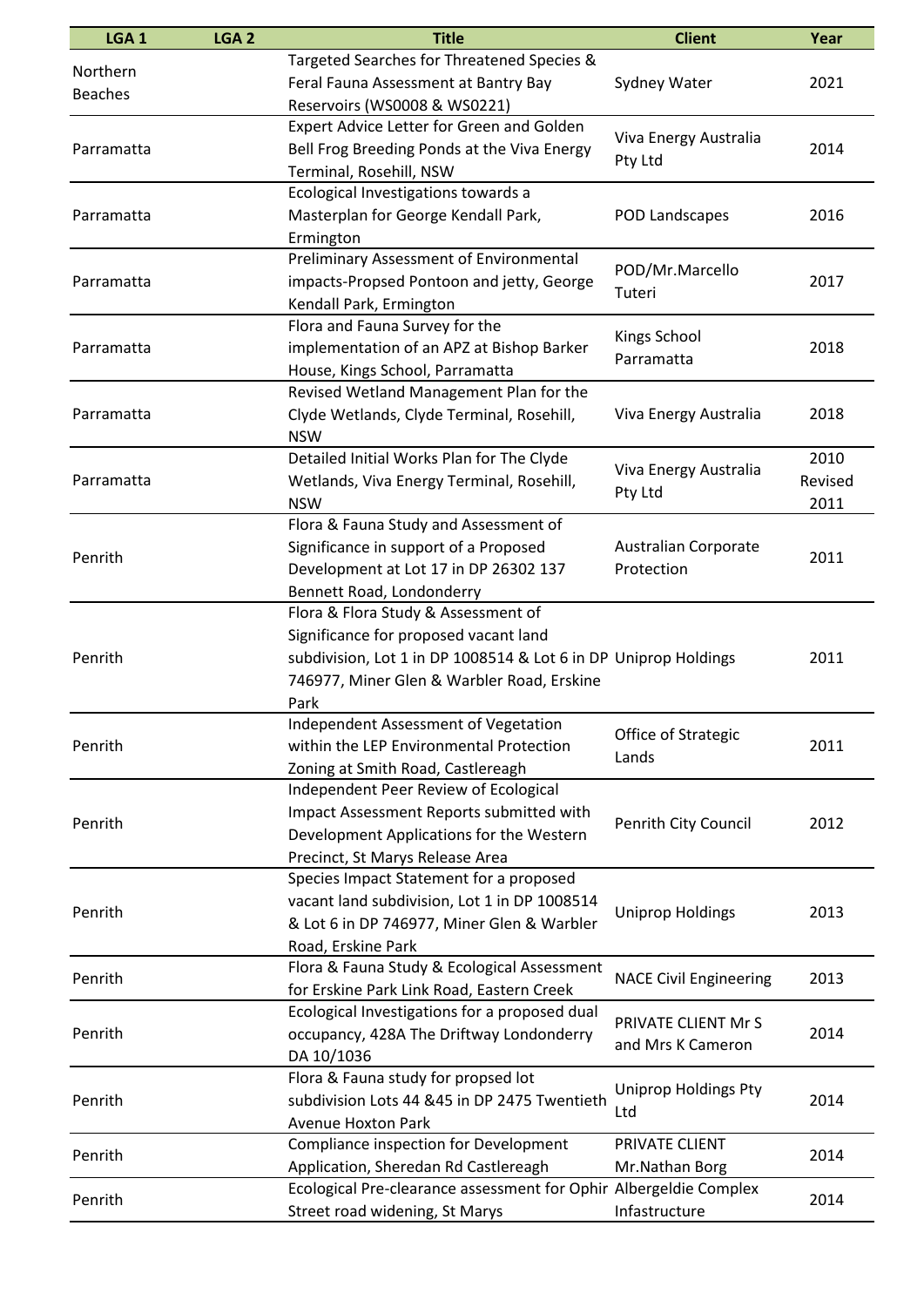| LGA <sub>1</sub> | LGA <sub>2</sub> | <b>Title</b>                                    | <b>Client</b>                        | Year    |
|------------------|------------------|-------------------------------------------------|--------------------------------------|---------|
|                  |                  | <b>Restoration Management Plan for Native</b>   |                                      |         |
| Penrith          |                  | Bushland on Lot 5 in DP 561051, at 76           | Mr. B & Mrs. C Learson               | 2015    |
|                  |                  | <b>Tadmore Road Cranebrook</b>                  |                                      |         |
|                  |                  | Translocation Management Strategy for the       |                                      |         |
|                  |                  | Cumberland Plain Land Snail (Meridolum          | <b>Uniprop Holdings Pty</b>          | 2012    |
| Penrith          |                  | corneovirens) on Richmond Road, Marsden         |                                      | Revised |
|                  |                  | Park Lots 1 & 6, Miner Glen and Warbler Road    | Ltd                                  | 2016    |
|                  |                  | <b>Erskine Park</b>                             |                                      |         |
|                  |                  | Review of Development Application for Ninth     | Western Sydney                       |         |
| Penrith          |                  |                                                 | <b>Conservation Alliance</b>         | 2016    |
|                  |                  | Avenue Jordan Springs                           | Inc.                                 |         |
|                  |                  | Flora& Fauna Survey & Ecological                |                                      |         |
| Penrith          |                  | Assessment: proposed new church and             | Cook Islands Christian               | 2017    |
|                  |                  | church hall at Lot 56 in DP 28847 135 Shane     | Church Sydney                        |         |
|                  |                  | Park Road, Shanes Park                          |                                      |         |
|                  |                  | Flora and Fauna Surveys for a Proposed          |                                      |         |
| Penrith          |                  | Residential Subdivision at 31-39 Torkington     | <b>Private Client</b>                | 2017    |
|                  |                  | Road, Londonderry                               |                                      |         |
|                  |                  | Technical Studies: Flora & Fauna Survey         |                                      |         |
| Penrith          |                  | Lot 10 in DP 1076744 #354-372 Cranebrook        | D & A Matthews                       | 2018    |
|                  |                  | Road, Cranebrook                                |                                      |         |
|                  |                  | Flora & Fauna Surveys with Opportunities &      | <b>Rookwood General</b>              |         |
| Penrith          |                  | Constraints for a Proposed Cemetery             | <b>Cemeteries Reserve</b>            | 2019    |
|                  |                  | Development at Fernhill Estate, Mulgoa,         | Trust                                |         |
|                  |                  | Penrith LGA                                     |                                      |         |
|                  |                  | Fauna Management Plan for Asbestos              |                                      |         |
| Penrith          |                  | Removal at Defence Establishment Orchard        | Prensa Pty Ltd                       | 2010    |
|                  |                  | Hills                                           |                                      |         |
|                  |                  | Flora & Fauna Survey and Bushland               |                                      |         |
| Pittwater        |                  | Management Plan Lot 13 in DP 108373 Mater Avium |                                      | 2010    |
|                  |                  | Maria College, Warriewood                       |                                      |         |
|                  |                  | Ecological Assessment: Proposed removal of      |                                      |         |
|                  |                  | one Syzygium paniculatum (Magenta Lilly         | <b>Australian Catholic</b>           |         |
| Ryde             |                  | Pilly) at the campus of the Australian Catholic | University                           | 2010    |
|                  |                  | University 179 Barker Road Strathfield          |                                      |         |
|                  |                  |                                                 |                                      |         |
| Ryde             |                  | Environmental Considerations for Lot 501,       | PRIVATE CLIENT Mr B.                 | 2016    |
|                  |                  | 153 Victoria Road, West Pennant Hills           | & Ms A. Gelonesi                     |         |
|                  |                  | <b>Environmental Considerations for</b>         |                                      |         |
| Ryde             |                  | Redevelopment of Royal Rehabilitation           | <b>Fraser Property Group</b>         | 2017    |
|                  |                  | Centre, Victoria Road, Putney                   |                                      |         |
|                  |                  | Vegetation Management Plan and Flora and        |                                      |         |
|                  |                  | Fauna Survey for a bush rehabilitation          |                                      |         |
| Ryde             |                  | program on the M2 Hills Motorway                | Landcare Australia                   | 2018    |
|                  |                  | Transurban Cultural Biolink Reserve,            |                                      |         |
|                  |                  | Macquarie Park<br>Flora & Fauna Surveys for     | Gardner Wetherill and                |         |
| Ryde             |                  |                                                 |                                      | 2010    |
|                  |                  | Kent Road Public School, Marsfield              | Associates<br>Ghazi Al Ali Architect |         |
| Sutherland       |                  | Flora & Fauna Surveys Lot 2 DP 589466           | on behalf of MK                      | 2010    |
|                  |                  | #1 Strickland Street, Heathcote                 | Developments                         |         |
| Sutherland       |                  | Ecological Assessment & Restoration Strategy    |                                      |         |
| Shire            |                  | for Bushland at de la Salle College             | Masterton Pty Ltd                    | 2012    |
|                  |                  |                                                 |                                      |         |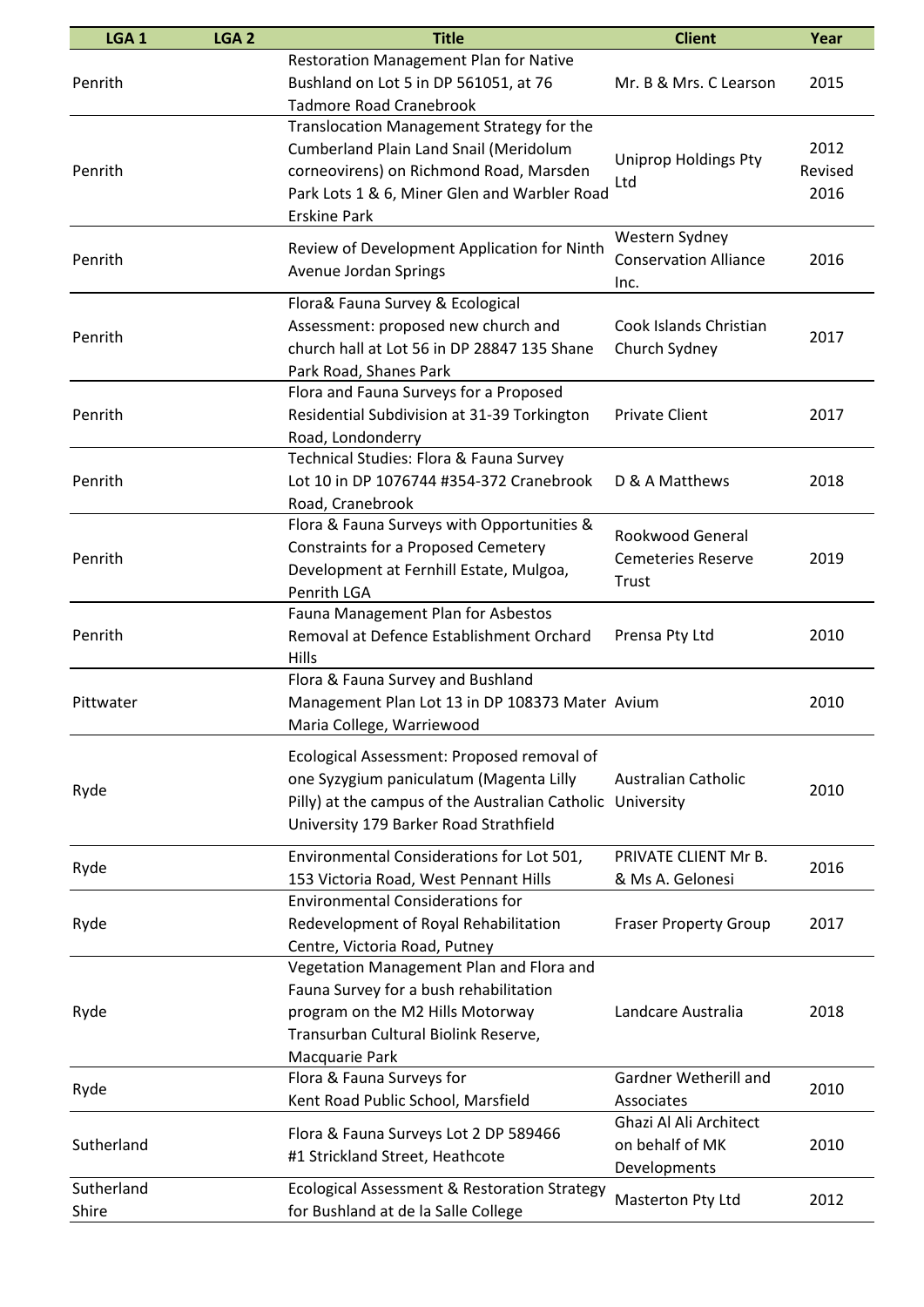| LGA <sub>1</sub> | LGA <sub>2</sub> | <b>Title</b>                                                        | <b>Client</b>              | Year        |
|------------------|------------------|---------------------------------------------------------------------|----------------------------|-------------|
|                  |                  |                                                                     | <b>Sutherland Shire</b>    |             |
|                  |                  |                                                                     | Council on behalf of       | 2012        |
| Sutherland       |                  | Kurnell Peninsula Integrated Pest                                   | the Kurnell 2020           | Revised     |
| Shire            |                  | <b>Management Strategy</b>                                          | <b>Community Coastcare</b> | 2013        |
|                  |                  |                                                                     | <b>Steering Committee</b>  |             |
| Sutherland       |                  | Weed Management Plan for native bushland                            | <b>Caltex Refineries</b>   |             |
| Shire            |                  | at the Caltex Oil Refineries (NSW) Kurnell                          | (NSW) Pty Ltd              | 2012 - 2015 |
|                  |                  | Vegetation Rehabilitation & Management                              |                            |             |
| Sutherland       |                  |                                                                     | Caltex Terminal at         |             |
| Shire            |                  | Plan for the Continental Carbon Pipeline                            | Kurnell (NSW) Pty Ltd.     | 2014        |
|                  |                  | Right of Way                                                        |                            |             |
|                  |                  | Biodiversity Study: Flora & Fauna                                   |                            |             |
| Sutherland       |                  | Investigations for native bushland at the                           | <b>Caltex Refineries</b>   | 2014        |
| Shire            |                  | Caltex Oil Refineries, Captain Cook Drive,                          | (NSW) Pty Ltd              |             |
|                  |                  | Kurnell                                                             |                            |             |
| Sutherland       |                  | Threatened Species Management Plan: Caltex Caltex Refineries        |                            |             |
| Shire            |                  | Oil Refineries Captain Cook Drive, Kurnell                          | (NSW) Pty Ltd              | 2014 - 2015 |
|                  |                  |                                                                     |                            |             |
| Sutherland       |                  | Ecological Monitoring Program: flora and                            | Caltex Australia           |             |
|                  |                  | fauna populations in the Marton Park                                |                            | 2015        |
| Shire            |                  | Wetlands, Kurnell                                                   | Petroleum PTY LTD          |             |
| Sutherland       |                  | Wetland Monitoring Plan: flora & fauna                              | <b>Caltex Refineries</b>   |             |
| Shire            |                  | populations at Marton Park                                          | (NSW) Pty Ltd              | 2016        |
|                  |                  | Vegetation Rehabilitation & Management                              |                            |             |
| Sutherland       |                  | Plan for Caltex Continental Carbon Pipeline                         | <b>Caltex Terminal</b>     | 2017        |
| Shire            |                  | Right of Way Kurnell                                                | Kurnell (NSW) Pty Ltd      |             |
|                  |                  |                                                                     | <b>TKD Architects on</b>   |             |
|                  |                  | Flora & Fauna Survey                                                | behalf of NSW              |             |
| Sydney           |                  | for the Proposed Ultimo Temporary School in                         | Department of              | 2017        |
|                  |                  | Wentworth Park, Glebe                                               | Education                  |             |
|                  |                  | Review of Environmental Factors for                                 |                            |             |
| Sutherland       |                  | Proposed Clearing of Native Vegetation from Caltex Refineries       |                            |             |
| Shire            |                  | Caltex Fuel Storage Facility to Yena Gap,                           | (NSW) Pty Ltd              | 2019        |
|                  |                  | Kurnell                                                             |                            |             |
| Sutherland       |                  | <b>Caltex Kurnell Protection of Threatened</b>                      | Caltex Australia           |             |
| Shire            |                  | <b>Entities Compliance Monitoring</b>                               | Petroleum PTY LTD          | 2009 - 2017 |
|                  |                  |                                                                     | <b>TKD Architects on</b>   |             |
|                  |                  | Flora & Fauna Survey for the Proposed                               | behalf of NSW              |             |
| Sydney           |                  | Redevelopment of Alexandria Park                                    |                            | 2010        |
|                  |                  | Community School, Alexandria                                        | Department of              |             |
|                  |                  |                                                                     | Education                  |             |
| Sydney           |                  | Member Expert Committee: Metropolitan                               | <b>Clouston Associates</b> | 2010        |
|                  |                  | Greenspace Program                                                  | and NSW Planning           |             |
| Warringah        |                  | Annual Monitoring for Epacris purpurascens                          | PRIVATE CLIENT Mrs B       | 2011        |
|                  |                  | var. purpurascens at Booralie Road Duffys                           | and Mr S Tripp             |             |
|                  |                  | Flora Survey & Ecological Assessment (7-part                        | PRIVATE CLIENT Mr          |             |
| Warringah        |                  | Test) for Pimelea curviflora var. curviflora, Lot Chris & Ms Cathie |                            | 2012        |
|                  |                  | 6, Joalah Road, Duffy Forest                                        | Richardson                 |             |
| Wollondilly      |                  | Weed Eradication and Management Plan for                            | PRIVATE CLIENT Ms V        | 2013        |
|                  |                  | 'Avoca', Silverdale Road, Silverdale                                | <b>Barnsley</b>            |             |
| Wollondilly      |                  | Supplementary Ecological Investigations - Lot                       | <b>Rhodes Haskew</b>       | 2014 - 2015 |
|                  |                  | 8 & 9 DP 249821 55-65 Bronzewing Street,                            |                            |             |
|                  |                  | Tahmoor                                                             | Associates/J Dinello       |             |
|                  |                  |                                                                     |                            |             |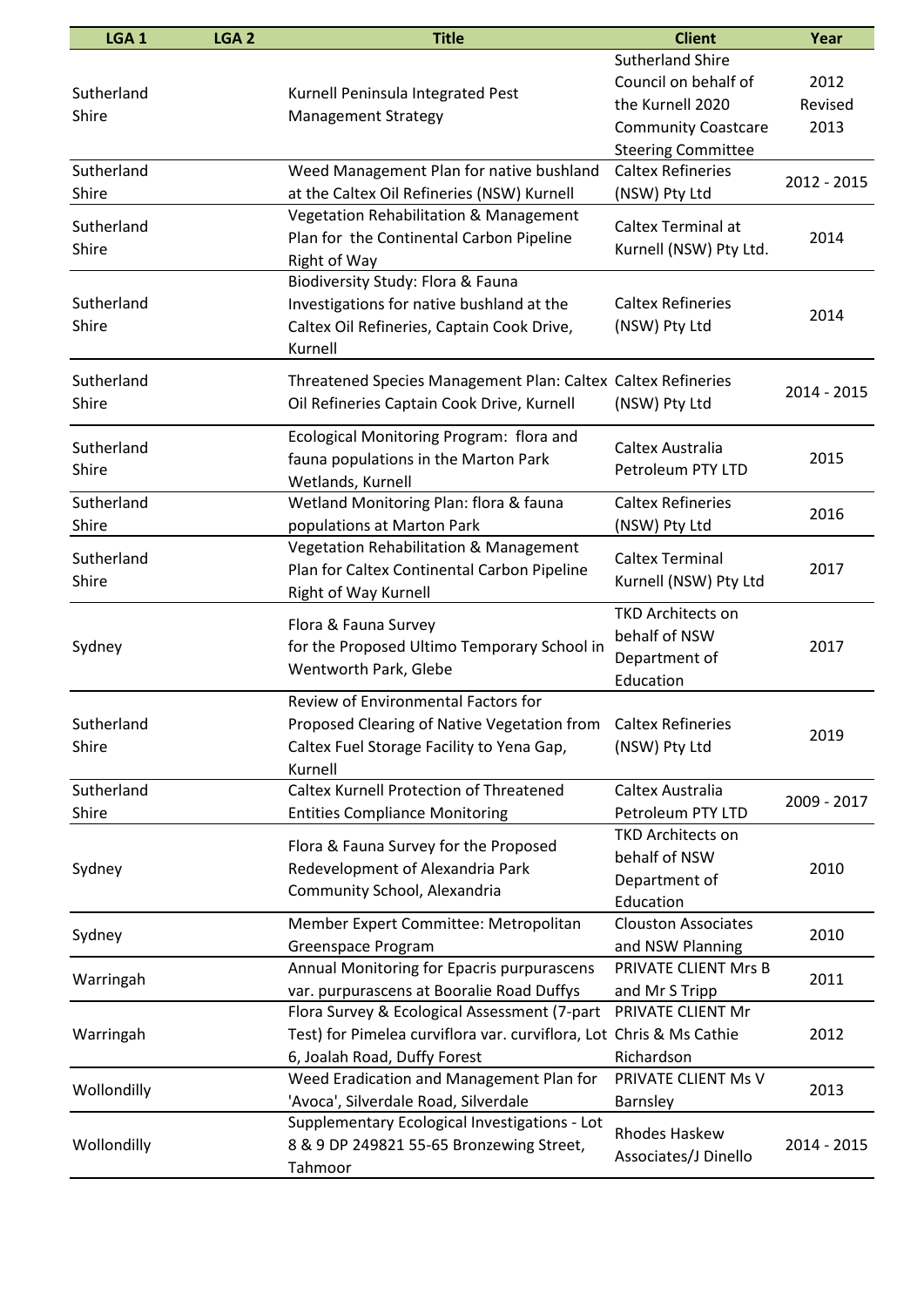| LGA <sub>1</sub>           | LGA <sub>2</sub> | <b>Title</b>                                                                                                                                                            | <b>Client</b>                                                                         | Year |
|----------------------------|------------------|-------------------------------------------------------------------------------------------------------------------------------------------------------------------------|---------------------------------------------------------------------------------------|------|
| Wollondilly                |                  | Flora & Fauna Survey & Ecological<br>Assessment: Lot 3 in DP 812975 61 Moss Vale<br>Avenue Lakesland, Wollondilly Shire                                                 | PRIVATE CLIENT Mr.<br>Nathan Shakeshaft                                               | 2015 |
| Wollondilly                |                  | Ecological Investigations - Flora & Fauna<br>Surveys Lots 8 & 9 in DP 249821 at 55-65<br>Bronzewing Street, Tahmoor                                                     | <b>Rhodes Haskew</b><br>Associates/J Dinello                                          | 2017 |
| Wollondilly                |                  | <b>Targeted Searches for Threatened Species</b><br>and Feral Fauna Assessment at Appin<br><b>Reservoirs WS0412</b>                                                      | Sydney Water                                                                          | 2019 |
| Wollongong                 |                  | Flora and Fauna Survey for 125 Old Princess<br>Highway Helensburgh                                                                                                      | MMDCC on behalf of<br>Mr.Radwan Alam                                                  | 2019 |
| Wollongong                 |                  | Vegetation Restoration Plan for Lot 52 in DP<br>804360, Jackson Avenue Warrawong                                                                                        | Pavlis Law on behalf of<br><b>Warrawong Nominees</b><br>Pty Ltd and S & A<br>Circosta | 2019 |
| Wollongong                 |                  | Flora & Fauna Survey Proposed Subdivision:<br>Lot 60 in DP 2789311 at 30 Imperial Drive<br><b>Berkeley</b>                                                              | <b>AC Project Group</b>                                                               | 2019 |
| Wollongong                 |                  | Vegetation Management Plan for remnant<br>Illawarra Subtropical Rainforest Lot 60 in<br>DP2789311 30 Imperial Drive, Berkeley                                           | <b>AC Project Group</b>                                                               | 2019 |
| <b>Hills Shire</b>         |                  | Ecology Report: Flora and Fauna Surveys for<br>400 Smallwood Road, Glenorie Lot 4<br>DP752039                                                                           | <b>Private Client</b>                                                                 | 2020 |
| Northern<br><b>Beaches</b> |                  | Targeted Flora and Fauna Survey at Ingleside<br>Vacant Land, Mona Vale Road, Terrey Hills                                                                               | Sydney Water                                                                          | 2020 |
| Blue<br>Mountains          |                  | Addendum to Ecological Investigations to<br>Determine the Impacts of Construction Works Ltd on behalf of<br>at Winmalee WWTP (ST0064), 627<br>Hawkesbury Road, Winmalee | <b>Wild Environment Pty</b><br>Downer Group &<br>Sydney Water                         | 2020 |
| <b>Hills Shire</b>         |                  | Vegetation Management Plan for the Bush<br>Fire Hazard Reduction Certificate Area at 55<br>Coonara Avenue, West Pennant Hills Lot 61<br>DP 737386                       | Mirvac Projects Pty Ltd                                                               | 2020 |
| <b>Hills Shire</b>         |                  | Ecology Report: Flora and Fauna Surveys for<br>George Thornton Reserve, View Street, West<br><b>Pennant Hills</b>                                                       | The Hills Shire Council                                                               | 2020 |
| Sydney                     |                  | Validity of BDAR Waiver for Alexandria Park<br><b>Community School Redevelopment</b>                                                                                    | <b>Richard Crookes</b><br>Construction                                                | 2020 |
| <b>Hills Shire</b>         |                  | Vegetation Management Plan for Lot 61 in<br>DP737386 at 55 Coonara Avenue West<br><b>Pennant Hills</b>                                                                  | Mirvac Projects Pty Ltd                                                               | 2020 |
| Hawkesbury                 |                  | Koala Assessment Report: 2 Threlkeld Drive,<br>Cattai (Lot 62 DP263381)                                                                                                 | <b>Private Client</b>                                                                 | 2020 |
| <b>Hills Shire</b>         |                  | Threatened Species Surveys for Proposed<br>Cycleway, Cattai Creek, Kellyville                                                                                           | The Hills Shire Council                                                               | 2020 |
| Northern<br><b>Beaches</b> |                  | Targeted Searches for Threatened Species -<br>Pipeline Upper Manly Dam Reserve                                                                                          | Sydney Water                                                                          | 2020 |
| Hawkesbury                 |                  | <b>Biodiversity Assessment Development Report</b><br>Stage 1 & Stage 2 109 Hanckel Road, Oakville                                                                       | <b>Private Client</b>                                                                 | 2021 |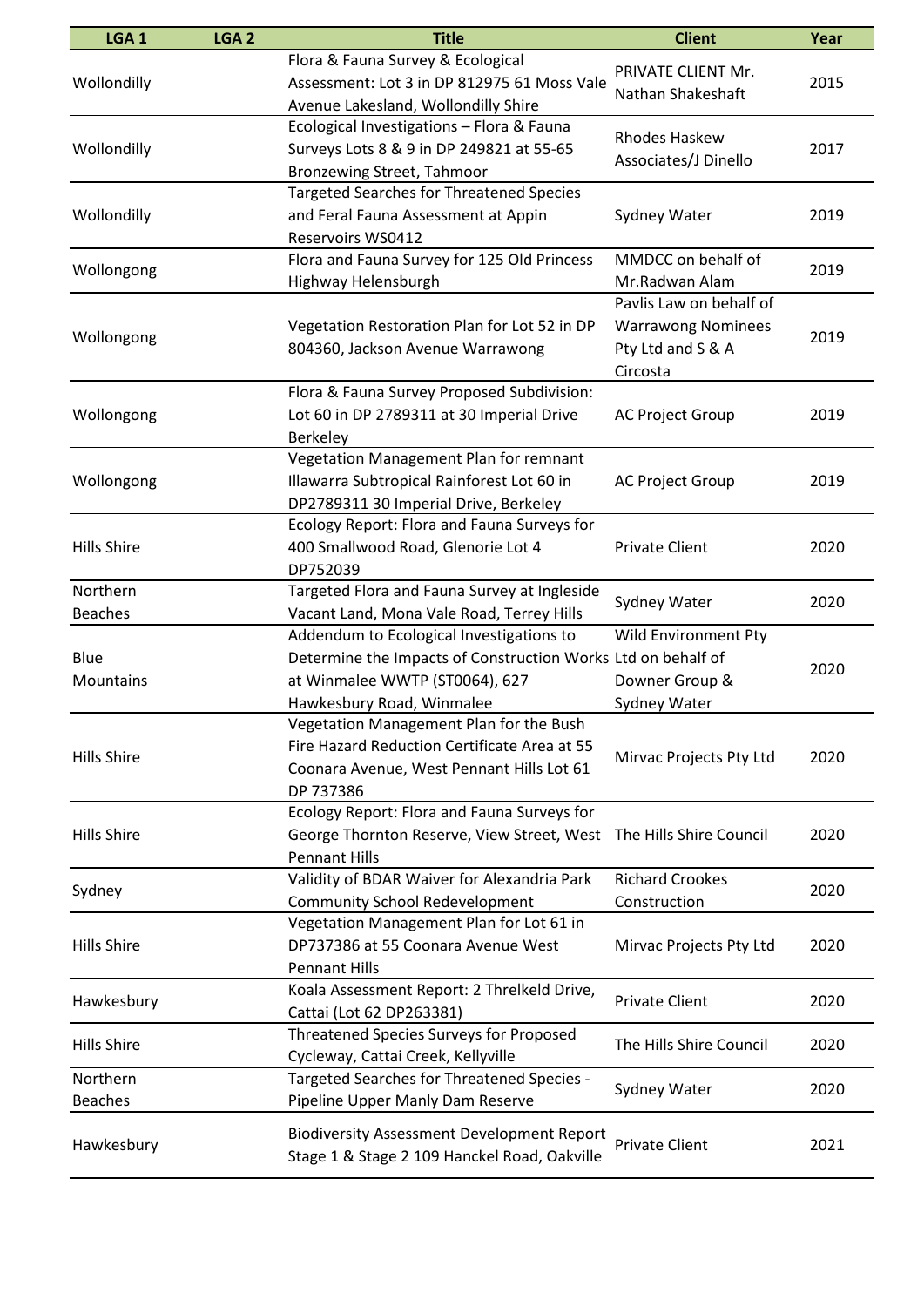| LGA <sub>1</sub>    | LGA <sub>2</sub> | <b>Title</b>                                                         | <b>Client</b>                 | Year |
|---------------------|------------------|----------------------------------------------------------------------|-------------------------------|------|
|                     |                  | Ecology Report: Flora & Fauna Surveys for                            |                               |      |
| <b>Hills Shire</b>  |                  | Anthony Skarratt Reserve, 6-10 Nelson Road,                          | The Hills Shire Council       | 2021 |
|                     |                  | <b>Box Hill</b>                                                      |                               |      |
|                     |                  | Review of Environmental Factors: PART 1 & 2                          |                               |      |
| <b>Hills Shire</b>  |                  | of the Proposed Cycleway along Cattai Creek, The Hills Shire Council |                               | 2021 |
|                     |                  | Kellyville                                                           |                               |      |
|                     |                  | Review of Environmental Factors: PART 3 of                           |                               |      |
| <b>Hills Shire</b>  |                  | the Proposed Cycleway along Cattai Creek,                            | The Hills Shire Council       | 2021 |
|                     |                  | Kellyville                                                           |                               |      |
|                     |                  | Physical & Biological Environment of the                             | Graham Edds &                 |      |
| Hawkesbury          |                  | Australian Pioneer Village, 496 Rose Street,                         | Associates                    | 2021 |
|                     |                  | Wilberforce (Lot 22 DP829589)                                        |                               |      |
| Northern            |                  | Targeted Searches for Threatened Species &                           |                               |      |
| <b>Beaches</b>      |                  | Feral Fauna Assessment at Bantry Bay                                 | Sydney Water                  | 2021 |
|                     |                  | Reservoirs (WS0008 & WS0221)                                         |                               |      |
|                     |                  | Targeted Searches for Threatened Species &                           |                               | 2021 |
| Wollondilly         |                  | Feral Fauna Assessment at Appin Reservoirs                           | Sydney Water                  |      |
|                     |                  | (WS0412)                                                             |                               |      |
|                     |                  | Investigations to Determine the Impacts of                           |                               | 2021 |
|                     |                  | Proposed Sewage Works at Wianamatta                                  |                               |      |
|                     |                  | Regional Park (Jordan Springs - access route,                        | <b>Wild Environment Pty</b>   |      |
| Hawkesbury          |                  | Jubilee Drive through Wianamatta Regional                            | Ltd on behalf of Veolia       |      |
|                     |                  | Park at Jordan Springs, Lot 11 In Deposited                          | Group & Sydney Water          |      |
|                     |                  | Plan 1244083 #1208 The Northern Road)                                |                               |      |
|                     |                  |                                                                      |                               |      |
| Cumberland          |                  | Project Management of Bush Regeneration at The Rookwood              |                               | 2021 |
|                     |                  | Rookwood Necropolis                                                  | Necropolis Trust              |      |
|                     |                  | Review of Environmental Factors (Road                                |                               |      |
| Blacktown           |                  | Infrastructure Facilities) Daniels Road Bus                          | <b>Blacktown City Council</b> | 2021 |
|                     |                  | Only Route - Bidwill                                                 |                               |      |
|                     |                  | Ecological Investigations: Flora & Fauna                             |                               |      |
| <b>Hills Shire</b>  |                  | Surveys for Caddies Creek South Sports                               | The Hills Shire Council       | 2021 |
|                     |                  | Complex, Kellyville                                                  |                               |      |
|                     |                  | Review of Environmental Factors for a                                |                               |      |
| <b>Hills Shire</b>  |                  | Proposed Pedestrian Footpath:                                        | The Hills Shire Council       | 2021 |
|                     |                  | Post Office Road, Whites Road to Parkview                            |                               |      |
|                     |                  | Avenue, Glenorie                                                     |                               |      |
|                     |                  | Ecology Report: Flora & Fauna Surveys for La                         |                               |      |
| Randwick            |                  | Perouse Headland, Kamay Botany Bay                                   | Randwick Council              | 2021 |
|                     |                  | National Park (Lot 1 DP915424)                                       |                               |      |
|                     |                  | Flora & Fauna Surveys: Hills District Pony                           |                               |      |
| <b>Hills Shire</b>  |                  | Club, Gilbert Road, Castle Hill (Lot 224                             | The Hills Shire Council       | 2021 |
|                     |                  | DP752020)                                                            |                               |      |
|                     |                  | Rookwood Necropolis Bush Regeneration                                | The Rookwood                  |      |
| Cumberland          |                  | Program Summary Report                                               |                               | 2021 |
|                     |                  | Year 18, 1 July 2020 - 30 June 2021                                  | Necropolis Trust              |      |
|                     |                  | Flora Survey Undertaken for 2021 Rookwood                            | The Rookwood                  |      |
| Cumberland          |                  | <b>Biodiversity Studies</b>                                          | Necropolis Trust              | 2021 |
|                     |                  | Ecological Investigations: Flora & Fauna                             |                               |      |
| Ku-ring-gai Council |                  | Surveys, 43-45 Highfield Road Lindfield (Lot 2 Private Client        |                               | 2021 |
|                     |                  | DP 234227 and Lot 11 DP 739579)                                      |                               |      |